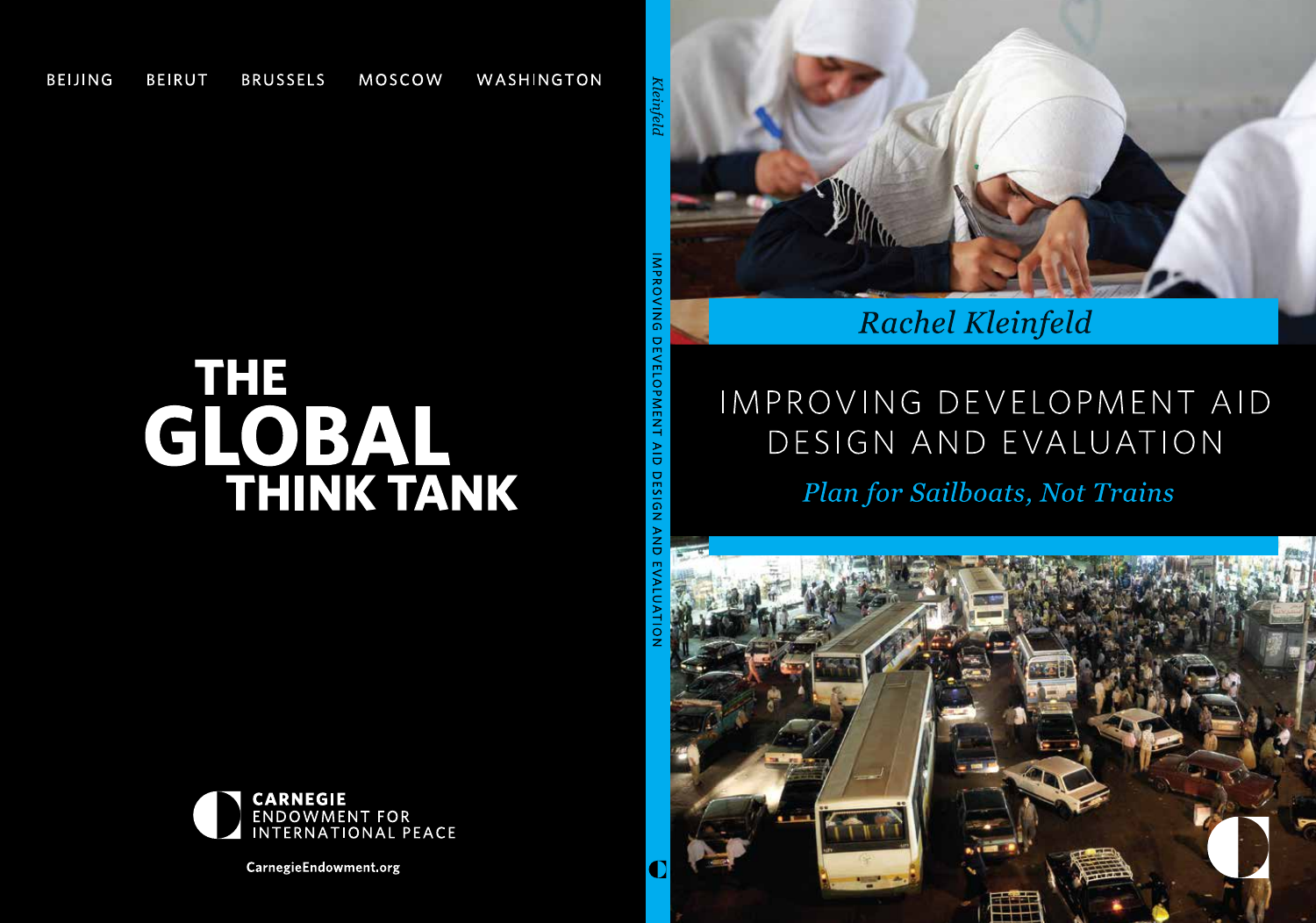## IMPROVING DEVELOPMENT AID DESIGN AND EVALUATION

### *Plan for Sailboats, Not Trains*

RACHEL KLEINFELD

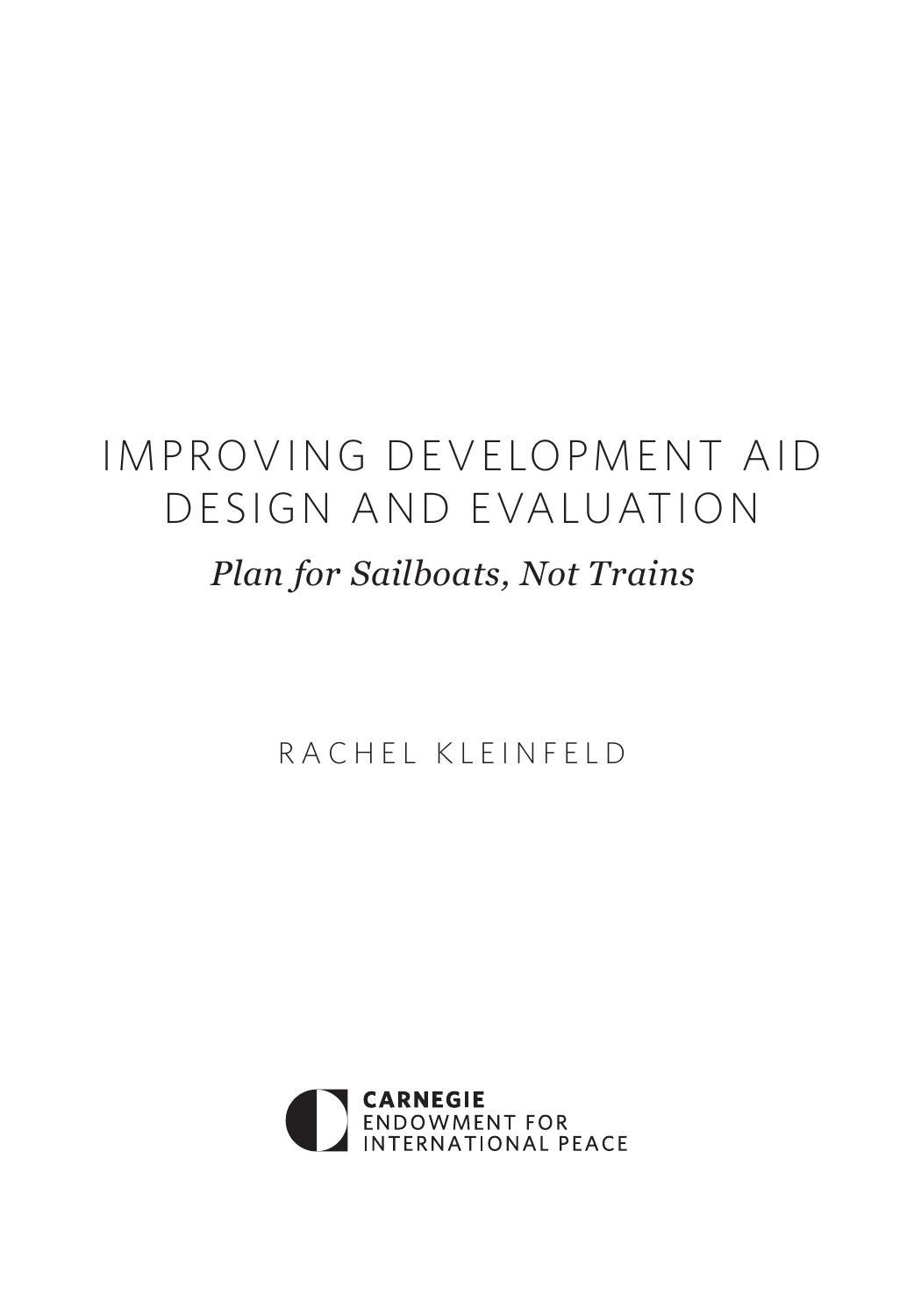© 2015 Carnegie Endowment for International Peace. All rights reserved.

Carnegie does not take institutional positions on public policy issues; the views represented herein are the author's own and do not necessarily reflect the views of Carnegie, its staff, or its trustees.

No part of this publication may be reproduced or transmitted in any form or by any means without permission in writing from the Carnegie Endowment. Please direct inquiries to:

Carnegie Endowment for International Peace Publications Department 1779 Massachusetts Avenue, NW Washington, DC 20036 P: +1 202 483 7600 F: +1 202 483 1840 CarnegieEndowment.org

This publication can be downloaded at no cost at CarnegieEndowment.org/pubs.

Cover photos: GettyImages.com (top) and ezequiel-scagnetti.com (bottom)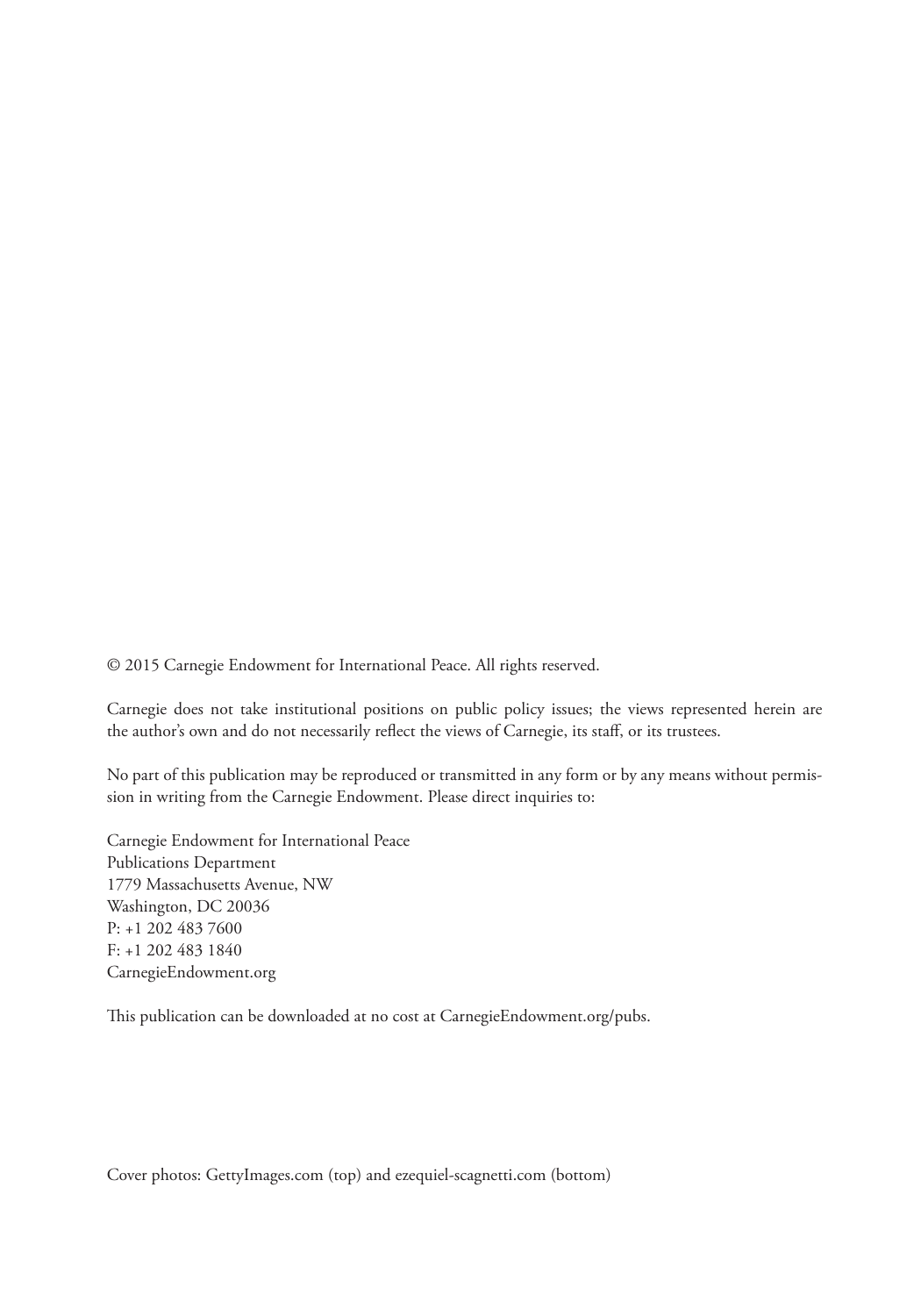# **TABLE OF CONTENTS**

| USING COMPLEXITY THEORY TO UNDERSTAND |  |
|---------------------------------------|--|
|                                       |  |
|                                       |  |
|                                       |  |
|                                       |  |
|                                       |  |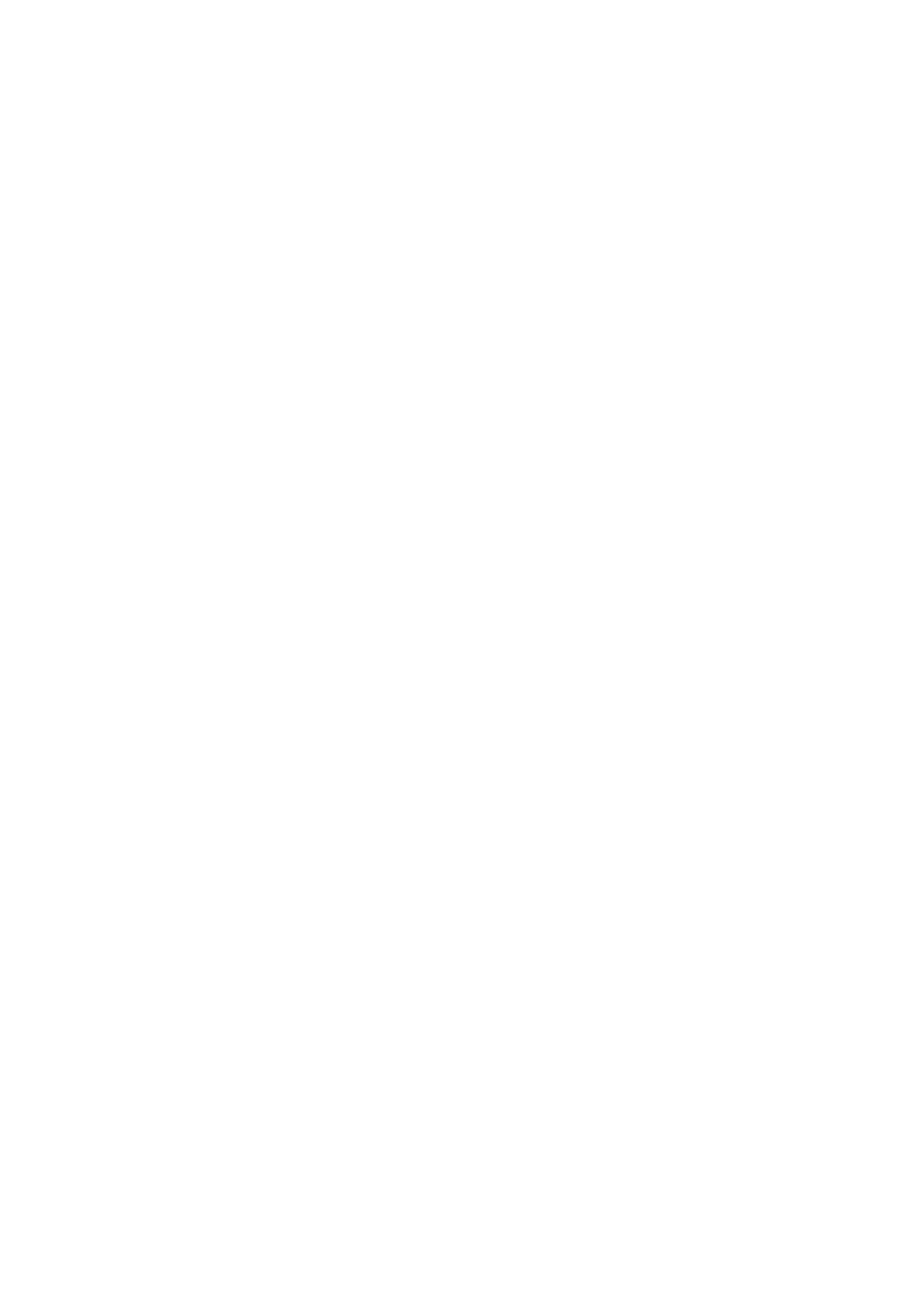# **About the Author**

**RACHEL KLEINFELD** is a senior associate in the Democracy and Rule of Law Program at the Carnegie Endowment for International Peace, where she focuses on issues of security and governance in post-conflict countries, fragile states, and countries transitioning to democracy. As the founder of the Truman National Security Project, she spent nine years as CEO of a movement of national security, political, and military leaders working to improve the security policies of the United States.

Kleinfeld is the author of *Advancing the Rule of Law Abroad: Next Generation Reform* (Carnegie Endowment for International Peace, 2012), which was chosen by *Foreign Affairs* magazine as one of the best foreign policy books of 2012. She has been featured in the *New York Times*, the *Wall Street Journal*, and other national television, radio, and print media.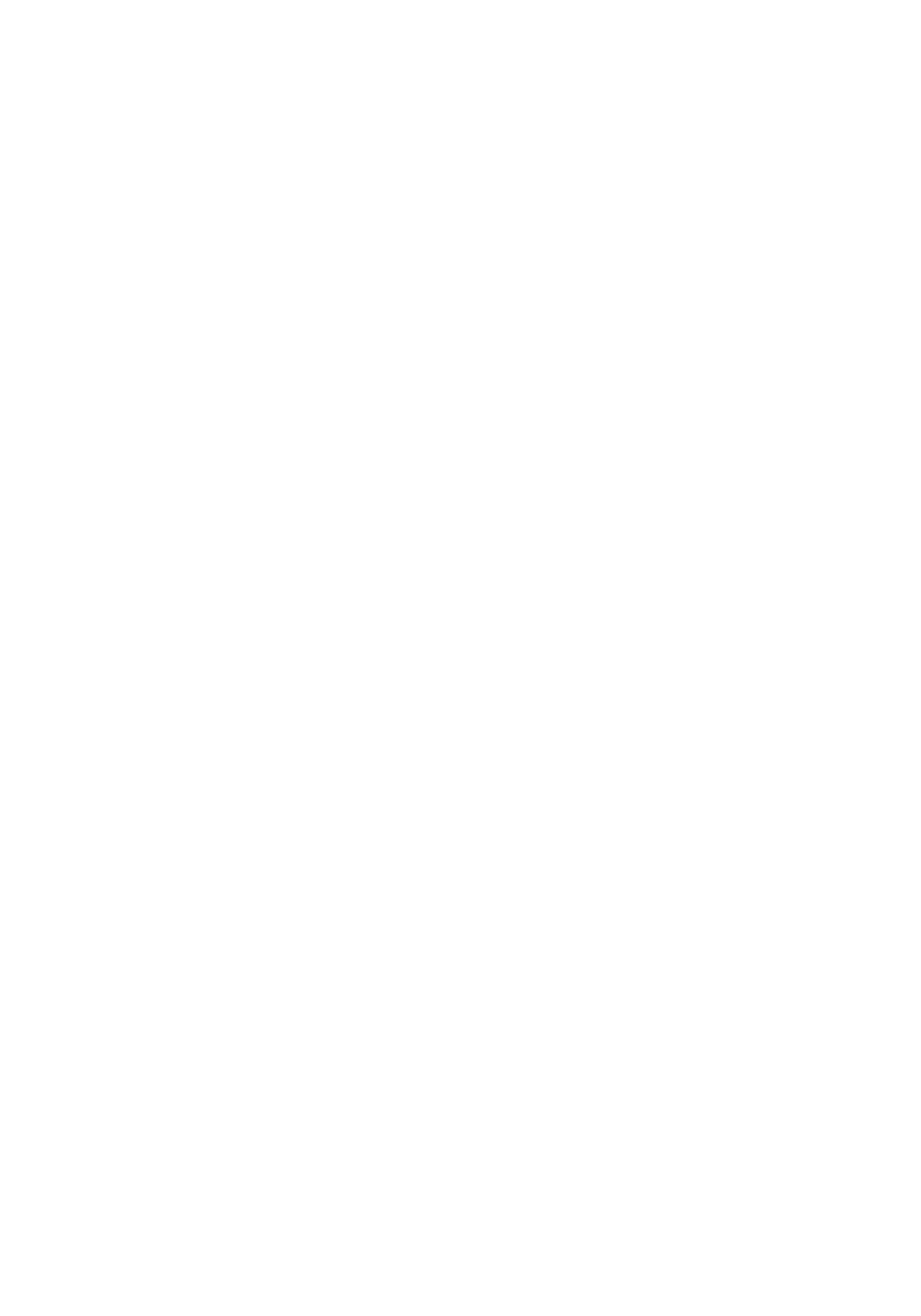## **Acknowledgments**

This report benefited from a host of early readers based at international organizations and foundations, as well as specialists in complexity theory including Henk-Jan Brinkman, Wade Channel, Larry Kramer, Nick Menzies, Gary Milante, Scott Ortman, Steven Teles, Erwin van Even, Christian Voelkel, and my Carnegie Endowment colleagues Tom Carothers, Sarah Chayes, Diane de Gramont, and Nick Wright, as well as Holly Yeager, our terrific copy-editor. I also had the pleasure of presenting the ideas to colleagues at workshops convened by the World Justice Project and the University of Chicago Law School; the Clingendael Foundation and the Netherlands' Permanent Mission to the United Nations; and the Justice Assistance Network of the UK government. While all faults are my own, I am grateful for the generosity of so many colleagues in offering insightful comments, searching questions, disagreements, and improvements.

The Carnegie Endowment's Democracy and Rule of Law Program is grateful to the UK Department for International Development for its research support that helped make the writing and publication of this report possible.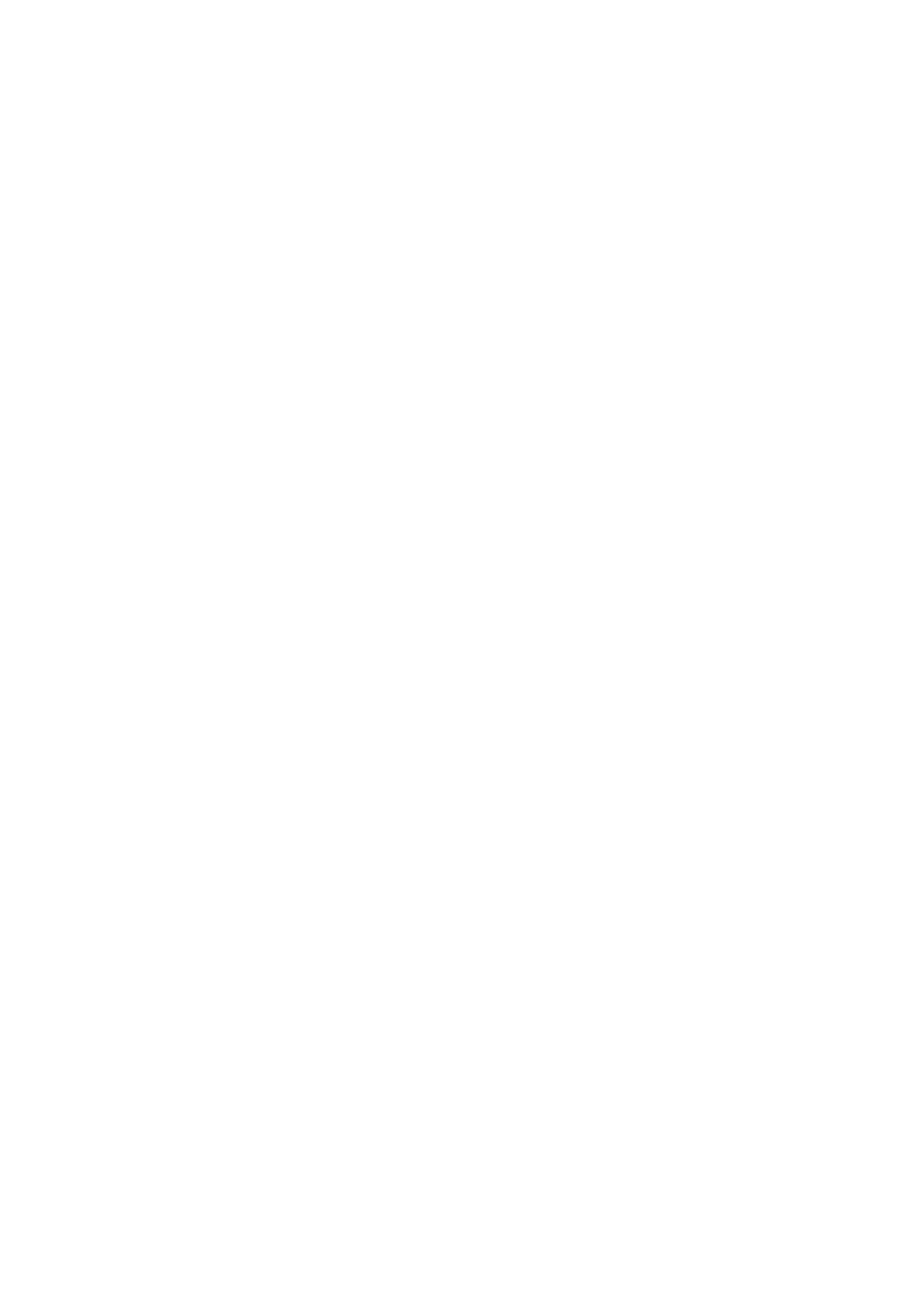## **Summary**

**THE DEVELOPMENT FIELD** increasingly looks to sophisticated metrics to measure impact. Simultaneously, practitioners are recognizing that most development programs must engage with politics and policy. Unfortunately, the measurement techniques gaining popularity are those least able to determine how to implement political reforms. Effective reform efforts require planning for and measuring change that is nonlinear and nonincremental. Complexity, or systems, theory offers insights for improving program design and evaluation.

#### **The Nature of Political Reforms**

- In more political development programs, opponents may contest both ends and means. Programs that get adopted are rarely technical best practices, but rather those that amass the most political support.
- The presence of opposition actors means that reforms are frequently followed by counterreforms. Change swings back and forth. Measuring success at only one point in time means little for whether a reform will be sustained.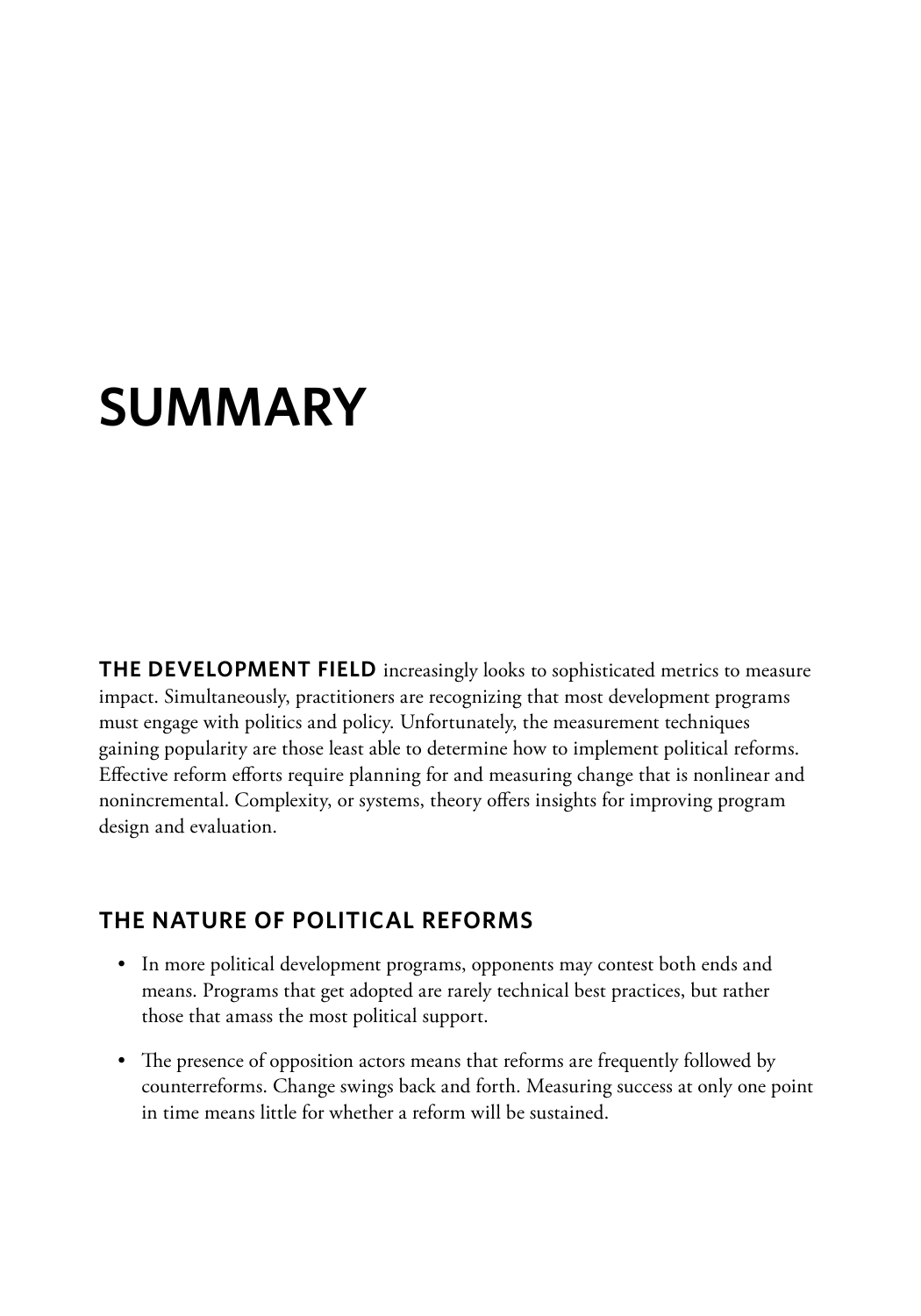- Political variables are interdependent, but popular measurement tools such as regressions and randomized controlled trials assume variables can be separated. These techniques can determine which interventions are most effective—but not how to get those programs implemented.
- Designing programs that alter the underlying rules of political and social systems is the key to successful reform.

#### **Recommendations for Designing and Measuring Reform Efforts**

**Design programs and funding to anticipate counterreforms and multiple battles.** Opposition learns, too: techniques that worked at one point may fail at another.

**Engage local partners who can amass broad coalitions.** Avoid making groups overly beholden to donor agendas that can cost them local support. Measure programs based on whether they have created long-term, broad coalitions and/or elite influencers with real political power who are growing stronger.

**Ensure flexibility for programs and budgeting, and expect changes.** Test hypotheses throughout a program's life cycle. Design contracts to enable closing projects and moving funds among projects so that acting on what works does not carry a stigma or lead to perverse incentives.

**Prepare for windows of opportunity before they open.** Invest in coalitions, policy development, and social networks ahead of time.

**Determine whether programs have shaped the rules of the system to make change easier.** Programs that enable organizing, increase transparency and public voice in policy, reduce violence against reform advocates, and increase avenues to power are types of systemic changes that allow reform.

**Measure reform based on the space of the possible.** Look at all the potential options in a policy space, including possible counterreforms, not just the currently ascendant policy.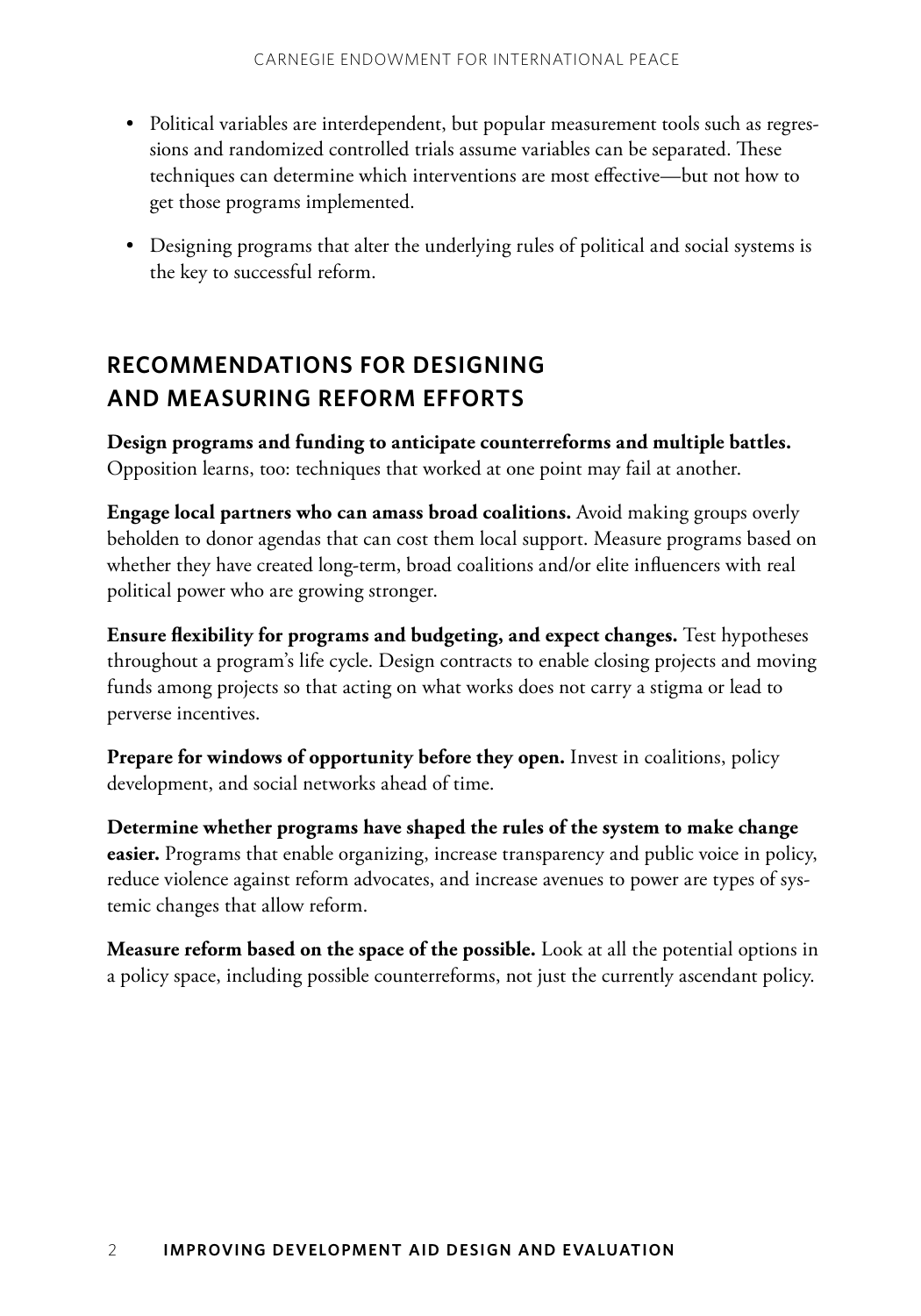# **Introduction**

While out hiking with a friend recently, I found myself describing the difficulties of improving the rule of law in Honduras, an issue I was wrestling with for a donor assessment. After miles spent listening to me rattle off problems of corruption, police brutality, entrenched elites, gangs, narcotraffickers, and assassins for hire, my friend asked, "Don't you get discouraged working on these intractable problems?"

I stopped midstep. The development community exists to overcome big problems of poverty and governance. These problems are hard—I wasn't expecting much positive change in Honduras anytime soon—but they are not necessarily intractable. Changes that make countries wealthier, more inclusive, and better governed happen regularly.1 Countries from Portugal to South Korea leapt from poverty to wealth in a generation. Multiple U.S. municipalities pulled themselves out of entrenched, institutionalized corruption from the 1880s to the 1930s. A social movement ended slavery in Britain and, eventually, most of the world.

It's easy to see these successes in hindsight. But in the thick of the fight, things are not so clear. Progress is often two steps forward then two or three steps back—and sometimes it moves sideways. Forward momentum is not inevitable; reforms can be stymied by opposing viewpoints, and countries can simply get stuck, unable to resolve important challenges. A sudden event may harness a public mood and create an opportunity, or block one.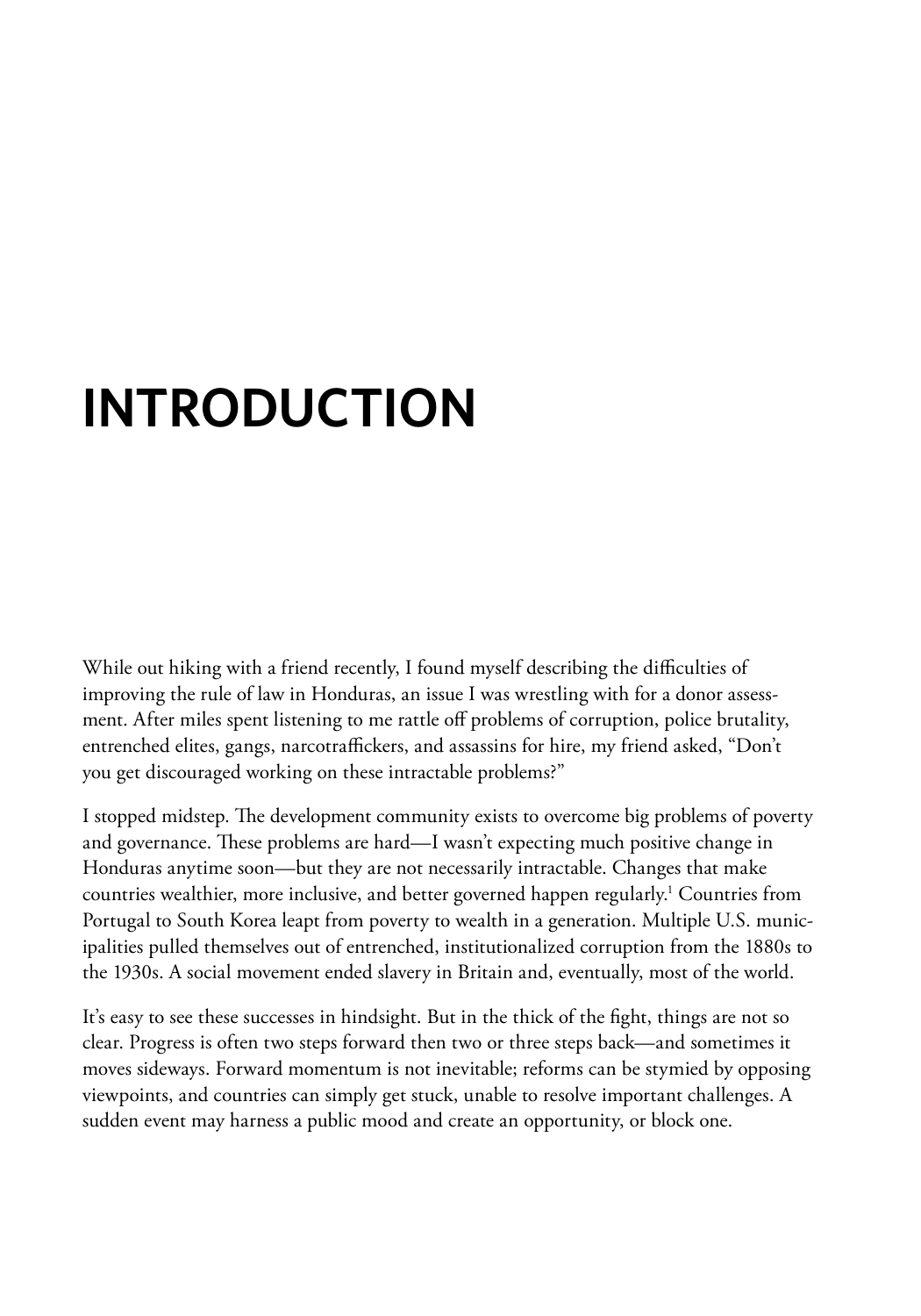In other words, progress looks less like a freight train barreling down a track, whose forward motion can be measured at regular increments, and more like a sailboat, sometimes catching a burst of wind and surging forward, sometimes becalmed, and often having to move in counterintuitive directions to get to its destination.

Today, the vast majority of development projects require engaging in the realms of policy, power, and politics. And, whether you are funding change, fomenting it, or opposing it, the nonlinear nature of this kind of reform can make it very hard to know whether you are on the right track, and how to measure whether you are achieving your goals.

As development practitioners and donors begin to acknowledge the importance of politics to their work, they are grappling with how to design and evaluate their programs. Metrics, indicators, and assessment tools have proliferated in the last two decades, driving dollars and strategies.<sup>2</sup> Yet many people engaged in social and political reform know that there is something wrong with how the development community is designing and evaluating its efforts. Relying on the wrong type of metrics risks moving the field toward programs that are less suited to addressing political reforms.

For instance, if you worked at a foundation that was providing funding to gay rights groups in the United States, the time chosen to measure a program would have made a vast difference in whether you saw your efforts as succeeding or failing. In 2006, things would have looked pretty bleak. Same-sex marriage was illegal in every state of the union except for Massachusetts, and over the previous two years, 24 states had passed constitutional amendments to ban gay marriages or civil unions. How would you know whether the huge political losses would galvanize change, or cause despair and ennui in the movement? Perhaps you had been at this work since the Stonewall riots of 1969, when the gay rights movement really began. Should you change your strategy—or keep hammering away? In 2006, how could you determine what tactics to use and how to evaluate those programs, so that in 2014, forty-five years after your activism had started, you could take some credit for the United States moving from homosexuality itself being illegal in many states to some form of same-sex marriage being legalized in more than half of them?

Not only is the trajectory of political and social change murky in the midst of the struggle, it is also not clear when the struggle ends. If you were on the other side of the gay rights movement, 2006 would have appeared to be a moment of celebration. Yet eight years later, counterreforms had overturned all that had been achieved by those working to protect traditional marriage. If funders or reformers were measuring success at that apex, how could they have guessed at the backsliding that was about to occur? And the struggle is not over: no one knows what the next chapter holds.

Forty-five years is not an uncommon time span for development efforts that are politically fraught. The World Bank's 2011 *World Development Report* suggests that the fastest rule of law change takes forty-one years.<sup>3</sup> Studies of deep political and social change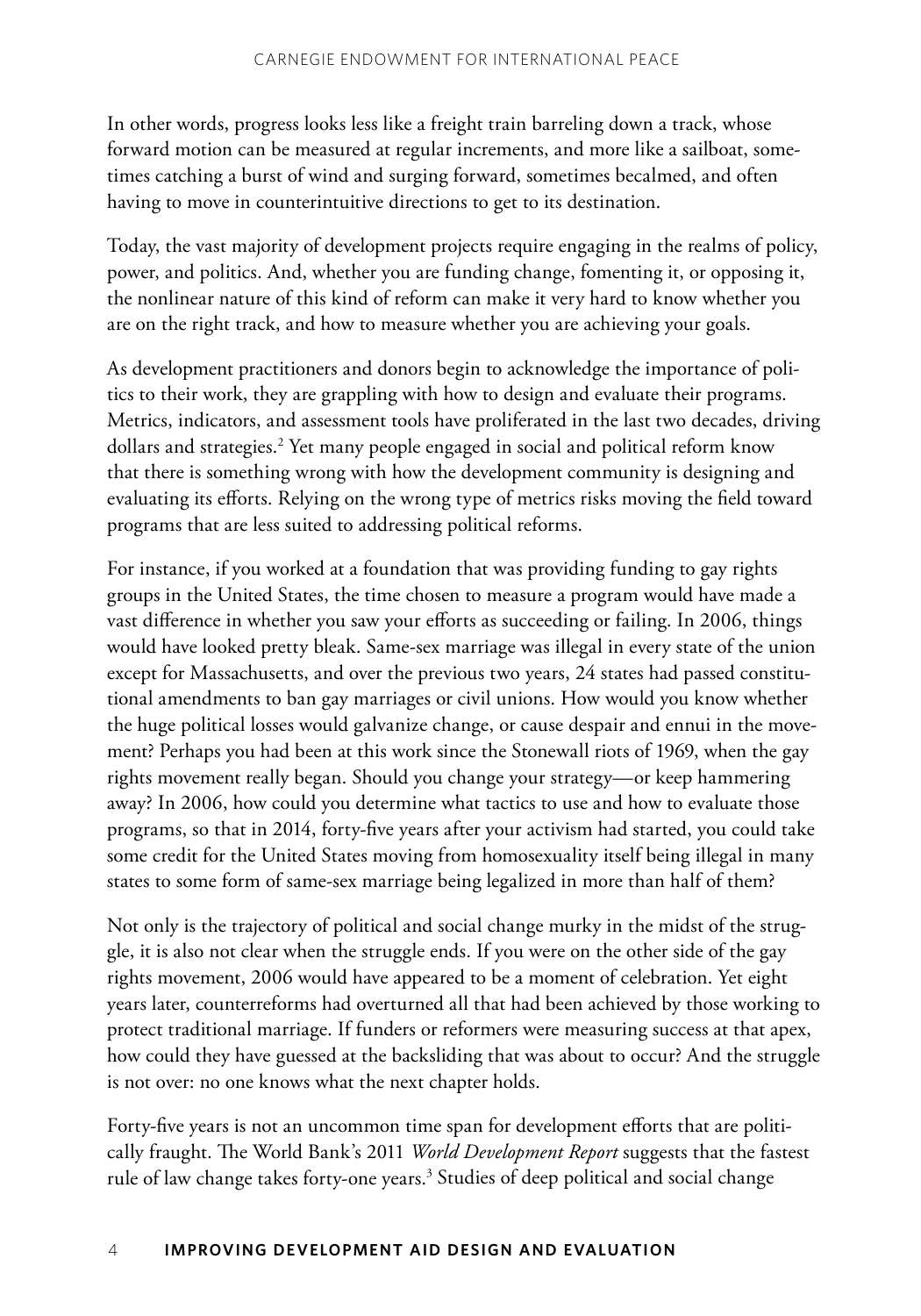by Douglass C. North, John Joseph Wallis, and Barry R. Weingast put the timeline at around fifty years.4 Lant Pritchett, Michael Woolcock, and Matt Andrews come up with even slower rates of change.<sup>5</sup> How do development agencies, foundations, and activists design programs that can keep up momentum and funding over this length of time? And how can they measure their potential success in a realistic timetable, particularly when they know that change doesn't move in a smooth, straight line?

Designing effective programs that involve politics and evaluating these processes appropriately matters, because development practitioners are realizing that politics is involved in ever-broader areas of development work. As Thomas Carothers and Diane de Gramont have written, "The overdue recognition that development in all sectors is an inherently political process is driving international aid providers to try to learn how to think and act politically."6 Daron Acemoglu and James Robinson have written numerous articles and a best-selling book describing how most economic reform requires political reform if it is to take hold.

The World Bank, like other donors, is struggling, caught between Articles of Agreement that mandate that "the Bank and its officers shall not interfere in the political affairs of any member" and the recognition that its development goals now include "protection of global public goods, governance, and institutions, as well as issues such as inclusion and cohesion, participation, accountability, and equity"—among the most politically contentious issues in any society.<sup>7</sup> Its attempts to square this circle reveal an organization trying to address what are now known to be underlying causes of poverty while tying programs into knots to do so legally.

Other development organizations are caught in similar conundrums. Nongovernmental organizations (NGOs) that find themselves excoriated by the world's autocrats often claim for their own safety that empowering women and minorities, abetting civil society, or providing services to the poor are not political activities. The autocrats they might unseat with these programs that enhance equity and transparency think otherwise.

The reality is that most development involves politics in some way. Sometimes development projects engage in bureaucratic or small-scale politics, such as deciding where to place a village well—near the chief's home, where he has kindly donated land but could then control use, or near the poorer people of the village. This is not the level of politics under discussion.

Instead, this report is concerned with larger-scale political and policy engagement. It applies to the subset of the development world that is engaged in democratization, a community that it has long been clear is involved in politics. But it also has a broader ambit. The development community has more recently become involved in governance, anticorruption, transparency, and rule of law programs. These efforts universally affect laws and policies, and nearly all face opposition—and thus all are political.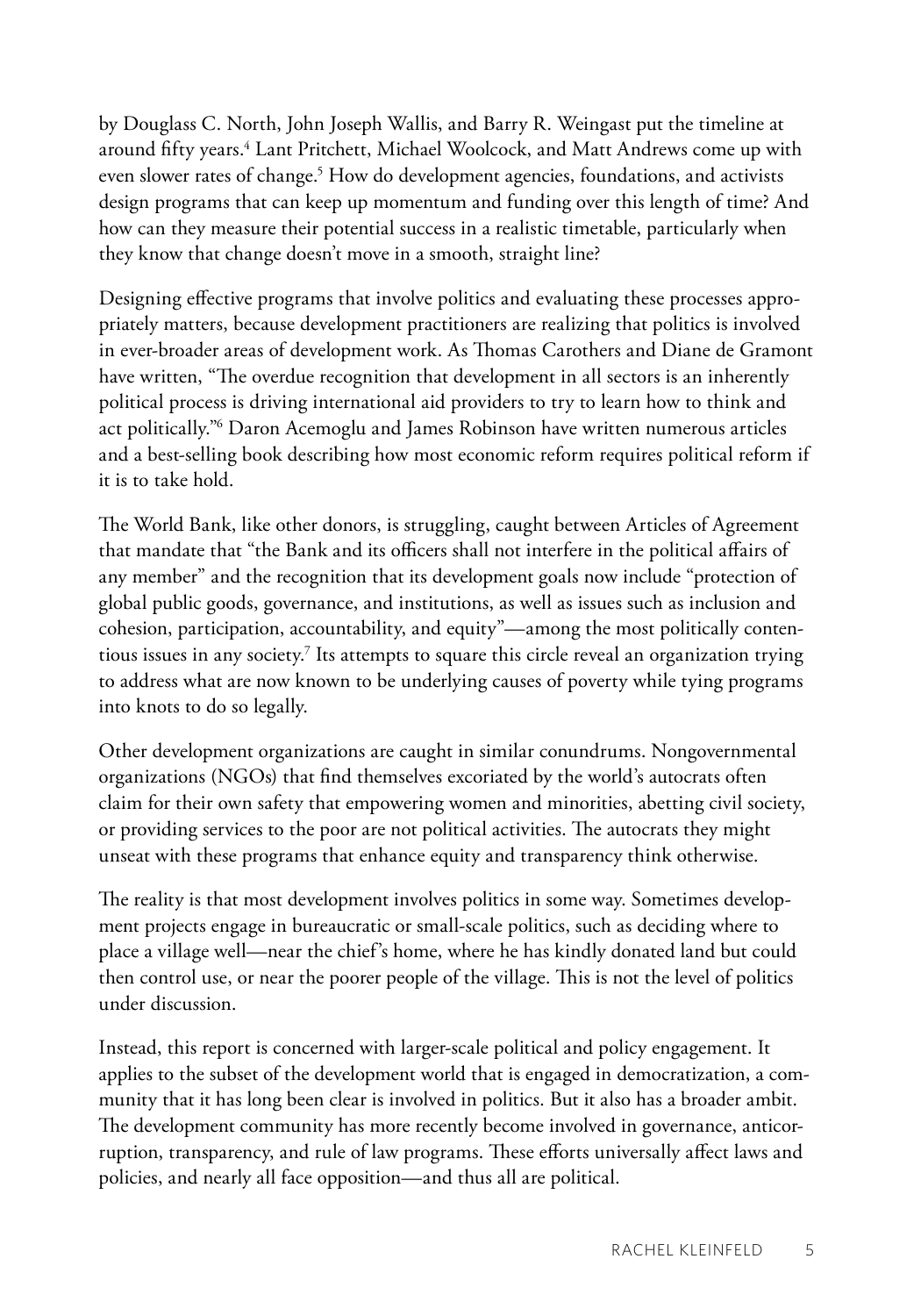Finally, many, perhaps most, large-scale socioeconomic development programs also require political engagement. Politics is the process of making decisions about the rules that govern a society and the use of public resources. These decisions are never purely technical. Even if the end goal is not to affect a regime or a political party—but simply to build a road, help girls get education, or reduce child mortality—interventions that affect how public resources are produced, who gets those resources, who makes allocation decisions, and what rules govern relations between those who make decisions and those who don't are all political interventions.

This report concerns program design and evaluation for all three types of engagement: in other words, most of development work.

As the fight over the 2015 Millennium Development Goals illustrates, the decisions that funding agencies make about what to measure can determine their activities and their program designs. It's important to measure the right things in order to incentivize programming that works.

Yet people who work on social and political reform acknowledge that the development community's current approach is inadequate. Matt Andrews has been leading a charge against so-called best practices and rigid program design and for what he and

**Interventions that affect how public resources are produced, who gets those resources, who makes allocation decisions, and what rules govern relations between those who make decisions and those who don't are all political interventions.**  others at Harvard's Kennedy School call a Problem-Driven Iterative Adaptation (PDIA).8 Duncan Green's Oxfam blog ran a "wonkwar" debate on various evidence-based approaches to measuring political change.<sup>9</sup> The Developmental Leadership Program, an international research initiative based at the University of Birmingham in the UK, has been holding conferences and writing white papers on better ways to measure the

politics of development.10 The *Stanford Social Innovation Review* ran a series on the design and measurement failures of strategic philanthropy—kicked off by none other than the leaders of the movement that advocated the reigning "logic frame" structure of strategic philanthropy in the first place.<sup>11</sup>

Meanwhile, in the field, programs are faltering because they give lip service to politics, but are not matching their words with altered operations and metrics. In West Africa, the director of the consortium that managed a series of major donor-funded governance reform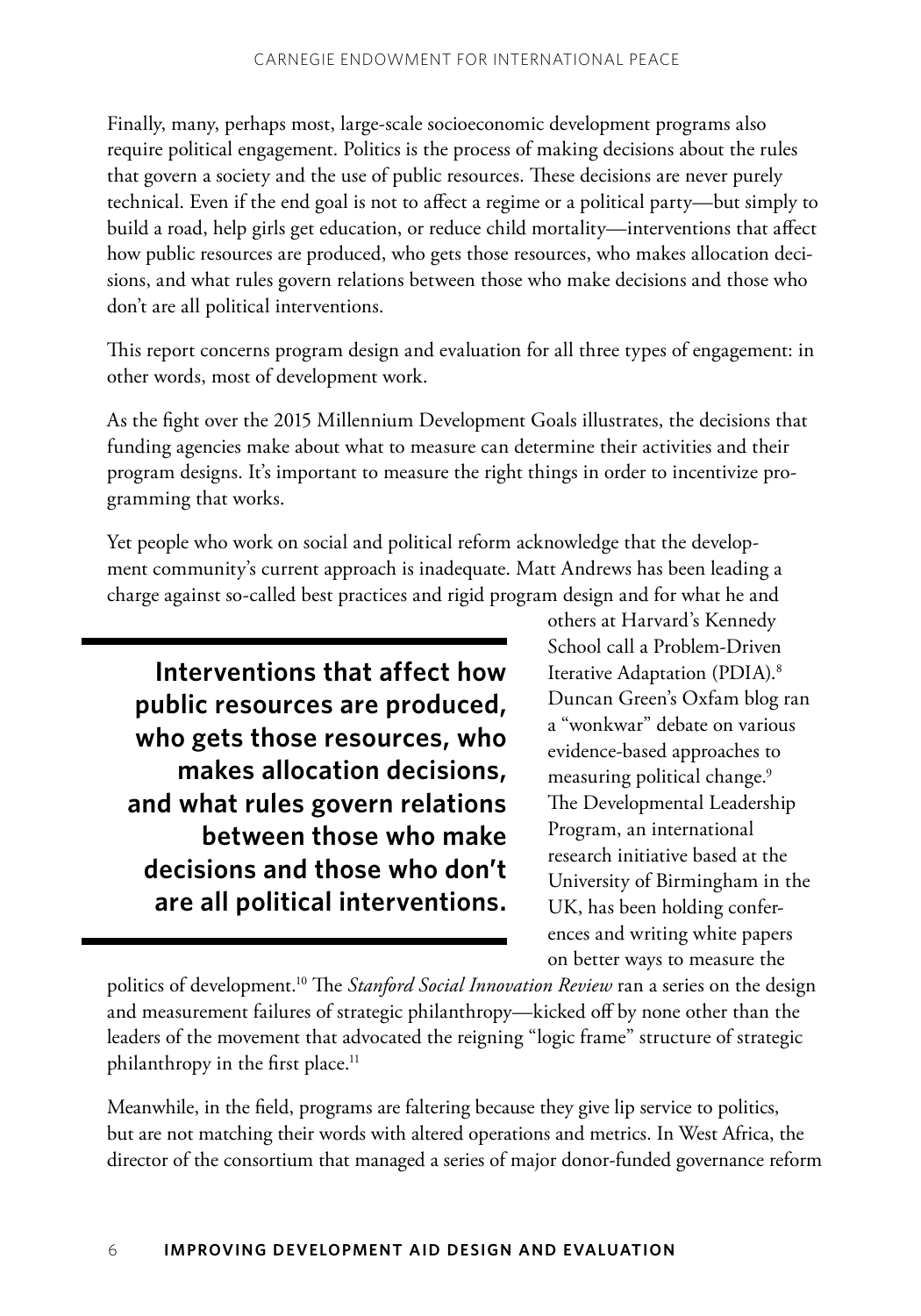programs told me: "None of these programs are going to work. All this money, all these political economy analyses—none of it will make change. Because [the Western donors] are scared to do what would really matter. They fund NGOs with small bases of support in the capital, but won't fund the mass groups that are out there to fight politically."

Furthermore, while there is near-universal rhetoric about the need for flexibility, it is rare in practice. In Chile, the catalysts for what was arguably the most successful judicial transformation in South America described how they had to fight with their donors just for the freedom to take money they had already been granted for legal reform and put it to a slightly new end when the politics on the ground changed.

Many practitioners and scholars, in other words, know that politics increasingly matters to their work. Many development organizations have accepted that their work is political. But too often, the development community's procedures for designing and measuring their programs are not suited to political reform. This report seeks to close this growing gap by addressing the following questions:

- 1. How do reforms that require political engagement differ from traditional technical reforms?
- 2. Why is political engagement different, and what are the implications for design and evaluation?
- 3. How should development programs that engage politics be designed?
- 4. How can those who fund or implement such programs evaluate whether their efforts are contributing to reform?

The growing chasm between what is understood and what is actually enacted in the majority of programs has also bifurcated the development community. If you are a development practitioner who already thinks that politics is paramount to developmental reform, change is nonlinear, the main obstacle to implementation is not what to do, but how to get it enacted against opposition, and that best practices therefore tend to fail and your institution is using that understanding to investigate alternative methods and create better program designs and evaluations, feel free to skip to the third and fourth sections of this report.<sup>12</sup>

If, however, you are a practitioner stuck between your own appreciation of the political nature of development and your institution's continued use of a technocratic set of standard operating procedures, the next two sections can provide a language for talking about why fundamental change is needed. And if you feel that the whole political turn in the development field is incorrect, or you are comfortable with today's measurement techniques, then I particularly welcome your engagement on all parts of this report.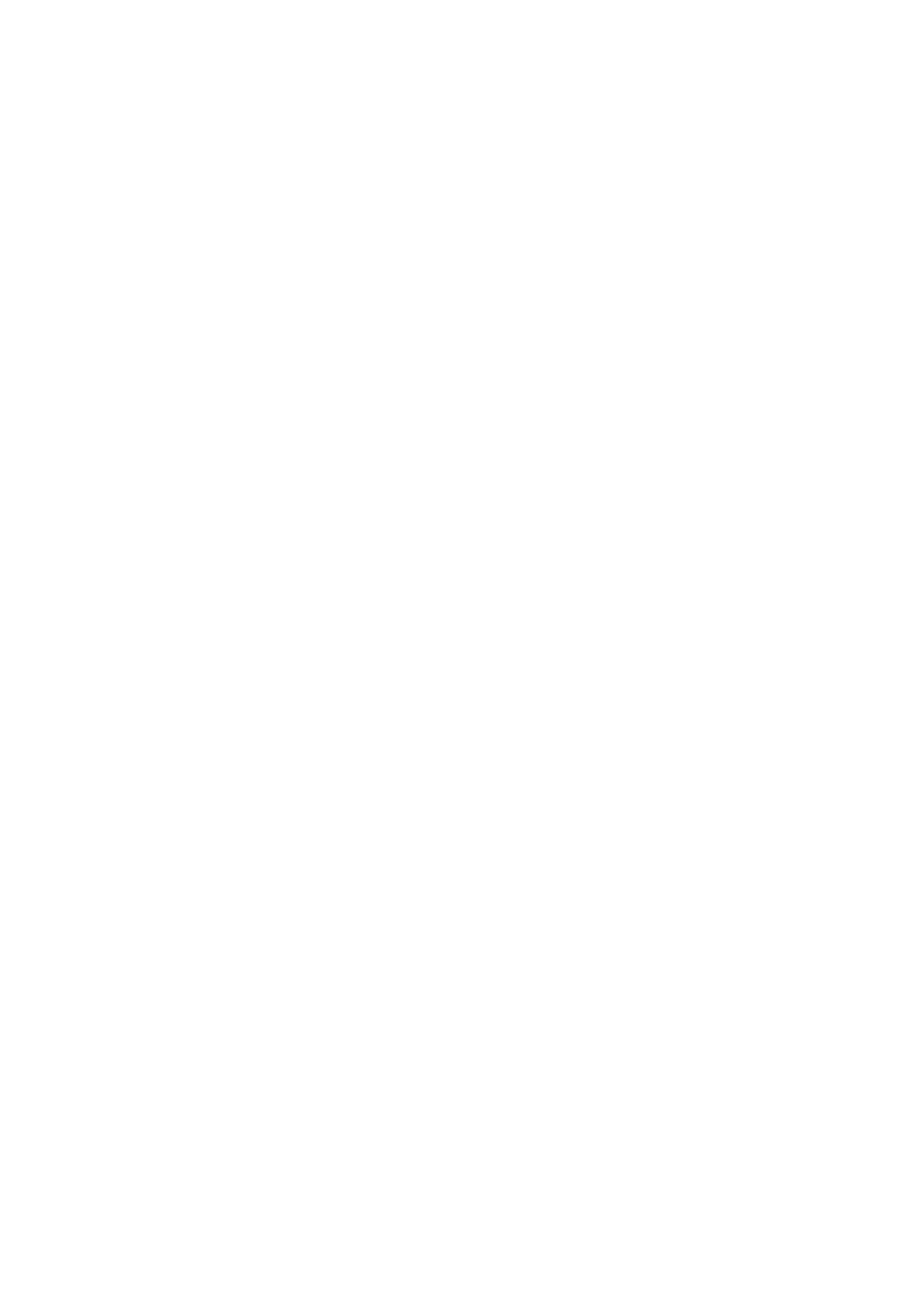# **What Makes Political Reform Different**

The paradigm of the development field since the 1950s has been one of delivering services, either directly, as with humanitarian aid, or by assisting local governments with infrastructure and technical support. The goal is clear and assumed to be universally good (providing more food, better healthcare, improved transportation). The question is how to do it in the most efficient manner. That technical mind-set from the worlds of engineering and economics has informed how projects are designed and measured even as it has become clear that many of these efforts are political as well as technical. As Steven Teles and Mark Schmitt write about this conundrum in the United States:

Foundations, universities, and government have developed sophisticated tools for evaluating service-delivery programs and smaller-scale tests. These methods range from controlled experiments, to the identification of best practices that seem to be transferable from one successful program to another, to a more malleable form of evaluation based on assessing the "theory of change" underlying an initiative. The development and implementation of these tools, often on a large scale, constitutes a growing industry of its own…. These sophisticated tools are, we will show, almost wholly unhelpful in evaluating efforts at advocacy.<sup>13</sup>

Development that engages politics is different from traditional service-delivery programming in three important ways: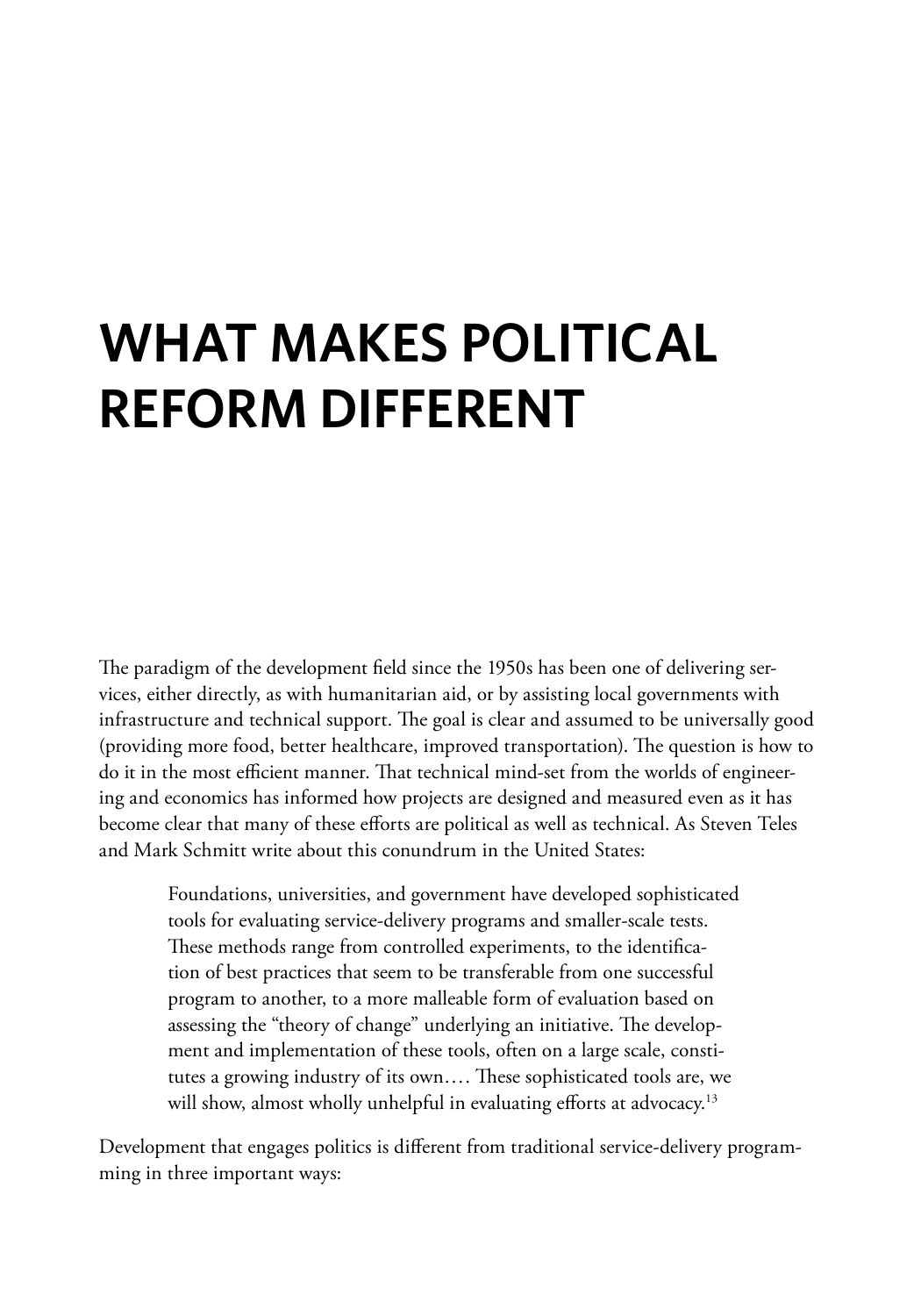- 1. The end goals or methods are in dispute, meaning best practices are unlikely to emerge.
- 2. There is an opposition fighting back, resulting in reform that is nonlinear, nonincremental, and difficult to measure along a straight line.
- 3. The variables are interdependent, making measurement techniques that require holding other things constant ineffective.

#### **The End Goals or Methods Are in Dispute**

In any kind of development work, a typical evaluation to determine the best way to do something starts with researchers who know the goal and are looking for the most efficient way to get there. They ask questions such as "What policing method is most effective at reducing crime?" or "How can we increase the number of patients taking their medicine?" These are useful questions to answer once a policy has already been adopted and has political will behind it.

But in the political realm, before a policy has been agreed upon, the end goals themselves are often in dispute. This can easily be forgotten when programs and sophisticated evaluations are designed—after all, who is against more girls reading, more parts of a country being electrified, or more kids living past the age of five?

Sometimes people are against such goals for venal personal reasons. Leaders of what are known as extractive, neopatrimonial, or limited access economic-political orders are notorious for refusing to develop parts of their countries because doing so would threaten their hold on power or their personal gains from what are supposed to be public goods. Development agencies may want to improve transportation links to a poor part of a country to help that region get goods to market, for example. However, as occurred in Guatemala in the mid-1800s and persisted through modern times, the country's cartellike main business organization may collude with the political leadership to block a new road that would empower new businesses. These elites want to continue to reap monopoly profits from the existing businesses, ports, and transport links they run, not to enable competition.<sup>14</sup>

At other times, it's a question of priorities. No one disputes that the end goal is good and the methods are sound—but a multitude of desired ends are competing for time and budget, and the reform goal preferred by development agencies is not the one backed by the loudest and most powerful voices in the country. For example, in a controlled study, social scientists can determine whether class sizes, skilled teachers, or better curricula are optimal for increasing reading scores. But when it comes time to get that method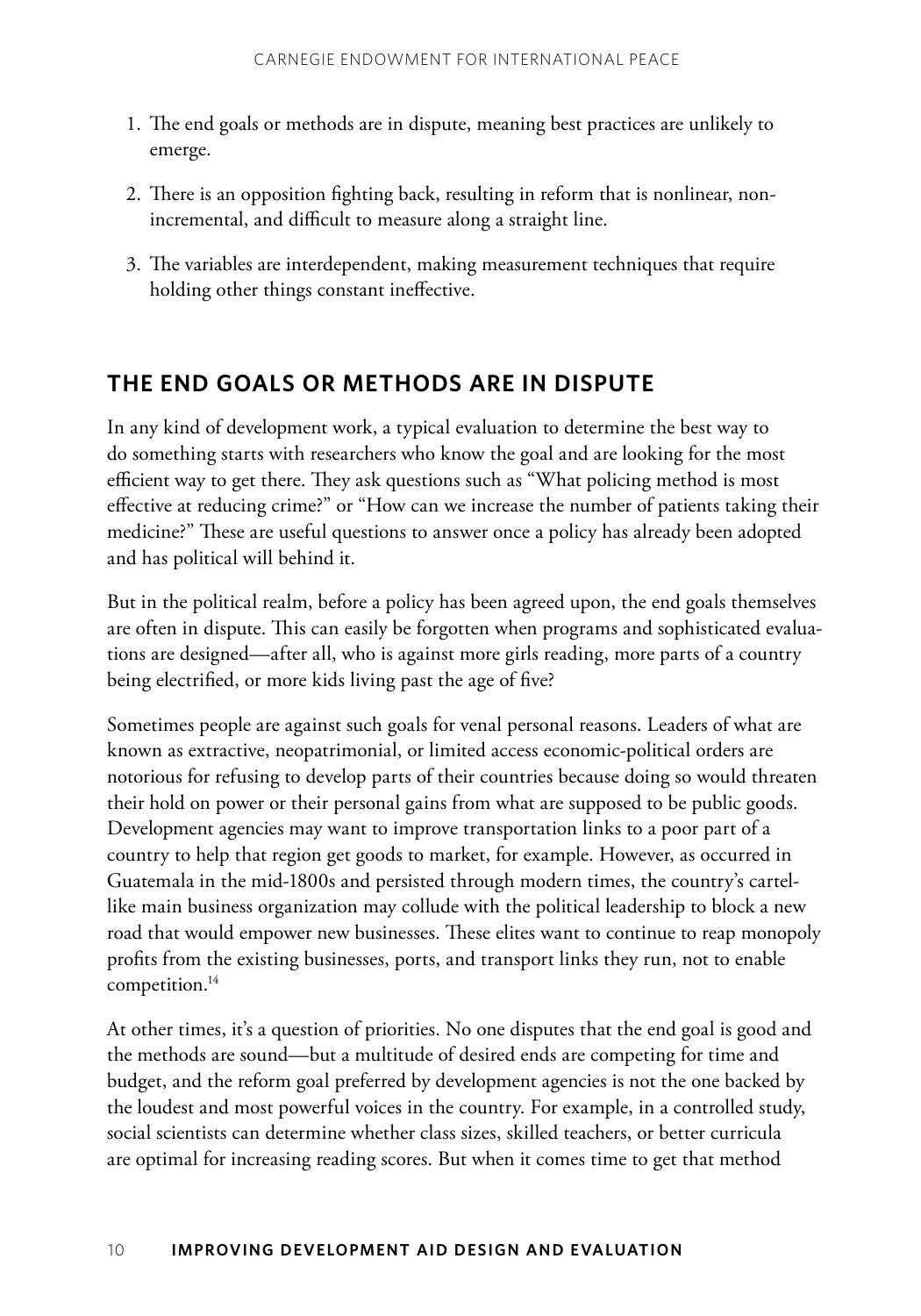accepted as government policy, those findings may run into passionate advocates who don't want to lose arts education, teachers' unions that resist merit-based firing, science and math aficionados who have nothing against reading but want meager school budgets and time spent on their topics, and so on. The failure of the school reform effort that began in 2010 in Newark, New Jersey, despite ample funds, a supportive political establishment, and celebrity proponents, is a case in point.<sup>15</sup> In situations like this, coalition politics often cobble together agreements to push for changes that are suboptimal from a technical standpoint, but that can garner broad agreement or are better for a particularly powerful group. Such political processes frequently force reform programs to move sideways rather than strictly forward or backward.

And sometimes there may be broad agreement that the end is good and a top priority—but so much disagreement on the methods to achieve it that change stalls and no method at all gets adopted. For instance, problem-oriented, hot-spot policing is a best practice that has emerged from a series of statistically strong studies in the United States. It is now well established that most crimes are committed by a very few people, in a very few places, at specific times. Put more police on the streets in those areas, have them work with the community to solve local problems, and the best practice suggests that crime will decrease. These findings are strong, repeated, and have probably contributed to reduced crime in many municipalities.

Yet getting best practices adopted is difficult, even in places that accept that reforming policing is a top priority, because the methods themselves may meet with opposition. For example, those who try to take problem-oriented policing into new municipalities—whether in a U.S. city struggling with policing issues such as Ferguson, Missouri, or in a country such as South Africa—are likely to run into lobbying groups who complain that concentrating police in areas with high crime leads to racial profiling. Pro-gun

groups will claim that limits on firearms reduce individual rights and prevent self-protection. Advocates for the poor will claim that funds for law enforcement and the prison system should be allocated to social interventions. The research itself will be lost or manipulated in the melee. In some

**Getting best practices adopted is difficult because the methods themselves may meet with opposition.** 

cases, the very goal of reducing homicides will be challenged as people question the social justice of widespread arrests of one group, call it an unacceptable price to pay for lowering crime, and complain of a growing police state. This is not just the typical problem of transplanting reform. It is that agreement on end goals does not imply any agreement on the methods of reform, and many ideological disagreements are around methods, not ends.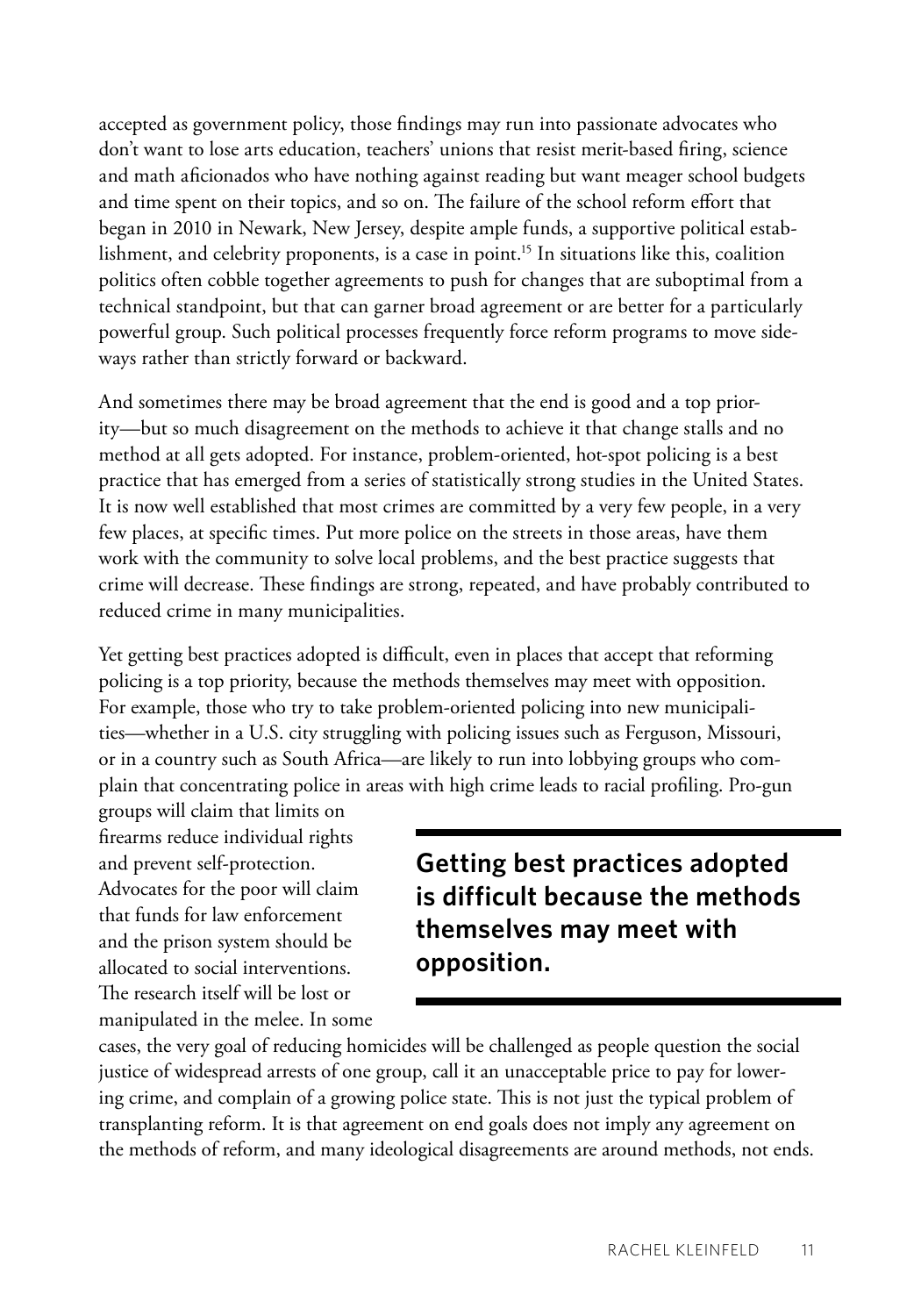Insisting on a best practice may make any reform impossible to attain, as the technocratic ideal is only occasionally in anyone's political interests. Instead, when ends or methods are in dispute, a realistic policy will only emerge from the process of contestation. That is because most political reforms happen when common ground is found among those with somewhat different views and a coalition is cobbled together that is big enough to get a policy passed, even if it pleases no one perfectly. While best-practice reforms are rarely adopted as is, savvy reformers expect a second round, and they know that they will revisit the original dispute through secondary fights, with new alignments of the original forces in the debate and others they can mobilize. If a country is under pressure from international donors, best-practice reforms may get adopted into law or policy—but they are then usually ignored, because they have not been through this process of political accommodation.

Because best practices are already settled, based on technical knowledge often found outside the country or city in question, they can't accommodate this process of compromise between competing factions with differing views. In fact, even when a best practice works at one time period or in one part of a country, it may not find fertile ground at a

**Measuring reform based on how closely it approximates best practices sets reformers up for failure.**  later time or in another part of a country—in part because the opposition may learn from the first wave of reform and push back before it can spread. Measuring reform based on how closely it approximates best practices sets reformers up for failure.

#### **There Is an Opposition Fighting Back**

Because there are nearly always people who disagree with the goal of a political reform or the means selected, there is usually an opposition working actively against reformers. There are also intermediate forces: bureaucrats, citizens, unions, businesses, media interests, individual opinionmakers—each with its own interests that can be organized for or against a reform. To quote a high-level police officer charged with fighting corruption in Nigeria: "If you fight corruption, it fights you back."16

The dynamic of multiple sides to a fight, each gathering its forces and applying pressure, means that changes that involve political decisionmaking do not move in a straight line. Reforms tend to be met with counterreforms, and movement tends to swing back and forth.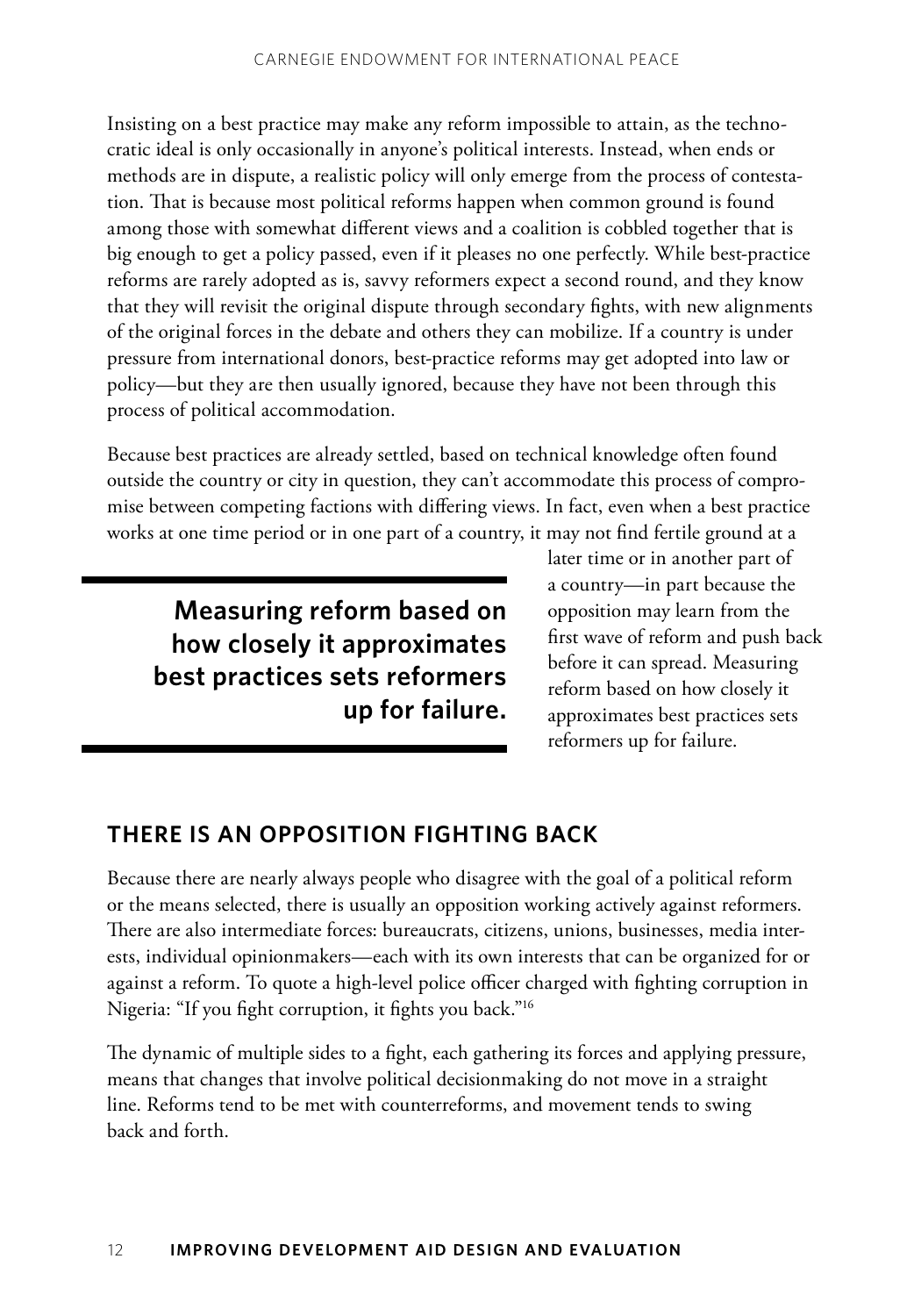#### **The Pushback Against Vaccines**

The movement to vaccinate children in much of the world made huge strides from the 1950s through the 1990s. Some countries required these vaccinations by law, while others just made them standard practice. Smallpox was eradicated, and it looked like polio might be next. In the West, many other once-common childhood diseases simply no longer occurred. But in 1998, a British doctor published an erroneous study linking the measles, mumps, and rubella vaccine to autism. A backlash against vaccination started in the developed world as parents pushed policymakers and doctors to allow them to opt out of the vaccines. Now the West faces a surge of once-prevented diseases, such as measles and whooping cough.

Meanwhile, proponents of political Islam were rising in much of the developing world. They claimed that vaccines were Western imports intended to hurt Muslim children. Their argument gained additional currency when the Central Intelligence Agency used a fake vaccination drive to help identify Osama bin Laden. A backlash against healthcare workers in places like northern Nigeria and Pakistan has increased the presence of polio and other diseases that had nearly been eradicated.<sup>17</sup>

This pendulum pattern of reform and counterreform characterizes all development efforts that affect policy and politics. And it wreaks havoc with traditional program design and measurement. For instance, the most sophisticated and widespread approach to program design today, the logic frame, calls for a determining a theory of change and then a set of activities that backs that theory, along with intermediate goals, and regular, measurable steps toward progress along the way that are defined at the beginning of a program.

But that is just not how reform occurs. Instead, nothing may happen for a long while as forces amass their power—and then sudden change may take place when a window of opportunity arises. Or linear, incremental reforms can suddenly face rollback when the opposition gains a moment of opportunity. It makes sense to think logically about a theory of change and how to get there in order to shape initial activities. But rather than expecting programs to remain static over time and serve as guides for evaluation, one must expect that, like battle plans, they won't survive contact with opponents.

The reform-counterreform dynamic of development efforts that involve politics means that programs must be designed to take into account the need for ongoing waves of a fight. This is particularly true of funding. If a program declares success and ends after the initial reform and its funding dries up, reformers are left utterly unprepared to fight the next, almost inevitable, battle.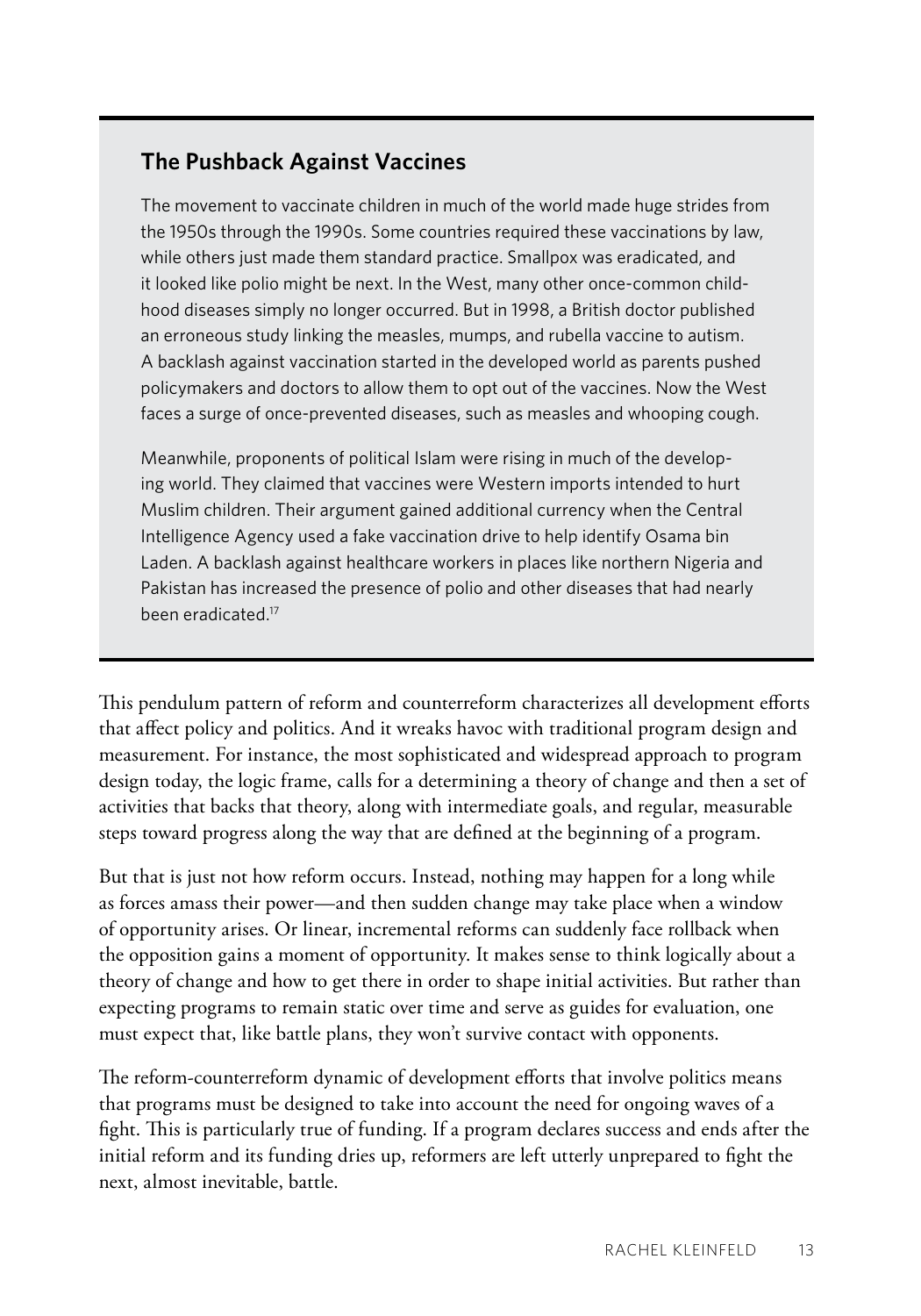#### **The Danger of Ignoring the Next Fight**

In Georgia after the Rose Revolution of 2003, donors slashed funding for NGOs that had agitated for accountable, noncorrupt government, and instead moved to help the new government enact a series of governance reforms. The reforms succeeded in reducing petty corruption, improving customs and traffic policing, and bringing change in other important areas. But the government grew overconfident in its own ideas, and autocratic in its implementation. When the government started to control the media, judiciary, and other oversight bodies, and to use taxation authorities to crack down on legitimate businesses, NGOs were weak and unable to make their voices heard to ensure accountability over the long term. As a result, Georgia built a more functional state—but did not increase the rule of law.

Likewise, in Chile, landmark criminal justice reforms in the late 1990s and early 2000s reduced the percentage of prisoners stuck in pretrial detention before they had been found guilty of any crime. A few years later, the media highlighted prisoners released before trial who had committed new crimes, and politicians excoriated the judiciary as being too liberal and overly concerned with the rights of perpetrators, not victims. Yet the array of institutions that had rallied public support for the initial reforms now lacked the cohesion and funding to fight the backlash of legislation that followed.

Most development projects, if measured at all, are evaluated within about a year of their closing date. But for political and social change, policy durability matters, and that often can't be determined in just a year.<sup>18</sup> Because counterreforms are so frequent, any given moment of reform is often, metaphorically, the end of a battle, not the end of the war. This means that for political reforms, timelines for measurement must be lengthened. Moreover, no measurement at any single point in time can present this dynamic picture. Instead, multiple measurements at different times will be most useful, and intermediate variables must be found that are not simply linear projections back from a settled goal.<sup>19</sup>

Most evaluation systems are set to measure the equivalent of a train progressing down a track: a straight line that starts a little slowly and then gains speed, with clear checkpoints along the path that should be hit at specified times. Social and political reform looks like a sailboat tacking toward its destination, sometimes over the course of fifty years. Like Odysseus's famous journey home, it entails odd bedfellows, unexpected diversions, eddies of inaction, and moments of opportunity to surge forward.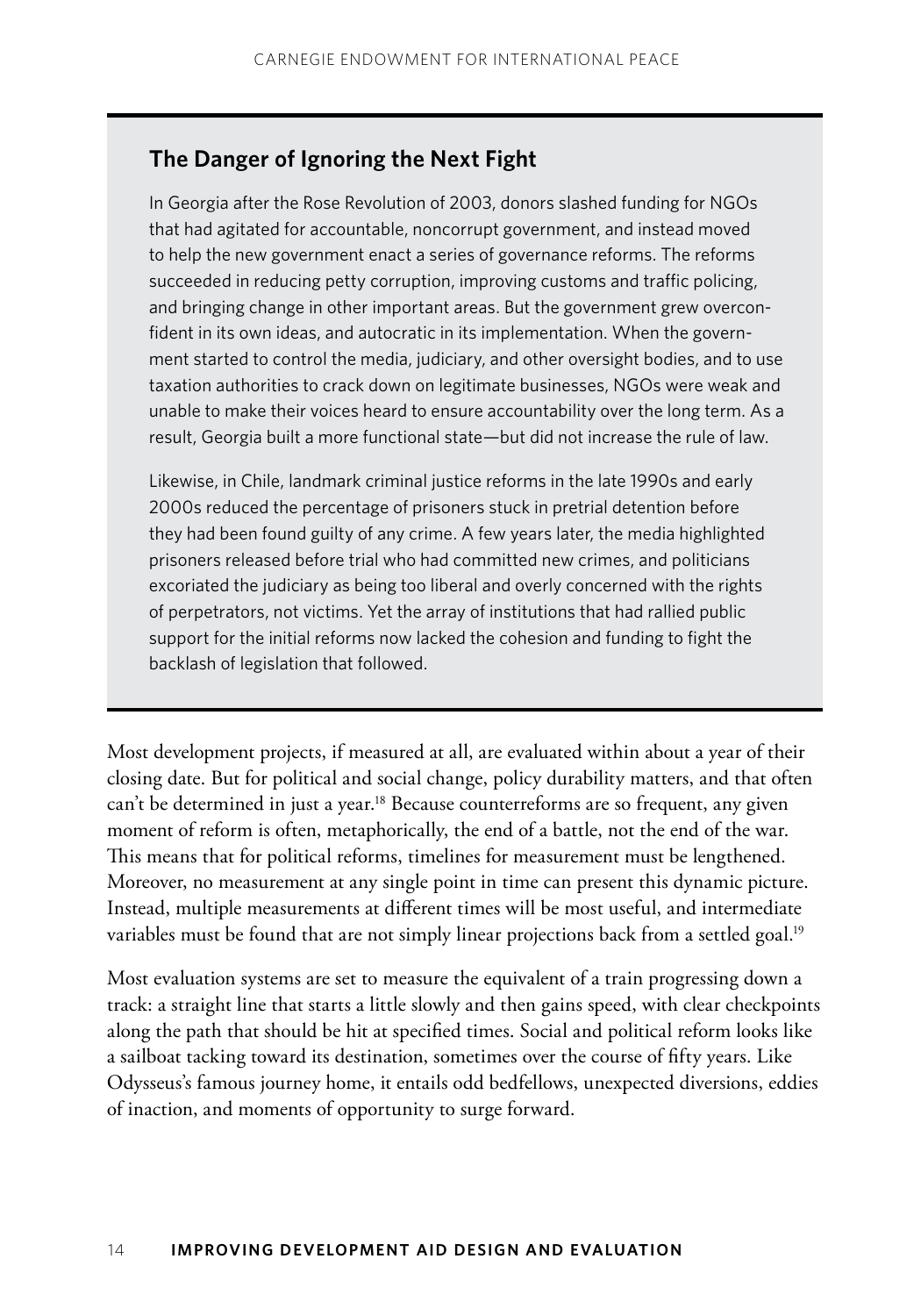#### **There Is No Independent Variable**

Increasingly, development projects are looking to sophisticated regressions and randomized controlled trials (RCTs) as the most favored forms of measurement. Both are based on methods of analysis that must alter one variable while holding others constant, either by aggregating enough people that individual differences are no longer statistically relevant, or by using specialized mathematical techniques such as dummy variables.<sup>20</sup> Yet in political change, variables are interdependent. It is impossible to change just one thing. While a regression or RCT trial can be run for a pilot, the findings often fall apart in the real world.

Indeed, the robust testing designs prized by many aid agencies are useful for measuring what would work best in a technocratic world absent politics, or where a policy has already been determined. Yet according to Robert Jervis, former president of the American Political Science Association, they are the wrong form of measurement for answering the "how" questions that aid agencies need answered to get policies adopted and implemented.<sup>21</sup>

In both regression-based and RCT diagnostics, no matter how sophisticated the techniques employed, independent variables can be separated from all other variables and tested in isolation, with the assumption of a Newtonian universe in which, like a watch, pieces can be disassembled and studied separately. Those assumptions are true for all sorts of complicated phenomena, such as how to build a dam or power plant. But these assumptions fall apart when variables become interdependent.

Consider the case of outside funders trying to figure out how to reduce violence in Colombia. In the 1980s, Colombian drug cartels began to buy ranches to convert drug proceeds into real estate, often in areas where left-wing guerrillas were fighting and had driven down prices. The narcotraffickers allied with local landowners to form paramilitary self-defense groups to protect themselves and their businesses from kidnapping and extortion, and they often murdered guerrillas and anyone believed to be sympathizing with them. However, while the drug cartels were fighting the guerrillas, they were also cooperating with them in the business of growing and transporting cocaine.

The paramilitaries also worked closely with Colombia's police and military, attracting former law enforcement officers to their ranks and using government-provided intelligence to fight the guerrillas.

At the same time, some left-wing guerrillas had begun to operate in the poor suburbs of major cities, sometimes wiping out gangs and petty criminals to ingratiate themselves with the local population. Many in the local police appreciated this form of crime control, and while officially fighting violent left-wing militias, the police often cooperated with them or turned a blind eye toward their behavior. Drug cartels' paramilitaries copied the strategy, with the result that the Colombian government was often both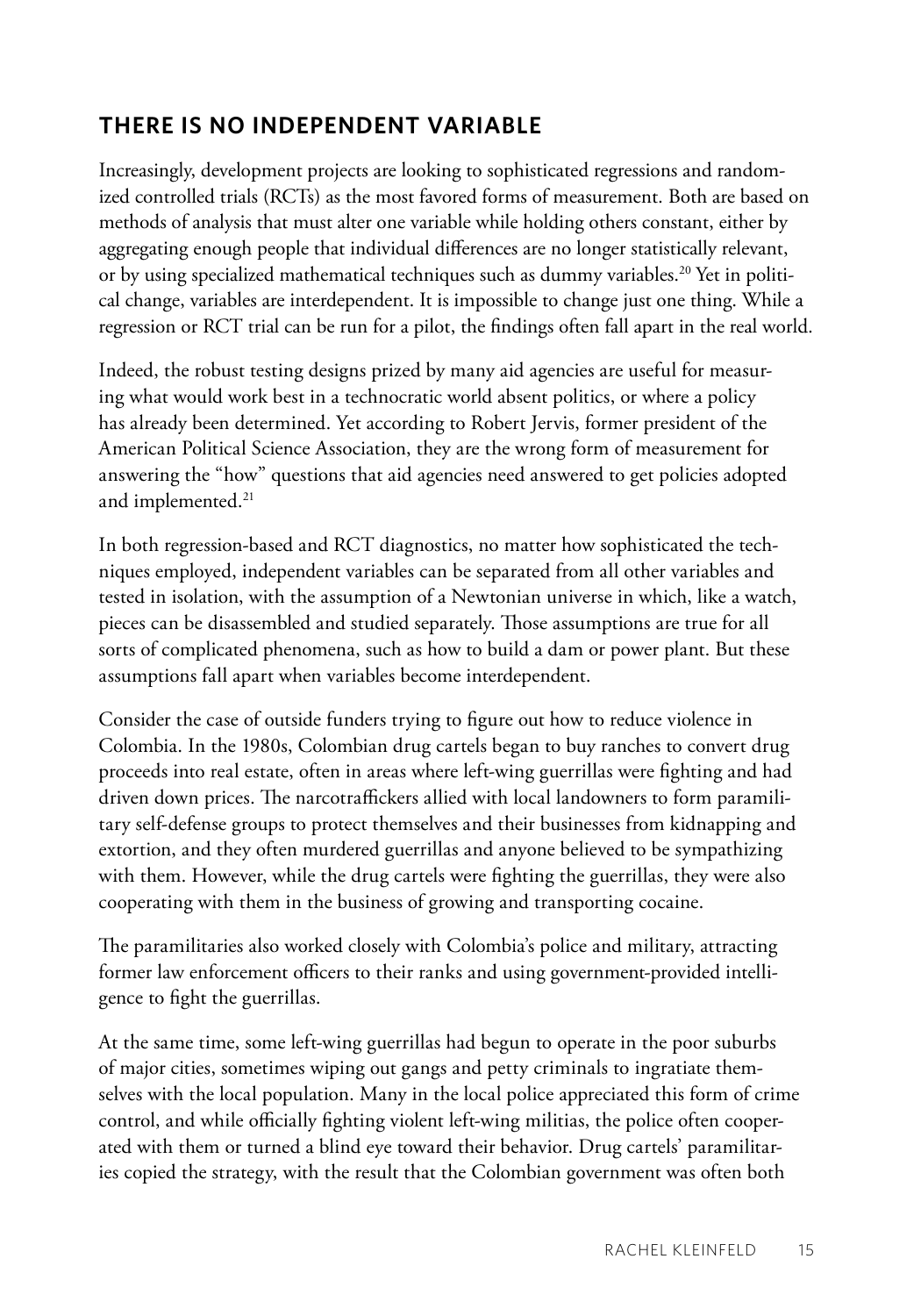working with and fighting against the drug cartels, and with and against the guerrilla groups at the same time, while these groups warred against each other over turf and illicit business opportunities.

In the world of development politics, simply finding accurate data on factors such as who is committing violence is hard enough. Isolating independent and dependent variables, such as whether a particular program reduces paramilitary violence, is nearly impossible, because the variables are interdependent. Meanwhile, each action yields side effects that would be lost in methodologies that fail to look for them—such as the collusion and corruption between police and criminals that occur when law enforcement officers turn a blind eye to murders of unwanted members of society.

Randomized controlled trials and regressions both have useful contributions to make in determining more technical parts of the solutions to these kinds of puzzles. Their findings can help shed light on the best ways to run a disarmament, demobilization, and reintegration (DDR) program to reduce paramilitary recidivism, or the best program to curb the growth of gangs.<sup>22</sup> But they cannot offer much of use in determining how to get a polarized political scene to accept the best DDR program, or how to stop the Colombian government from collaborating with drug cartels against guerrillas. These methodologies are not suited to finding answers to these political process questions, the "how" as opposed to "what" questions.

Using the wrong type of methodology to answer necessary questions is not useful, even if the studies themselves are rigorous and well done. The development community needs to consider other paths to evaluate and design programs.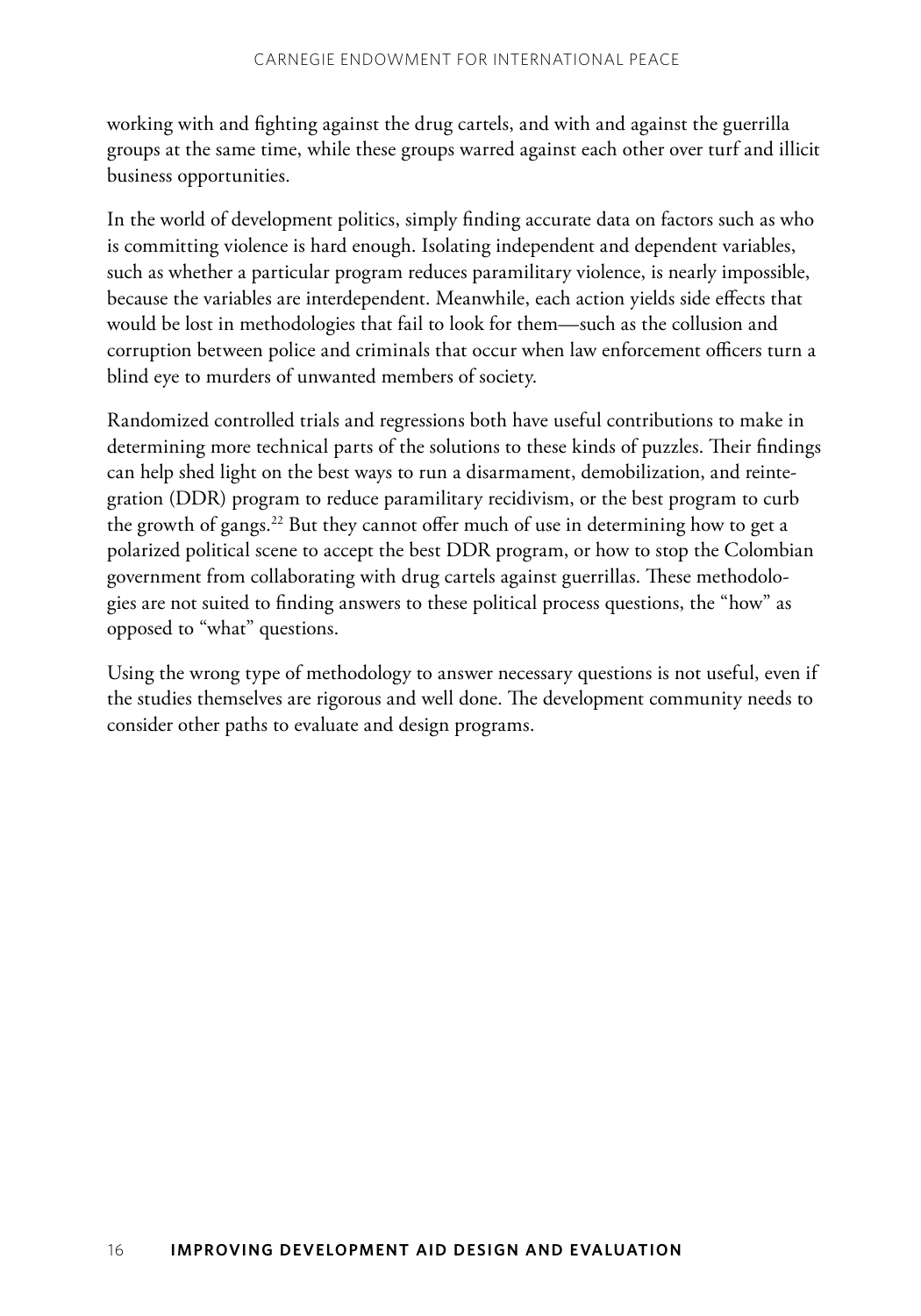# **Using Complexity Theory to Understand and Manage Reform**

So far, I've enumerated how development that involves politics is different from technical programming. It's time to start looking at why it's different, and what that means for creating and measuring change.

Politics—and the development work that must engage with politics—is complex. That's not an admission of defeat, but a technical term that describes a very distinct kind of problem that has been the focus of a branch of scientific inquiry across fields such as physics and biology for the past thirty years. This interdisciplinary scientific method, known as complexity theory, has already been brought into the social sciences, where it is known as systems thinking.<sup>23</sup> It has revolutionized fields such as urban design, transportation, and epidemiology. Now some aid agencies are trying to incorporate systems thinking into their work. The payoff for politically informed development could be vast.

#### **Why Political Change Is Nonlinear and Hard to Measure**

Complexity theory says that physical and biological systems can be divided into three categories. Ordered systems are predictable and linear: causality moves in a single direction. These systems are also Newtonian: each part can be separated from the whole and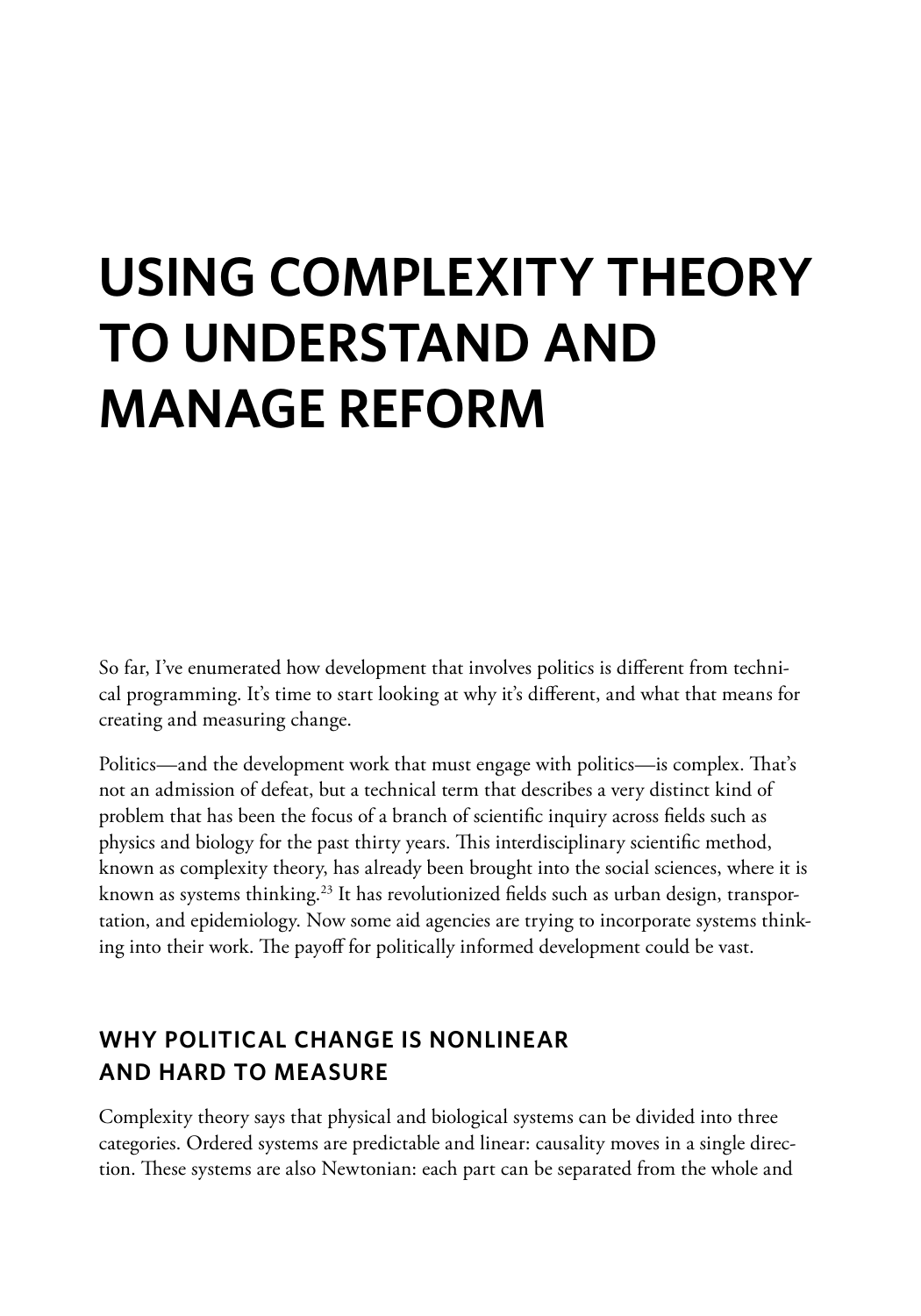examined, then aggregated again to understand how the whole works, like a Lego building. Any measurement regime that requires independent variables, or yields findings that do not depend on a particular time and context, is predictive only in such linear, Newtonian systems.

Another type of system is chaotic. Chaotic systems are subject to constant, mathematically unpredictable change. Human systems devolve into chaos perhaps in the midst of an active battlefield during war, when the rules of the game are constantly switching and randomness plays a significant role in determining who survives. But it happens only rarely.

Most of the time, social and political life happens in the arena in between: complex systems. A complex system is defined by having many autonomous actors that have multiple interactions with each other. The actors are interdependent: the actions of one influence the other, which in turn, influences the first. And their actions together can influence the whole system, so that the agents shape their environment. This means it's not Newtonian: such a system can't be disaggregated—taking the pieces apart to study each one loses the interaction effects among them. In the world of development, these interaction effects between the pieces are the "formal and informal rules and institutions" that are crucial to understanding systems, which North and the New Institutional Economists have been speaking of for the last two decades.

Many systems are complicated, but not complex. For instance, building a car or a nuclear reactor is not simple, but no matter how many parts are involved, each variable is Newtonian: they all fit together and can be taken apart, and they don't somehow change by being placed near one another. Building a healthcare system, an educational system, or a democracy is different: changes in one factor affect many others, which in turn affect the first.

Scientists have determined certain mathematical facts about how complex systems work in the physical world. Understanding these tendencies has changed how a variety of other social fields operate, and has greatly increased effectiveness in tracking diseases, reducing traffic congestion, and improving other complex systems. This knowledge can also provide insight into how to design and measure programs that must affect the political world.

#### Feedback Loops

One reason that complex systems don't change in a linear way is because they have selfreinforcing and self-defeating feedback loops. With feedback loops, change can start small and appear linear at first. Yet it starts to snowball as the loop feeds back into itself. Depending on what is happening, these self-perpetuating feedback loops can create virtuous—or vicious—cycles that can cause reform to take off or make it move backward.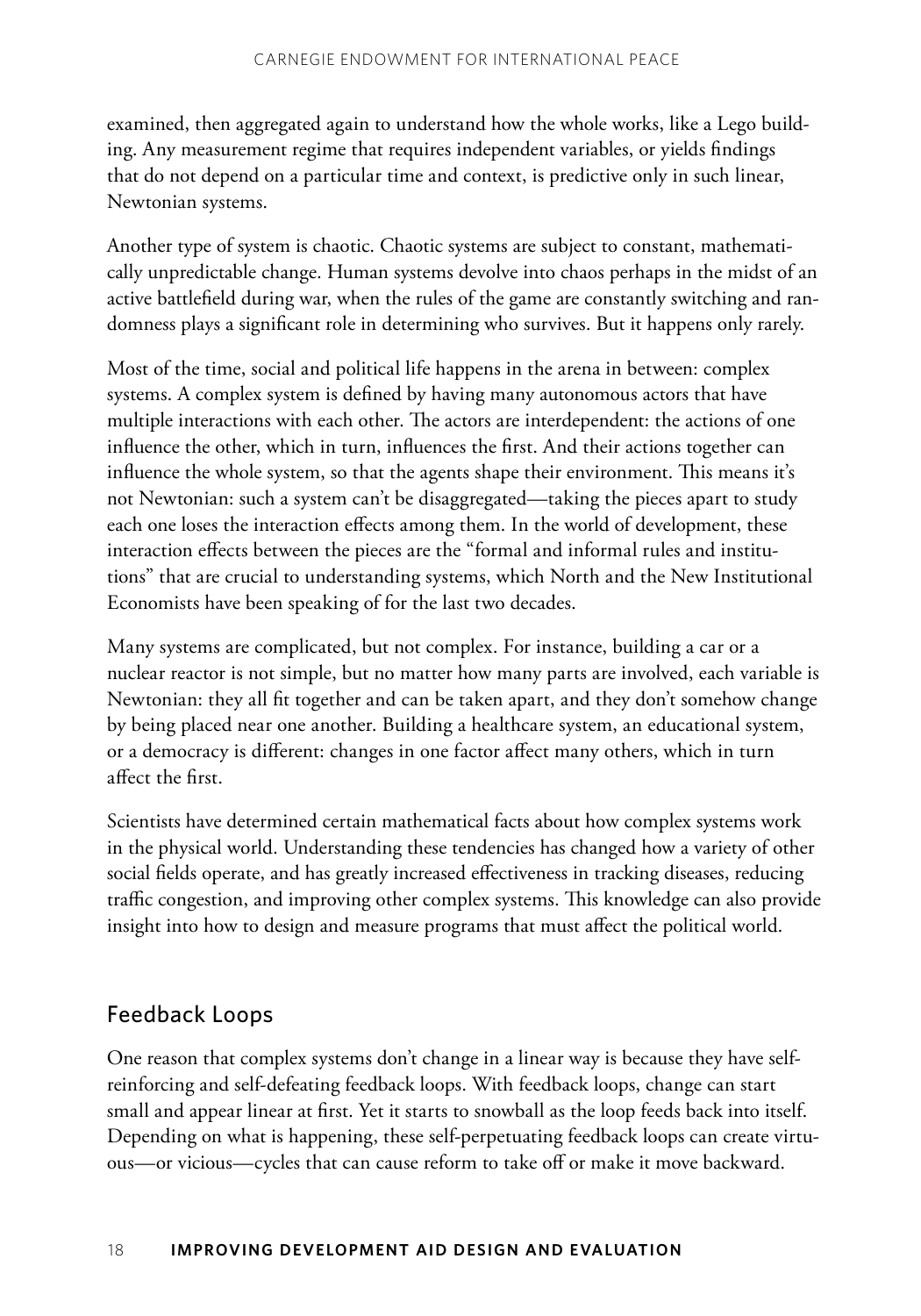In Colombia, rural violence metastasized during the bloodletting known as *La Violencia*. After the assassination of a popular presidential candidate in 1948, liberals formed guerrilla bands and conservatives formed self-defense forces that engaged in years of violence.

As the political killings spiraled out of control, others turned to violence to settle personal disputes, knowing that they would have impunity given how overwhelmed local authorities and the judicial system were. In fact, the more crimes, the more impunity each criminal had. Landowners began to kill and threaten peasants in order to drive them off the land; domestic violence escalated; criminals killed competitors; businessmen contracted to kill rivals. Over time, not engaging in violence to get what one wanted seemed to be more unusual than using force.

The feedback loop did not stop there. Many of those who would later lead drug cartels grew up in this atmosphere of brutality. When the cartels began to form in the 1970s, they recruited many of their assassins and thugs from the pool of young people in city slums, some of whose families had been dispossessed from their rural homes during *La Violencia* and forced to move to the cities. The cartels could also hide business-related violence against rivals under the more popular guise of the paramilitary self-defense groups that had a long tradition of support in Colombia.

#### Tipping Points

At this point, complex systems exhibit another typical form of physical behavior. They have tipping points, or phase changes, such as when water freezes into ice or heats into steam. Individual behavior starts to align within a greater force created by the many choices of other individuals. It becomes harder to fight that social force, and easier to go along with the herd, until there is an entirely new structure. In other words, each person's behavior is not formed in a vacuum: as more and more people act a certain way, it becomes harder to act differently, leading more people to act in that way, until the system tips, creating rapid and unpredictable changes.

This phenomenon was evident in Colombia when the military and police started to collaborate with paramilitaries that were sponsored by narcotraffickers. These paramilitaries used dirty tactics against guerrillas that were illegal for agents of the state. Some military and law enforcement members retired and joined the paramilitaries, others moonlighted with the paramilitaries while on active duty, and others passed on intelligence and weaponry to the groups.

Those in the military and police who were unwilling to engage in the paramilitaries' violence themselves or to ignore the violence of their peers found themselves in a dangerous situation. The system had tipped so that many members of their organizations were now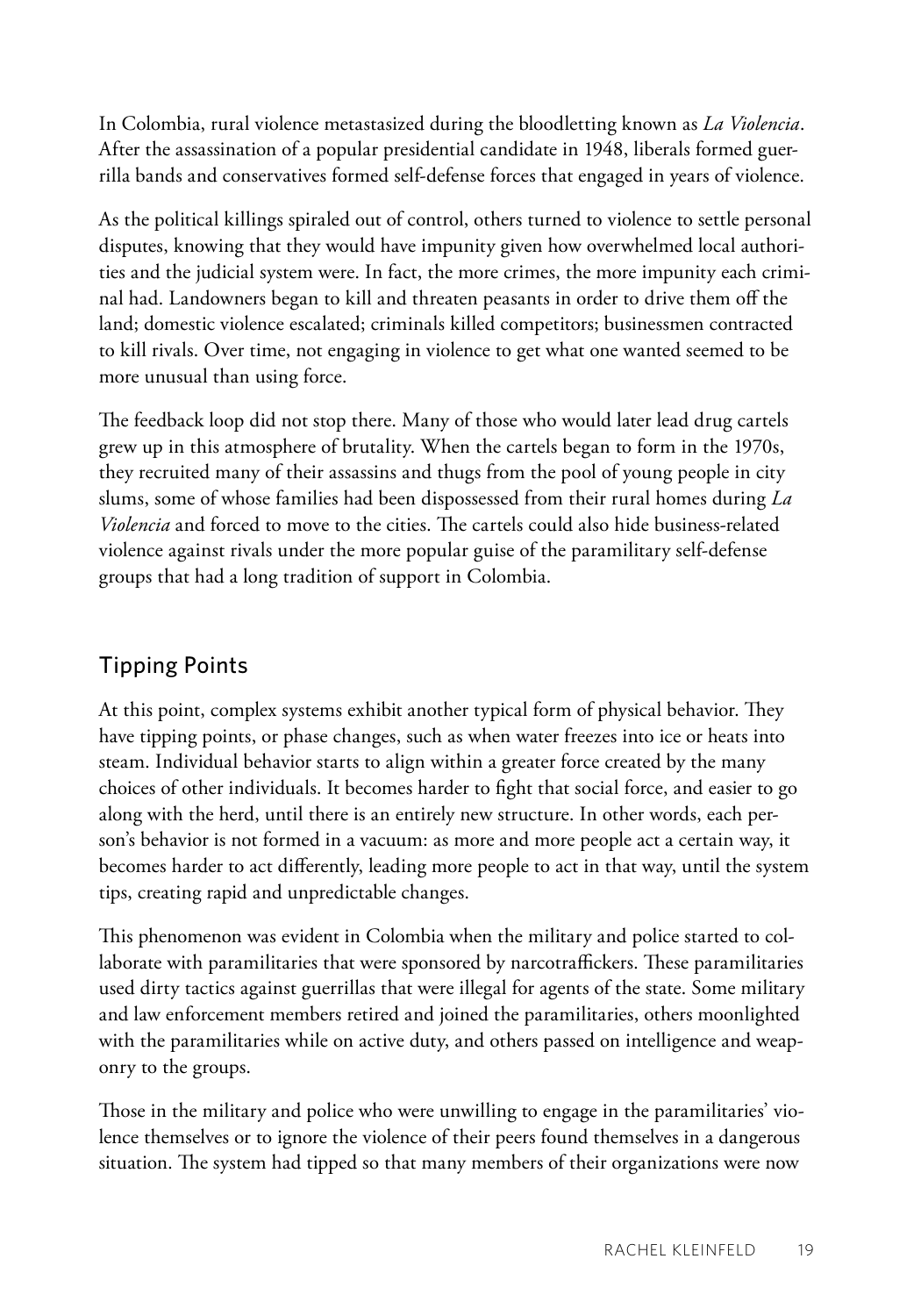acting outside the law. If a soldier spoke out against collaborating with paramilitaries, he was likely to be killed by his own side, and have it blamed on a shoot-out with guerrillas. Instead of generally honest forces with a few bad apples, these organizations were corrupted and couldn't be trusted to self-police. Meanwhile, the many honest members of the military and police were scared into a code of silence.<sup>24</sup>

Feedback loops and tipping points are part of why measuring incremental reform doesn't work in these systems—change for better or worse can be slow for a while, and then suddenly fall off a cliff. But they also explain why the timing of any measurement is incredibly important in complex systems. Measure just before a tipping point, change can look like very little; measure just after, and it can appear transformative.

Tipping points also mean that the largest events—such as government collapse—often have no particularly exceptional causes. As Ben Ramalingam and his co-authors write, "Every avalanche, large or small, is caused by falling grains which makes the pile just slightly too steep at one point."25 Big changes can accrete from small, incremental actions, feeding back in on themselves again and again.

This has many implications for program design, including the need to take into account the systems within which people work. For instance, picking a champion to tour a Western country and learn lessons for reform that she will take back to her government rarely yields systemic change by itself. Such reformers drop back into systems that are resistant to change. Simultaneous efforts to help multiple reformers alter the system are as necessary as altering individuals' sense of possibility.

#### Path Dependence

Because of feedback loops, complex systems tend to be path dependent. Once they start down a path, a feedback loop is created, making it hard to alter those patterns. Each step sets the stage for the next. This means that program design and measurement must take timing into account. Context is not just geographic and cultural, but also time dependent: something that works in one country at one time may not have worked in the past—and may not work in the future, after the opposition develops a strategy and begins to organize to fight back.

In Colombia, former president Álvaro Uribe's expansion of the military and tough military tactics are widely credited with reducing violence during his term in office, from 2002 to 2008. Yet Uribe's election on a law-and-order platform may not have been possible had his predecessor, Andrés Pastrana, not been widely supported for his own platform of peacemaking with the Revolutionary Armed Forces of Colombia (FARC) guerrillas. It was the failure of that peace process in the late 1990s—which the Colombian public saw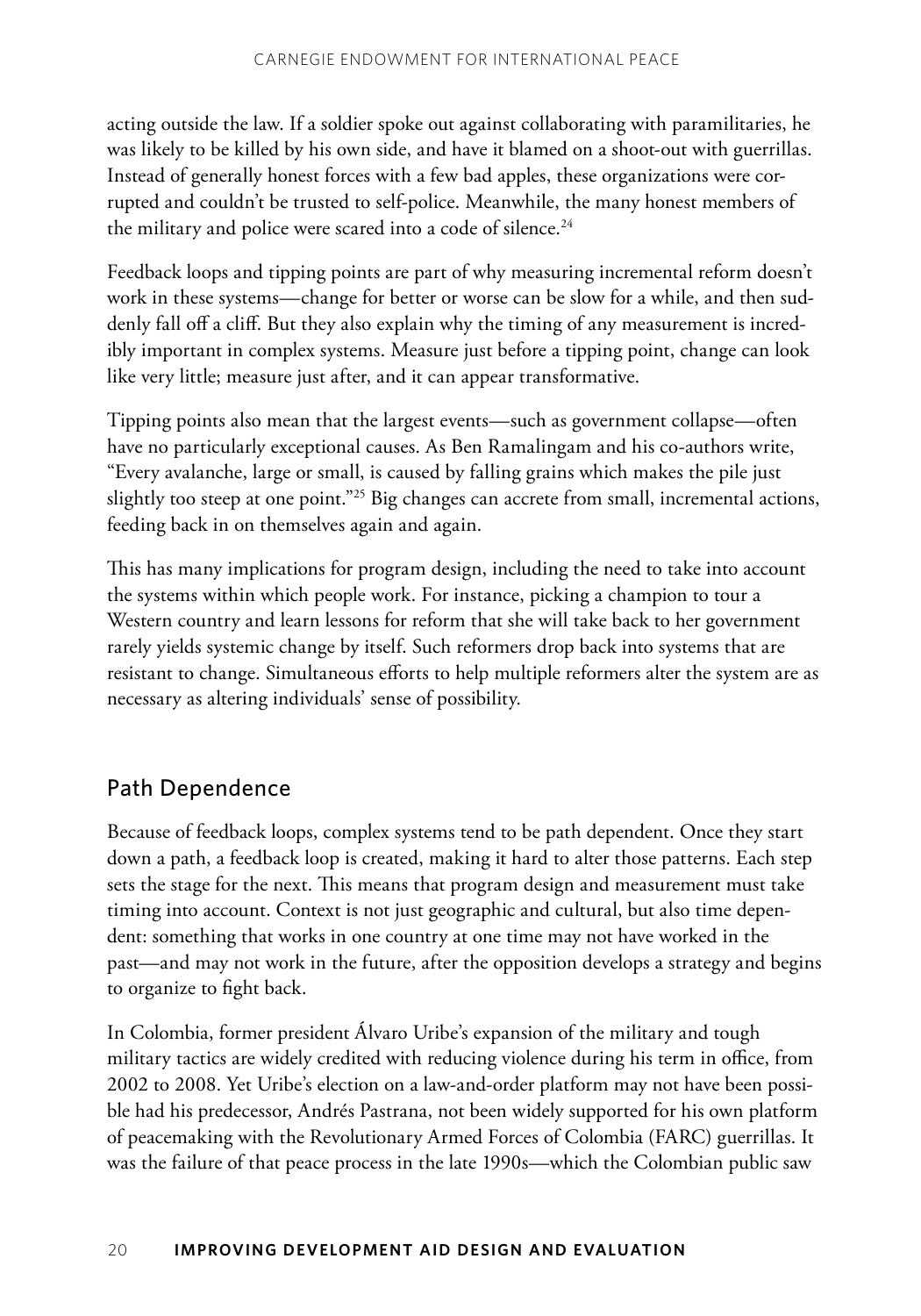as a genuine effort on the part of the government that was rejected by guerrillas—that made voters turn to Uribe's more militarized solutions in the following election. Uribe's strategy also required greater investment in the military, which had long been kept weak and poor to avoid coups. Only after elites had lived through the violence of drug kingpin Pablo Escobar's war on the state, and guerrillas had taken their fight to the cities, were elites willing to support a wealth tax and a larger military budget, instead of simply turning to private protection.

Thus, even if the approach taken by Uribe turned out to be a best practice for reducing insurgency that worked in every case where it was tried, such programming could not be imported into a country where the public was weary of war, or overly distrustful of its security services: the people would not back the policies. Nor would it be fair to declare that organizations pushing for more militarized policies in the Colombia of the late 1990s were failing, even though they had no impact for years while the government negotiated with the guerrillas for peace. The public simply was not interested in more war during those years, and didn't trust the government to wage it well.

Reform initiatives that fail to find a window of opportunity are like seeds planted in the middle of winter. Failure to grow does not mean anything is wrong with the seeds or the gardener: the plant simply can't lay roots until the soil is ready, the rains have fallen, and

the sun is out. Timing and path dependence matter to impact. Program design must allow for paths to unfold. Measurement that does not take such path dependence into account risks penalizing effective organizations and rewarding lucky ones.

**Measurement that does not take path dependence into account risks penalizing effective organizations and rewarding lucky ones.**

Moreover, programs that expect an outcome similar to one achieved by a similar program enacted earlier, even in the same country, may find themselves disappointed. A strategy for change that worked well in the past may fail to achieve the same results once the opposition learns how to fight it and organizes against it, or the public becomes inured to a particular method of engagement. The first ALS Ice Bucket Challenge took the world of charity development by storm in the summer of 2014, as people dumped ice over their heads and, with the help of social media, raised millions to combat a rare disease. But the twelfth such social media fundraising effort may fail to generate much revenue as people grow tired of the technique. Forcing an organization to use the same process that worked in the past may be setting it up for defeat in the future.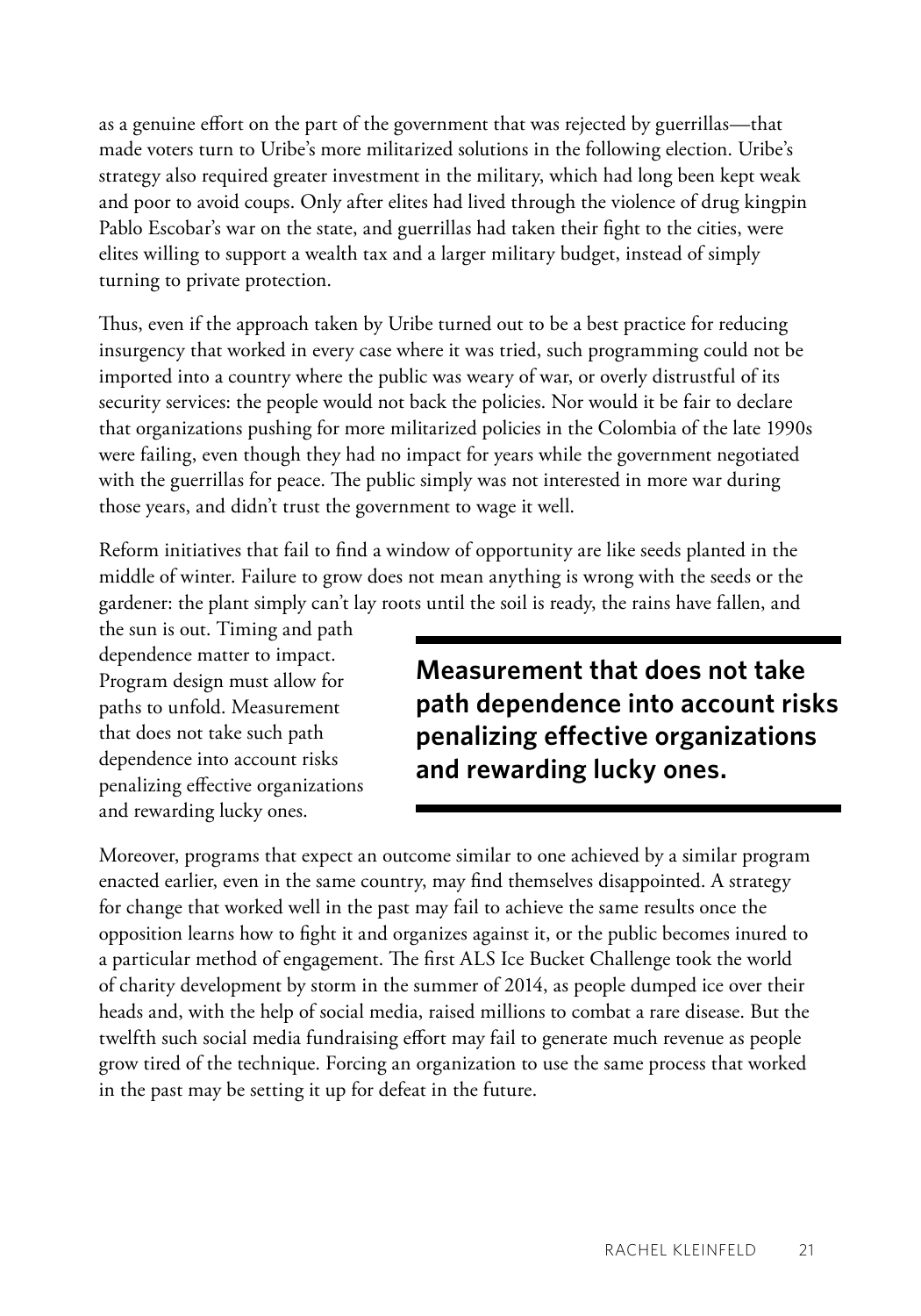#### The Butterfly Effect

Because feedback loops are always present in complex systems, these systems can be very sensitive to small changes that set such a loop in motion. In popular science, this is known as the butterfly effect—the idea that the flapping of a butterfly's wings in one part of the world can lead to a storm a continent away as that initial flap builds on itself across airwaves.

The butterfly effect means that complex systems are sensitive to small changes, and it also illustrates why idiosyncratic variables matter so much. Variables interact, feed back into themselves, and build up, meaning small differences can magnify and alter historical trajectories. Together with other factors, the butterfly effect explains why windows of opportunity are so important to political change, and why a good program can't simply be enacted by an effective organization whenever it chooses, along a preset timeline.

Vast quantities of development literature cite the need to be open to windows of opportunity or critical junctures, when a particular alignment of actors makes change more possible. But rarely do donors enable their funding cycles and required impact reports to actually abet this needed flexibility. Program implementers are told that they should be flexible and await a moment of opportunity—but they know they must spend down their grants and report progress at regular intervals or risk losing the confidence and support of their funders, meaning that they may not have funds on hand when those moments arise.

The beliefs and personalities of leaders, and the relationships between reformers, can be the difference between reform happening and not occurring. A host of other idiosyncratic variables, including pure luck, can end an otherwise well-designed reform, or assist a poorly designed effort. What this means for evaluation is a big problem: impact tells one little about whether the program itself was lucky or well designed. Measuring based on end-state impact—the goal of most logic-frame measurements—can actually backfire. Excellent organizations and well-designed programs may founder due to unfortunate timing or an idiosyncratic spoiler, while weaker efforts may happen to catch a wave, find themselves on the edge of a tipping point, and get credit for pushing a reform forward.

In Colombia, the demobilization of paramilitary forces has been a major factor in reduced violence since 2002, despite the reconstitution of some of these forces into criminal gangs. The process relied on a host of idiosyncratic variables: The U.S. decision to officially designate the AUC paramilitary coalition as terrorists happened to occur on September 10, 2001, a day before al-Qaeda would move Latin America's drug and violence issues into a far less salient position in U.S. policymaking. The classification led the paramilitaries to seek ways to avoid landing in U.S. prisons. Another idiosyncratic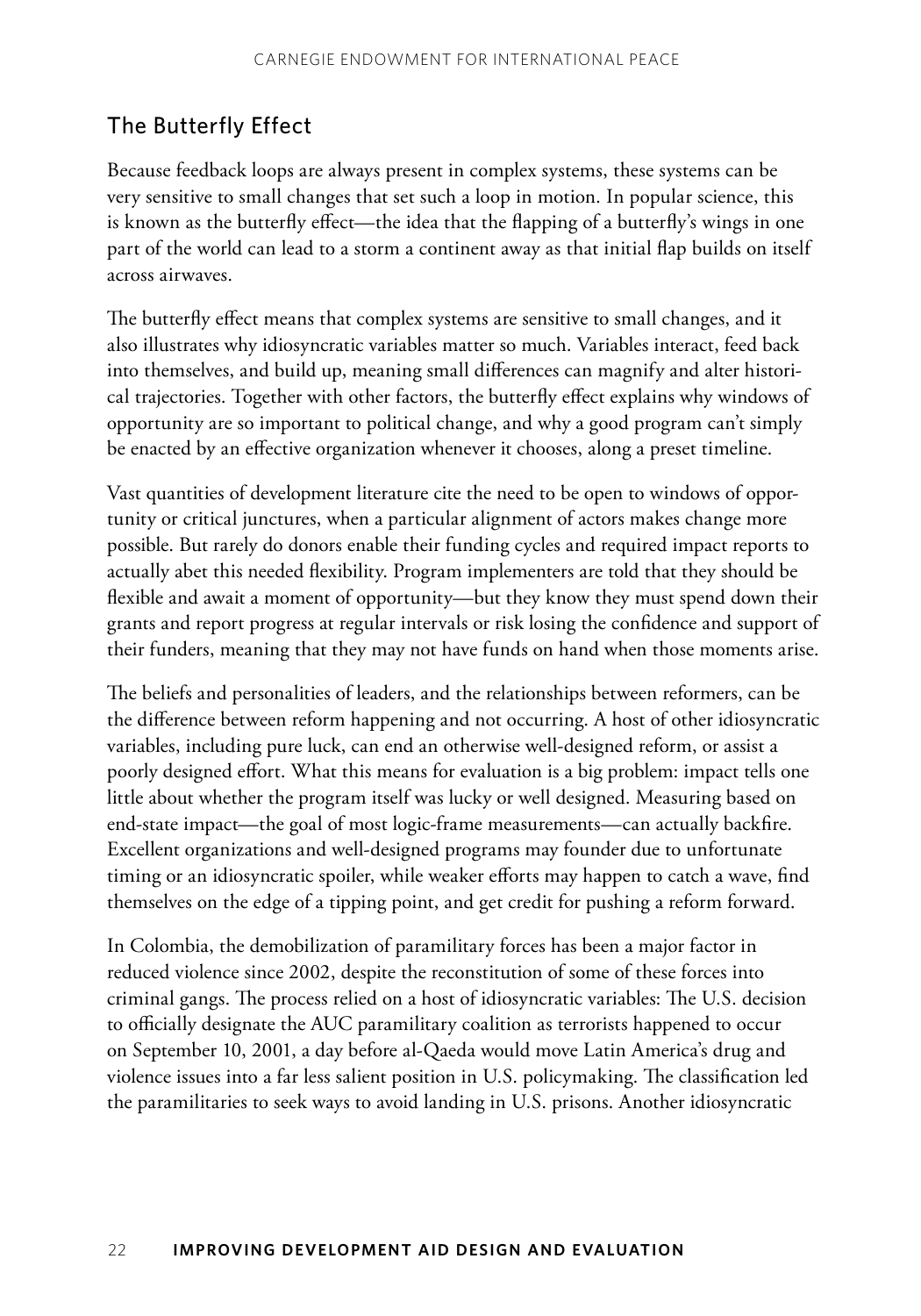but essential variable was the fact that Uribe happened to be in power, and the paramilitaries considered his administration to be sympathetic. They strengthened that sympathy through efforts to corrupt leading politicians and secure easy terms of surrender.<sup>26</sup>

Had the U.S. push for extradition not coincided with Uribe's time in office, the paramilitaries may have tried to fight their way out of their predicament. Indeed, the U.S. effort to extradite drug lords in the 1980s and early 1990s had just this violence-escalating effect, as Pablo Escobar and other "extraditables" declared a war on the state. But under Uribe, those accused of similar or worse crimes chose to demobilize. Though many returned to a life of crime in subsequent gangs, these no longer had the power or ideological weight of the paramilitary movement. Did this mean that the tactic of extradition requests was better implemented the second time than the first, or that reformers in the Uribe administration were more effective than those in earlier administrations? Not necessarily: timing, path dependence, and the coincidence of how each set of criminals assessed its prospects vis-à-vis state leaders played an equally important role.

If the goal of measurement is to determine whether to continue funding an effort, or whether a strategy is likely to work in other contexts, impact alone is not the most useful variable. Measurement regimes should also be aware of the need to look for idiosyncratic variables that may have outsized political effects. It's impossible to anticipate all such small and idiosyncratic variables. But knowing that they are so important to outcomes is key to judging the success of a program and separating what was good or bad luck from good or bad design.

#### **Keys to Creating and Measuring Change in Complex Systems**

Everything about complex systems seems to make any process of design and measurement impossible. Change is nonlinear; it moves in nonincremental ways and tips and metastasizes quickly based on nothing out of the ordinary other than one more grain of sand dropping on too large a pile. Idiosyncratic, small variables matter. Luck can be more useful than effort. Each situation is path dependent and even a tactic that works during one's first year of programming might begin to fail by the third year, as opponents wise up and change their approach.

But there are several ways in which change can be encouraged and measured in this environment.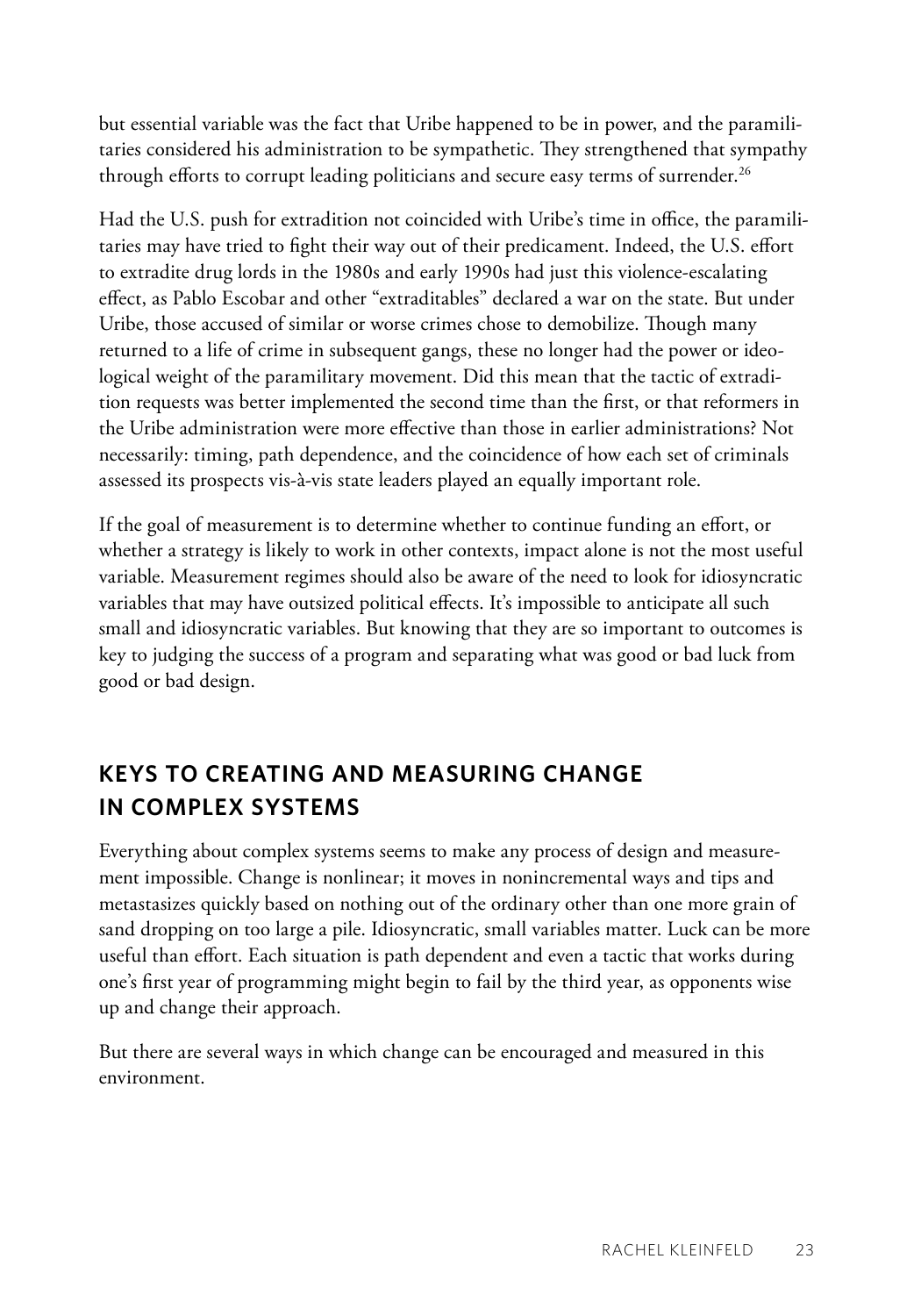#### Emergent Behavior: Change the Rules, Change the System

The first clue for finding a path for change in complex systems is their tendency toward emergent behavior. In all complex systems, individuals, acting on their own with no central direction, tend to follow a series of simple rules of thumb that direct a good percentage of their behavior within the system. These rules of thumb that emerge from each actor responding to the incentives of the system provide a key for creating and measuring change. Change the incentives or system structure, and one can change a great deal of individual behavior that emerges from those rules.

The most common example of emergent behavior is birds flying in a V formation. The birds don't know they are forming a V, they don't need to know where all the other birds are, and they don't need a map to be constantly, dynamically updated with each turn—as central planning or vast aid strategies to create change from outside the system would require. Instead, each bird follows a few simple rules about where to position itself vis-àvis the next bird. All it needs to do is keep those rules in mind, and no matter where the flock as a whole is going, the bird will be doing its part to maintain the aerodynamic V.

Emergent behaviors where many individuals self-organize their actions based not on an order from on high, but by following the incentives of a system or the social rules of their group, are everywhere in human social life.

#### **Professors, Politicians, and Emergent Behavior**

Emergent behavior based on a few simple rules is generally informal and, with a little pattern spotting, it is not too hard to discern.

In academia, for instance, such rules are based on the key bottleneck of the system: tenure. To make tenure at most universities, one must: (1) amass a large number of publications in peer-reviewed journals, (2) teach in ways that garner good student reviews, (3) maintain good relations with the group of academic peers who must decide whether to accept you into their guild. Thus, junior academics focus on publishing vast amounts in journals that may barely be read by the general public. They often focus on smaller questions to enable more frequent publications: answering a big, hard question takes more time. They learn early on not to grade too hard at competitive schools where students expect good grades, fearing bad reviews. They engage in questions that interest their academic peers, rather than those being debated in the public sphere. By the time an academic gets tenure, these behaviors have been habituated for years, and may be difficult to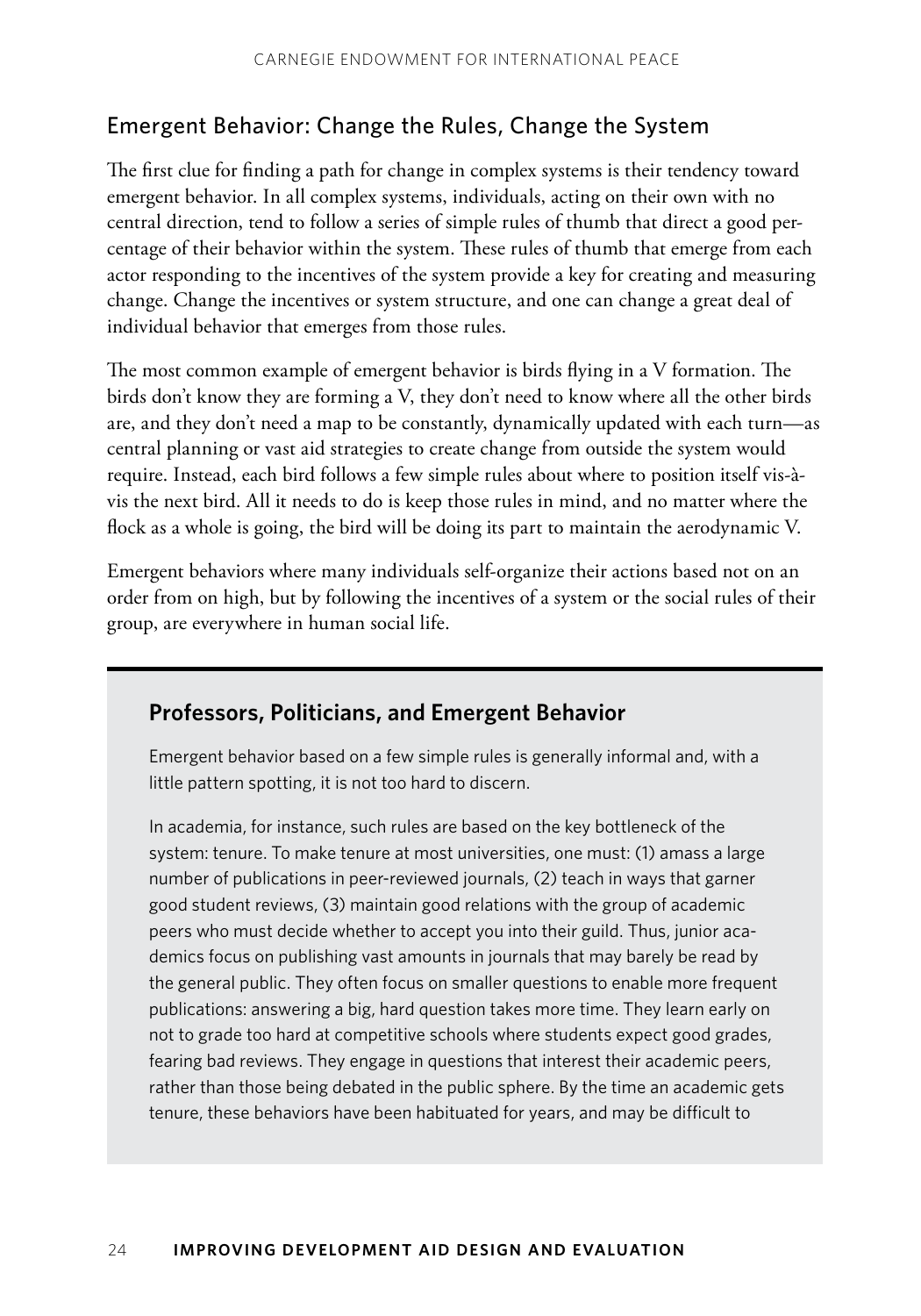alter. Trying to change each of these seemingly separate behaviors is like tackling a hydra. But altering the criteria for tenure could affect all of them in one fell swoop.

In politics the world over, the rules usually stem from two bottlenecks of that system: campaign financing and votes. Politicians respond to the needs of those who can finance or vote for them—and they tend to be rather insensitive to other constituencies. A highly conservative politician suddenly placed in a situation where he must appeal to voters on the left and the right tends to moderate his votes. New rules that limited party funding from any single donor in the United States reduced the value of ultrawealthy businesses and raised the influence of lawyers and other upper-middle-class bundlers who could bring together many maximum contributors. This is also why there is frequent contention over whether U.S. voters should be permitted to register on the same day that they vote, or to use mail-in ballots: such structural rules allocate power to different demographics likely to vote for different parties. And if you change the rules, you change the whole system.

Rules are often incentive based, but they also respond to social behavior, because people exist not as isolated individuals, but in social systems. Corruption is very rare in Chile, despite low public service salaries, and quite high in neighboring Argentina. Once corruption becomes normalized, as it has in Argentina, the social pressure to engage in corruption, or turn a blind eye to one's colleagues' theft, increases. Likewise, in Chile, opportunities for corruption are reduced and the behavior is less common.

Forcing top-down change on complex systems is hard and leads to many side effects: there are too many actors, too many interdependencies, and too many interactions to consider. But affect the rules of the system, and one can affect the behavior that emerges from many individual choices. Measure changes to the rules, and one knows much more about the system than could be gleaned from measuring individual behavior.

#### Fractals: Patterns Replicate at Large and Small Levels

Because relatively simple rules shape these systems, they also exhibit strong patterns. In fact, patterns in complex systems are so strong that they replicate at multiple levels. In physical systems, the same shapes can be seen if one zooms in close, or looks at the system as a whole. Concrete manifestations of this "fractal" pattern can be seen in the startling, self-similar shape of the Mandelbrot Set, which maps the underlying mathematical expressions of feeding an algorithm back in on itself in a feedback loop.<sup>27</sup> In social systems, similar patterns emerge at bigger and smaller levels. This is not to say that they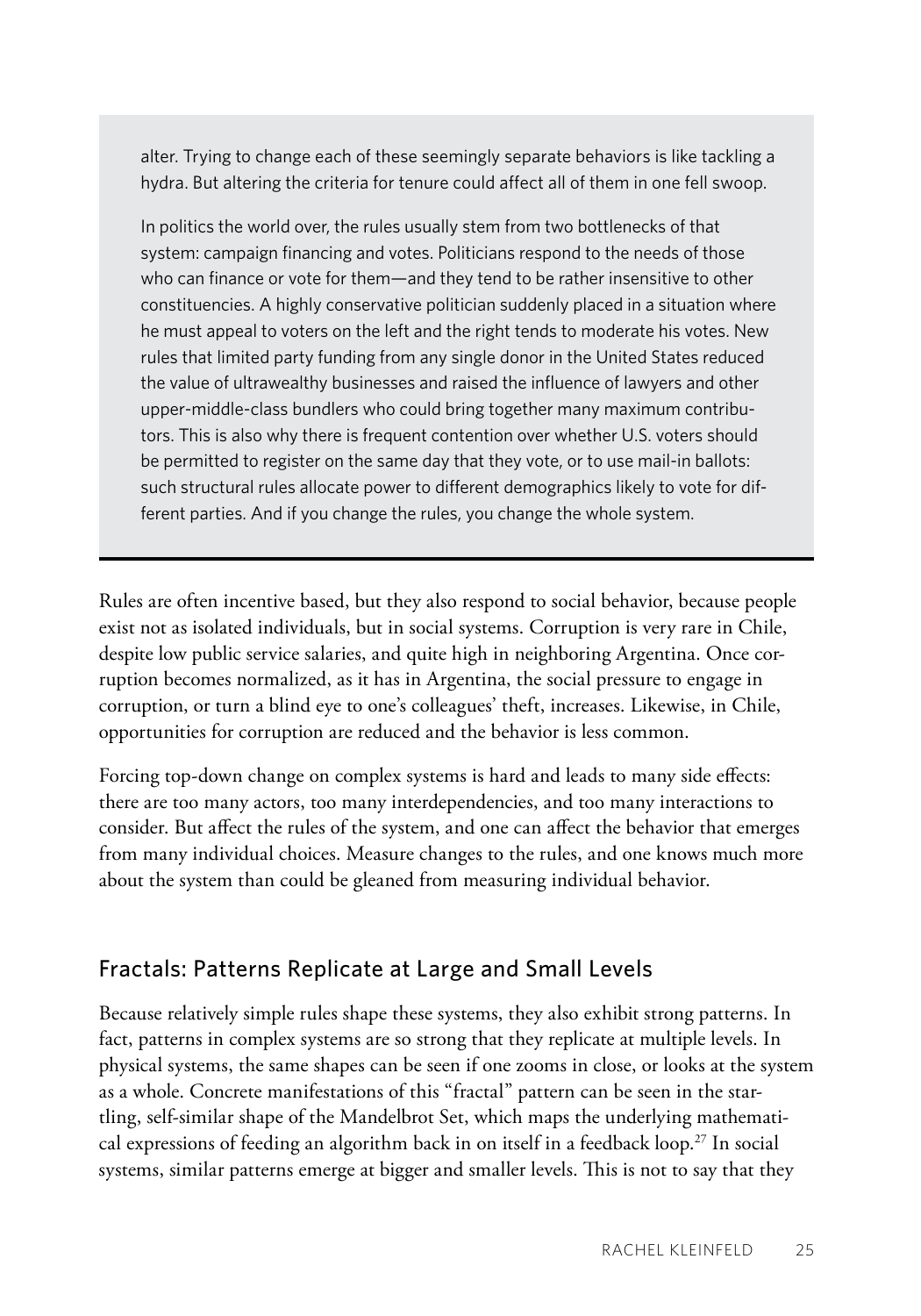can be mathematically plotted, as fractals can be. But it means that spotting a pattern of behavior at one level suggests that it is worth looking for across the system.

This all sounds very abstract, but again, the case of Colombia shows what fractals, or selfsimilarity at different levels, look like.

Colombia has not only suffered from high levels of political violence, it also has high levels of criminal violence, and of domestic violence. This does not arise by coincidence: these levels are connected. First, high levels of political violence that preoccupy the state provide impunity, making those tempted to use violence more likely to do so. Second,

**Emergent behaviors where many individuals self-organize their actions based not on an order from on high, but by following the incentives of a system or the social rules of their group, are everywhere in human social life.**  political and drug violence has forced large numbers of families off their rural land. Along with other unemployed men in city slums, some of their sons, often unprepared for work in the city and resentful of their marginalization, provide a cheap pool of men willing to commit the economic violence carried out by drug cartels and urban gangs. Meanwhile, these dispossessed

families also appear to have high levels of domestic violence. The stresses of poverty and slum life are compounded by family changes: while women can often find work as domestics, their spouses and sons cannot work in agriculture and often fail to find legitimate work. The changing power dynamics in a patriarchal culture can lead to more domestic violence. The cycle can also go in the other direction: children born in families with high levels of domestic violence frequently re-create that violence in other spheres, in part perhaps because violence occurring at young enough ages alters brain chemistry.<sup>28</sup>

Patterns are essential to helping those trying to effect change in complex systems understand the system and design programs for reform. And the fact that patterns tend to be similar at different levels can help observers spot them.

Pattern spotting requires measuring for multiple variables, rather than directing measurement at single variables, however robust those variables are. The presence of patterns also suggests that measurements can usefully be taken at different levels—for instance, that measurements of domestic violence may reveal something about where drug violence may head, and vice versa. Criminologists who have begun to look at violence in public health paradigms—as a "social disease" that is contagious among people and groups—are already seeking ways to use the connections between levels of violence within groups of people to address the problem.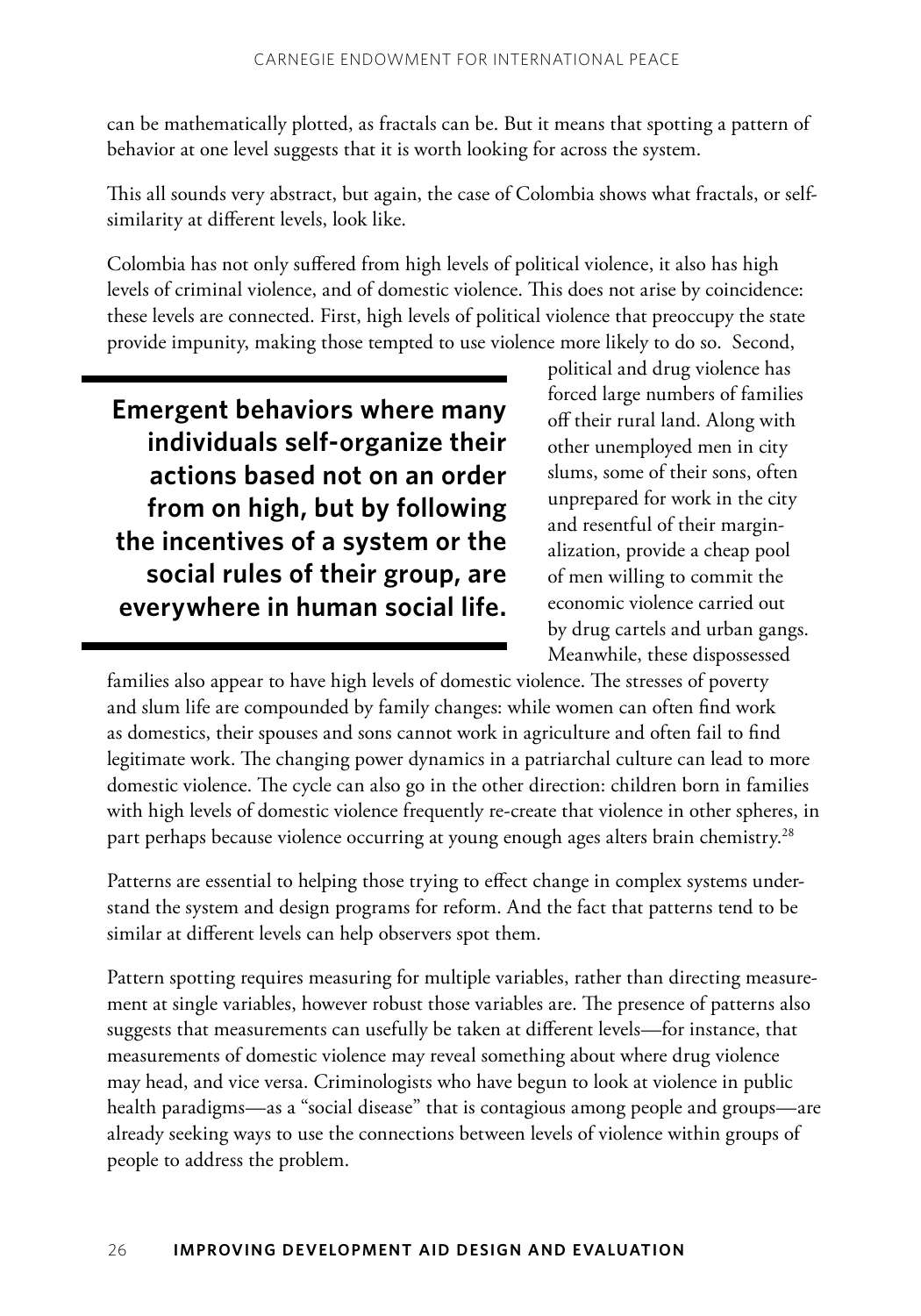# **Designing Programs for Political Reform**

The nature of complex systems suggests a series of principles for designing programs to create change. At its core, the goal is to alter the underlying rules of the political system so that the reform can take place—and so that a coalition of locals remains committed to it and able to fight back when counterreforms are proposed or new leaders are in power. Designing programs that can do this is not easy. But a few rules of thumb can help.

#### **Know the System**

To affect the rules of the game, one first has to understand them. That means conducting an initial assessment to gain a deep understanding of the system as a whole. This takes time: two-week assessments just won't work. Four to six months should be considered normal to start getting a fingertip feel of social and political systems so that a program designer can begin seeing patterns.

Most important in such an assessment is gaining an understanding of the formal and informal rules of the system.<sup>29</sup> For example, how does someone get power in this country? How are different demographics and political groups aligned with regard to reform, and why? What sorts of behaviors are driven by these rules? This does not need to be a formal "political economy analysis," an approach that was intended to do just this, but has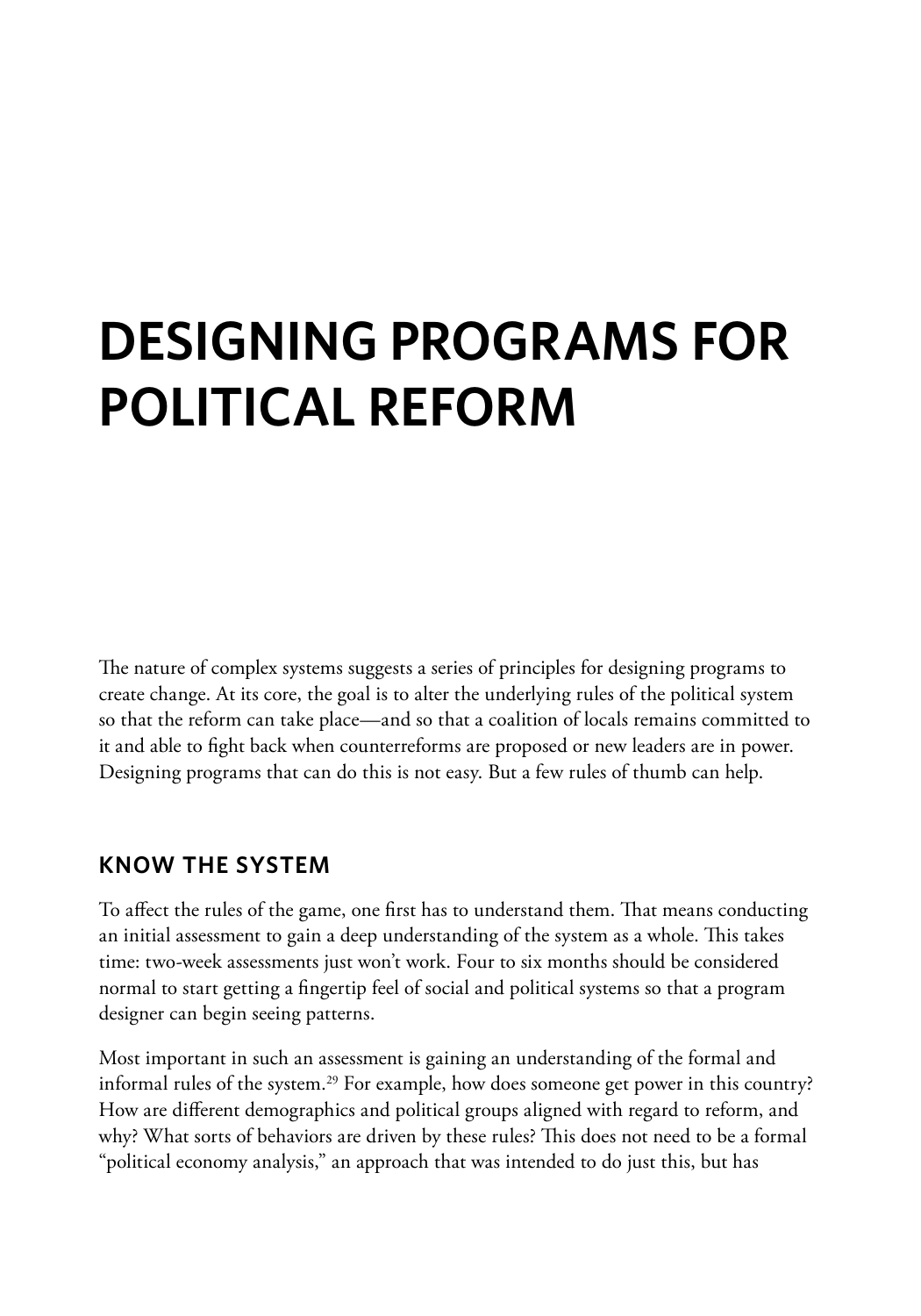unfortunately grown into rather academic, 90-page papers somewhat divorced from how they will be used. What is needed is an understanding of the country's dynamics that anyone who grew up there will have intuitively, but that someone from outside must learn by unlearning their assumptions and diving in. A baseline assessment would attempt to understand where the system is starting, what patterns it contains, and whether there are any outliers that might disrupt the system.

### Understand the Starting Point

Where is the system starting from in terms of the political dynamics around this reform? Given sensitivity to initial conditions and path dependence, how hard is this reform likely to be?

For instance, in Guinea-Bissau, the generals who won the war of independence in 1974 form the power elite. New political entrants must align with them. A reform program that directly challenges their interests is going to be tough. In most post-Soviet countries, militaries are weak while interior ministries are the real power players; regimes tend to use the police, not the military, to enforce their will. Reformers may be allowed to assist in building modern, civilian-controlled, professional militaries—but they may also find that this does not affect the human rights, transparency, or accountability issues that plague a country and are more based in the interior ministry. The idiosyncrasies of power, elite dynamics, popular ability to press the government—these are all part of where the system is starting from.

### Look for Patterns

Are there any patterns that indicate the likely political trajectory of reform? Factors to consider include:

- the strength and intensity of support for and opposition to reform;
- who has power in the system, and the relative weighting of supporters and opponents;
- the size and leanings of the undecided;
- the rules or history of how political parties interact;
- the rules or ways citizens interact with their politicians;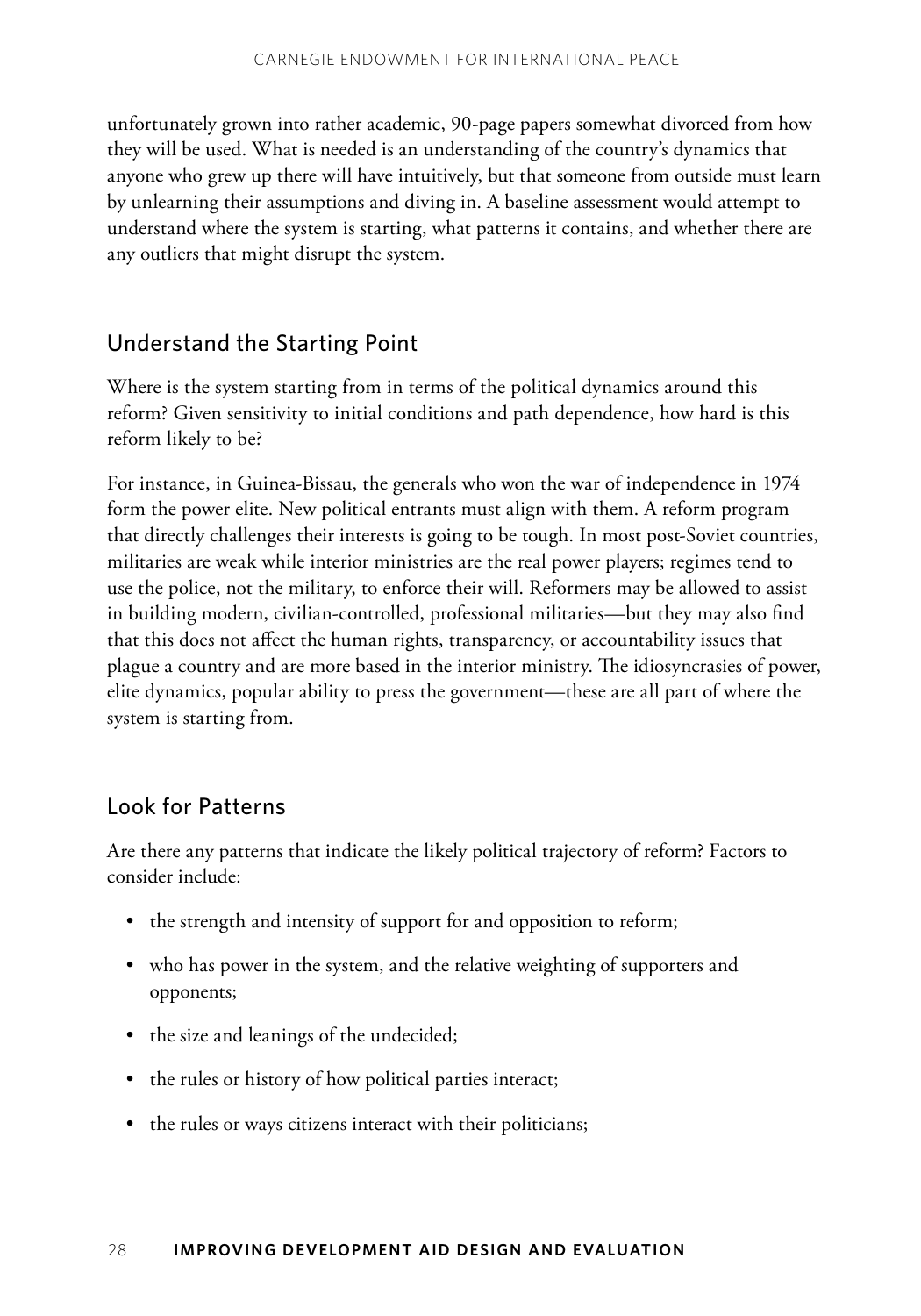- the demographics of each of these groups projected into the next decade and what that means for likely political positioning on the issue;
- where the major media stands on the issue and how intensely it is covered;
- the rhetorical shape of the public debate.

The data can be both qualitative and quantitative. However, based on the acknowledgment that the program is political and policy uptake is likely to be influenced by political factors, it should be much broader than the data normally collected on a development program.

For example, a traditional development indicator may simply list the immunization rate in Country A. Donors can compare the rate to those in peer countries, and, having determined that they are lower, look to implement an immunization program in Country A.

Pattern spotting requires looking at the indicator in a broader context. For example, in one scenario, healthcare provision is crumbling, and both parties are being blamed as one controls the state level and the other the national. The parties have an incentive to cooperate on improving health outcomes, and each wants to take credit. Parties in this country have a history of elite agreement and then top-down corralling of their junior members, and elites are in agreement about adopting evidence-based immunization programs, with each vying to outdo the other on implementation. Public trust in state institutions is moderate, and institutions have a low to moderate level of corruption. This suggests that a relatively technical immunization program is likely to move forward in fairly linear fashion, with multiple parties in agreement.

That is a very different pattern from one in which the healthcare system is falling apart, and the national government that controls nationalized healthcare is being blamed. In this scenario, the opposition has made immunization programs a wedge issue and is calling for populist policies. However, the opposition has alienated nurses and doctors, who are campaigning for the government. While healthcare workers are seen as corrupt and untrustworthy by the majority of the population, they resent this status and see themselves as overworked, underpaid, and unappreciated. This is the pattern of an issue that is likely to swing back and forth, with reforms and counterreforms. Program designers should be aware that immunization project methods are likely to be chosen based on political point scoring, photo ops, and sound bites rather than sound policy. Evaluators should be prepared for reform outcomes that may vary widely depending on the outcome of elections.

A third pattern might be one in which the healthcare system is falling apart, in part because religious leaders have started to target doctors and nurses as Western imports who are sickening children. Doctors and nurses are refusing to enter rural areas where these beliefs are prevalent. Politicians seeking the traditional vote have sided with immunization skeptics, forcing politicians who have backed a major World Bank immunization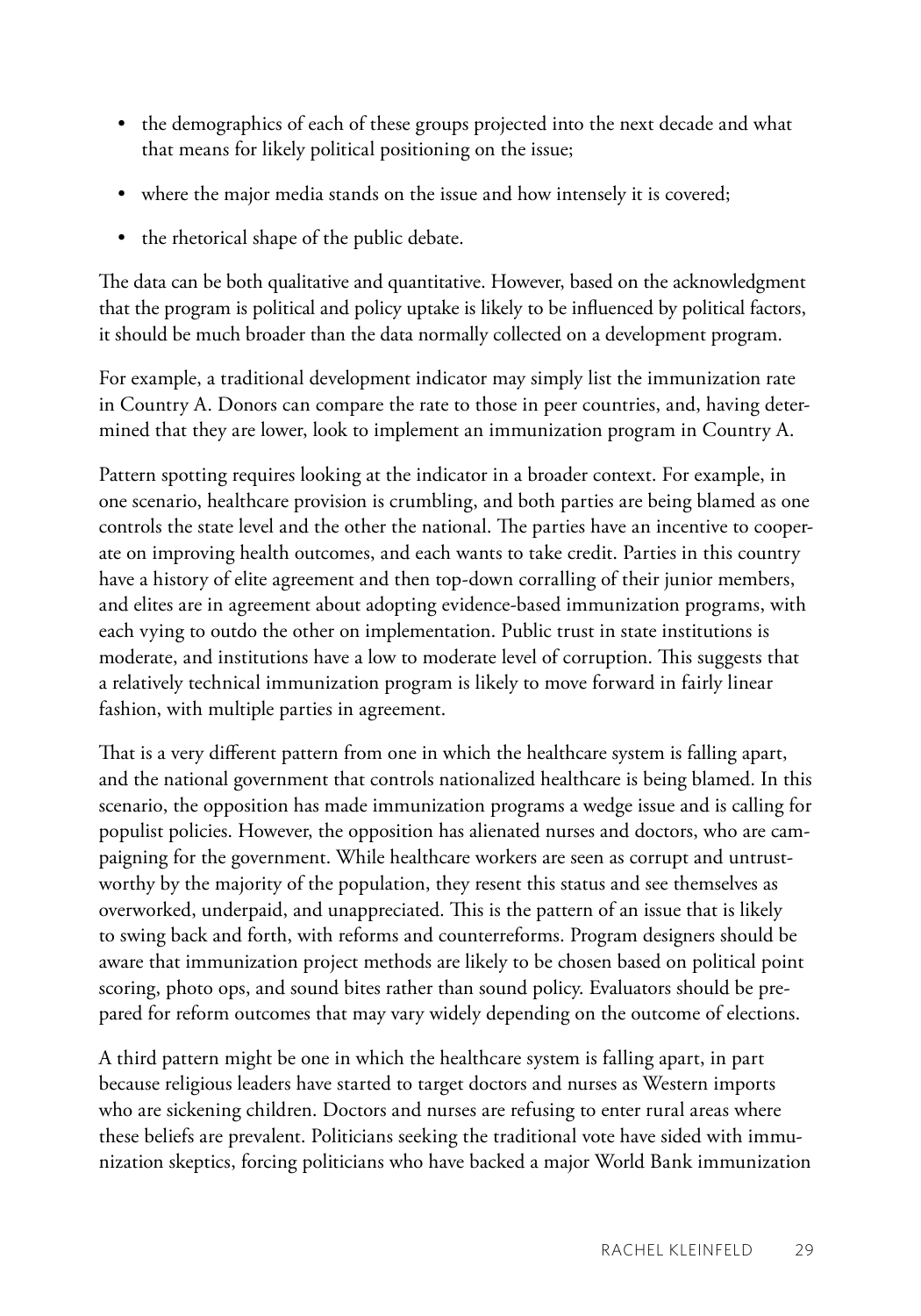program on the defensive. This is a climate in which a best-practice immunization program is unlikely to function at all. Program designers may need to find ways to change attitudes and provide security to healthcare workers before any immunization program can begin to show results.

#### Be Aware of Potential Disruptors

While outliers, by their nature, can't be predicted, they can be assigned greater or lower levels of probability. They can also be scanned for indicators that the system is teetering on the edge of a tipping point for or against reform. Simply undertaking the process of becoming aware of such potential changes—a coup, a major corruption scandal, an insurgency, a government getting voted out of power—will allow more realism in judging reform success.

Are any outliers or external shocks starting to appear that could disrupt the system? Could these affect reform negatively, and how likely are they? Could they provide a window of opportunity? For instance, are there political entrepreneurs, a new party, or highly visible individuals pressing for change? Is some portion of the press clamoring on an issue? Is there a nascent social movement forming around or against reform? Is the economy teetering? Is a political scandal starting to bubble?

## **Focus on Interventions That Alter the Rules of the Game**

The deepest, most effective reforms are those that alter the rules of the game. In designing programs for change, reformers should look for bottlenecks and other rules that shape the behavior of many, and work to change them.

### **New Rules of the Game**

In Indonesia, the dominant political parties were long in cahoots with various corrupt private groups or the military. Efforts to tackle corruption within the existing party structure were highly constrained, even when an individual reforming politician took the helm. Allowing local elections pushed some corruption down to the local level. However, it also gave local politicians the opportunity to show that they could be effective and not corrupt. One of these local politicians became mayor of a middling town, then governor of Jakarta, and then, in 2014, president of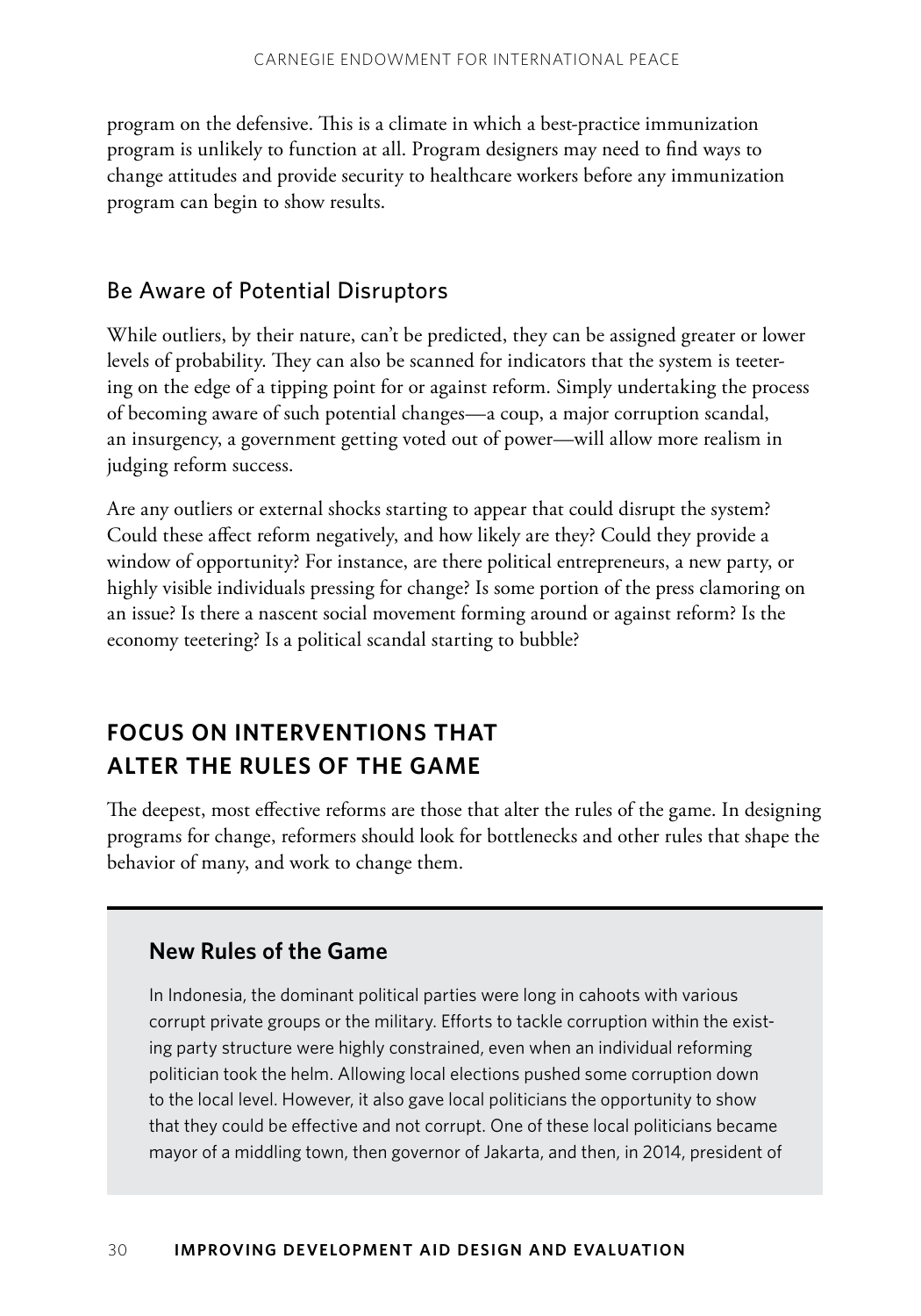the country. Those local elections changed the rules of the game. Unfortunately, opposition politicians saw this before the international community did, and immediately ended direct elections for local offices after the new president's victory. The politicians knew how important rules of the game were to prospects for reform, and they wanted to move them backward: this was a counterreform measure that a political analysis would have predicted and for which opposition funding could have been planned. And, in fact, reformers successfully pushed back a few months later and succeeded in enabling direct elections once again.

Similarly, in the gay marriage debate in the United States, a younger demographic has emerged with fundamentally different views on homosexuality than older generations. These differing cultural views were shaped and nurtured by mass media and the greater openness of gays themselves within society. Expanding the political voice of that generation by registering young people to vote, polling their preferences, and taking other similar steps showed politicians the writing on the wall, and began to move the entire U.S. system. This shaping of a generation's views and then providing a megaphone for its voice had more impact more quickly on the entirety of the gay rights debate than any single issue fight. A new, large political demographic alters the rules of the game in a way that few single issue fights can.

Rules of the game often have to do with who decides—who gets to have a voice in the debate. That is why fights over freedom of the media, the need for a broad media landscape that showcases multiple viewpoints, the right to form civil society groups, and the right to organize are so important: they are all paths to build a voice for those outside the current realms of power. It is why organizing is important to overcoming collective action problems and galvanizing new voices with collective strength. Who is invited to meetings also matters: the Open Government Partnership has started to change the international rules of the game by putting civil society and governments on equal footing in an international forum, this one dedicated to transparency and accountability.

It is also important to consider what beliefs or activities are outside the realm of the acceptable and how they are punished. For instance, can people participate in a gay rights parade without physical fear, and will the police protect them or stand by if they are beaten? Can villagers organize on behalf of a cleaner environment without fear of arrest?

Providing information to alter public opinion, strengthening forms of accountability to reduce impunity for violence, and providing greater political rights to speak and organize can all alter the rules of the game for what is acceptable public discourse. This list is not exhaustive, but it begins to give a sense of where to look for pressure points that can alter a system.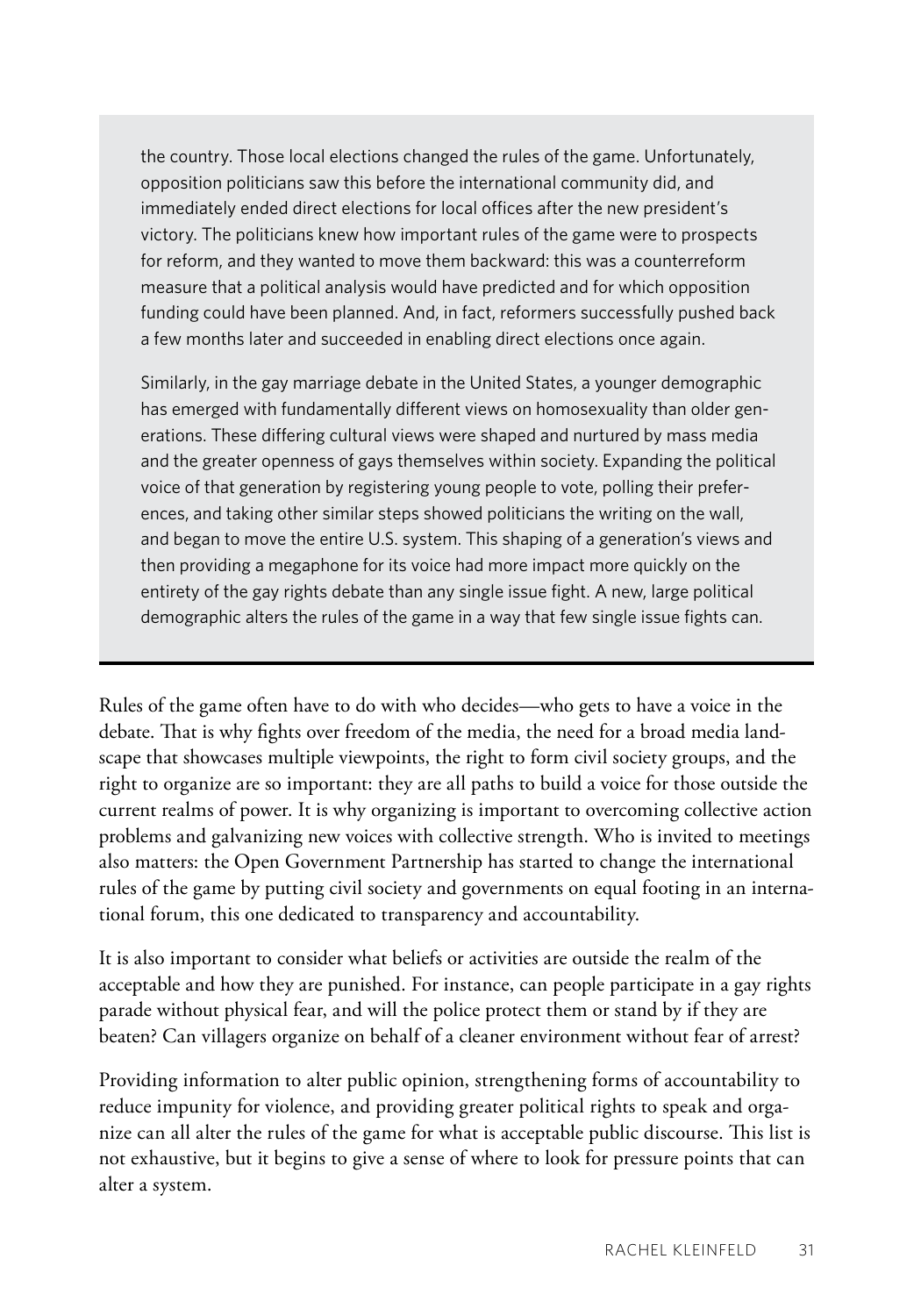## **Engage Local Partners to Take on the Mission as Their Own**

External funding rarely lasts long enough to weather the inevitable multiple fights that must be battled to attain any goal. Outsiders simply don't have the staying power for long-term political change: only locals do.

Therefore, funders must engage locals who are more passionately dedicated to the cause than the outsiders are, and who have local support. These individuals may have been working toward the goal before outside money became available. Or part of a development program may be to create a cadre of people who care passionately about an issue for nonmonetary reasons; many next generation leaders programs follow this theory of change. In either case, reform needs local agents of change who are likely to continue the struggle through multiple swings of the pendulum.

# **The deepest, most effective reforms are those that alter the rules of the game.**

These locals need broad-based support within their own society, and sometimes, from outside actors—in politics, one must fight power with power, not just with good policy ideas. Strategies based on small NGOs in the

capital with technical expertise are often best augmented with organizations that can bring together larger groups with broader, mass movement dynamics, who can continue to press for change. Crucially, when local NGOs are forced to address problems defined by foreign donors (especially when these change every few years) rather than by their own societies, activists can lose touch with popular desires, and therefore lose the ability to amass broad local constituencies. Social change needs a power base that can force the hands of those who are against reform. This means that donors must be careful to allow local agendas to be determinative, and to look for causes and groups that can garner broad-based support—even if they use language that is more populist or not as nuanced as donors usually like to hear.

## **Prepare for a Window of Opportunity Before One Opens**

Most funders look for incremental movement toward goals, and spending that does not seem to result in impact can be written off as a waste. But the reality of political change is that critical junctures, or windows of opportunity, are unpredictable.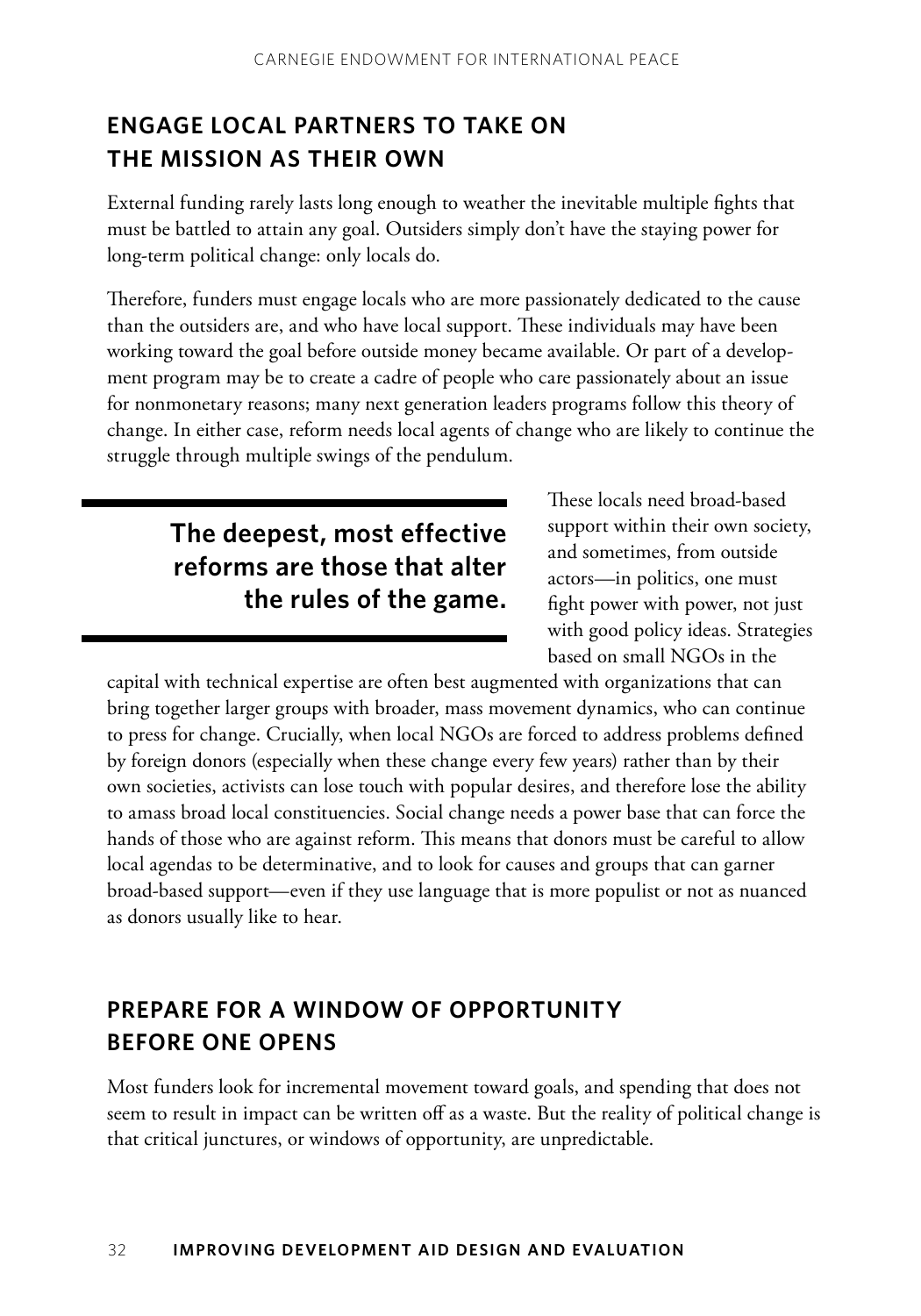When the window opens, however, it will not stay open long. Reformers must be ready to act when the situation tips or small forces align to create a big change. The World Bank's

*Doing Business 2007* report found that "in the top reforming economies in the past 3 years, nearly 85% of reforms took place in the first 15 months of a new government."30 My own research also points to the importance of the first two years of a new administration for enacting reforms.

**A new, large political demographic alters the rules of the game in a way that few single issue fights can.**

Other windows of opportunity that galvanize people to the streets or impact a media cycle might last only a few weeks or months. That is a tight timeline to implement new policy projects: the ideas and coalitions to support them must exist before reformers take power.

Being prepared with a policy proposal, or having a reform constituency that has been formed over years, will pay dividends in that moment—but it may do nothing right up until then. Providing resources for the development equivalent of R&D and allowing reform organizations to invest in building ideas, coalitions, and the other infrastructure of change—without expecting a payoff within that funding evaluation cycle—is the only way organizations can be ready when a window suddenly opens.

## **State Goals Clearly, but Maintain Flexibility and Expect Programs to Be Altered**

Starting with a problem as defined by the society itself, and then generating a theory of change for how to address the problem, is still crucial. It is useful to articulate the problem, determine a goal, and create a strategy to affect it, as the dominant logic-frame thinking forces organizations to do. As the Rockefeller Foundation's Zia Khan said in the summer of 2014, "You learn more by being specifically wrong than by being vaguely right, and in many ways, an initial strategy sets a wheel of ongoing learning and adaptation in motion."31

The problem with logic-frame analysis lies not in these important analytical steps, but with rigidity in sticking to a given strategy, or even a given metric, as facts on the ground change. Henry Mintzberg, the well-known management thinker, said over a decade ago, "you don't plan a strategy; you learn a strategy."<sup>32</sup>

Both reformers and funders should therefore begin with a problem they are trying to solve, a theory of change, and impact goals—but not with a rigid multiyear set of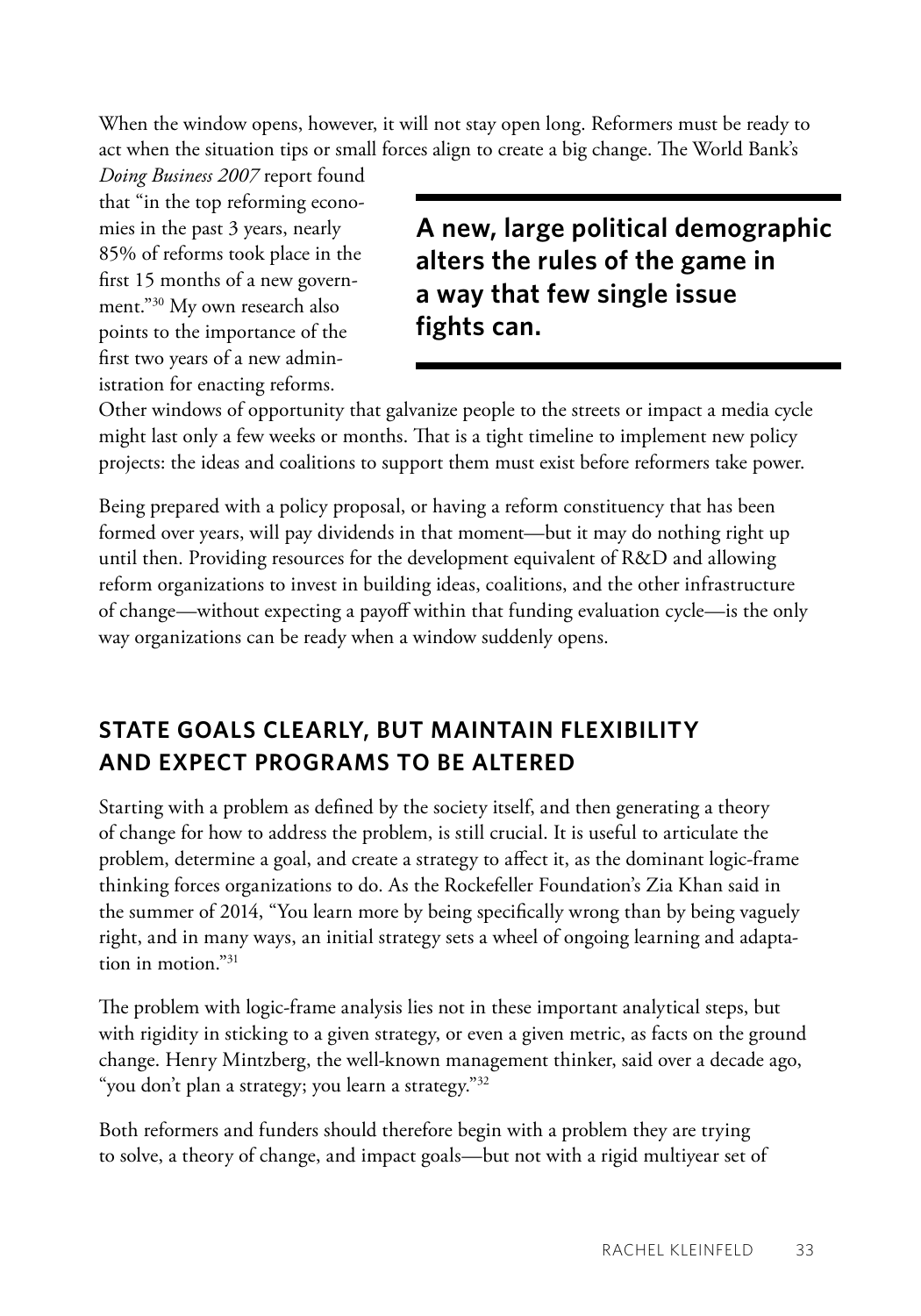activities, objectives, and metrics for analysis. Instead, they should simply define a first set of steps. After that, programs must be subject to testing, and programmers should expect and encourage alterations as they learn more.

Because complex systems are literally unpredictable, and cannot be modeled even with the strongest of computers, the theory of change, the strategy, the program design, and even the metrics initially selected must be treated as living documents: hypotheses to be tested and reworked, rather than goals to be measured against, as the Problem-Driven Iterative Adaptation model developed by Andrews and others suggests.

In current program design, most of the time is spent at the beginning, with large resource tranches provided at regular intervals, and evaluation coming at the end. But in cases where uncertainty is high and the one certainty is that design is likely to evolve, time and resources are not best spent this way. While more initial assessment can help guide choices, no amount of up-front analysis is enough to be certain that one's assumptions are right. In the words of Horst W. J. Rittel and Melvin M. Webber, "One cannot first understand, then solve."<sup>33</sup> Instead, one must gain some understanding, act, test, gain additional understanding, act, and test again, in an ongoing process throughout the life of a reform.

For that reason, a "spiral development" format, like that recommended by PDIA or used for the iterated design of some material goods, is the best approach. Early iterations are quickly produced and tested under relatively low-cost circumstances to provide greater information, and ideas are rapidly discarded when they fail.<sup>34</sup> Program designers should not assume they know the right strategy from day one, or that past tactics, used in a slightly different historical or social moment, will work again. Instead, it is better to create experimental designs that place a number of bets on different theories of change or strategies, each of which generates further information on the rules of the system to allow for refining programs and improving pattern spotting.<sup>35</sup>

Flexibility is needed not just in program design, but in budgeting, so that resources can be put where they are most needed at a given moment, not where they were expected to be useful three years earlier when program documents were first crafted. Sensitivity to the political economy of donor systems is also required. For instance, if different parts of a program are given to different contractors, they all have incentives to declare that their programs are working. To be able to easily close down portions of a program that are not working, a single contractor will likely need to manage multiple program lines, with the prior agreement and expectation that some areas will be stopped as the program continues, and that such choices are part of success—not an indication of failure.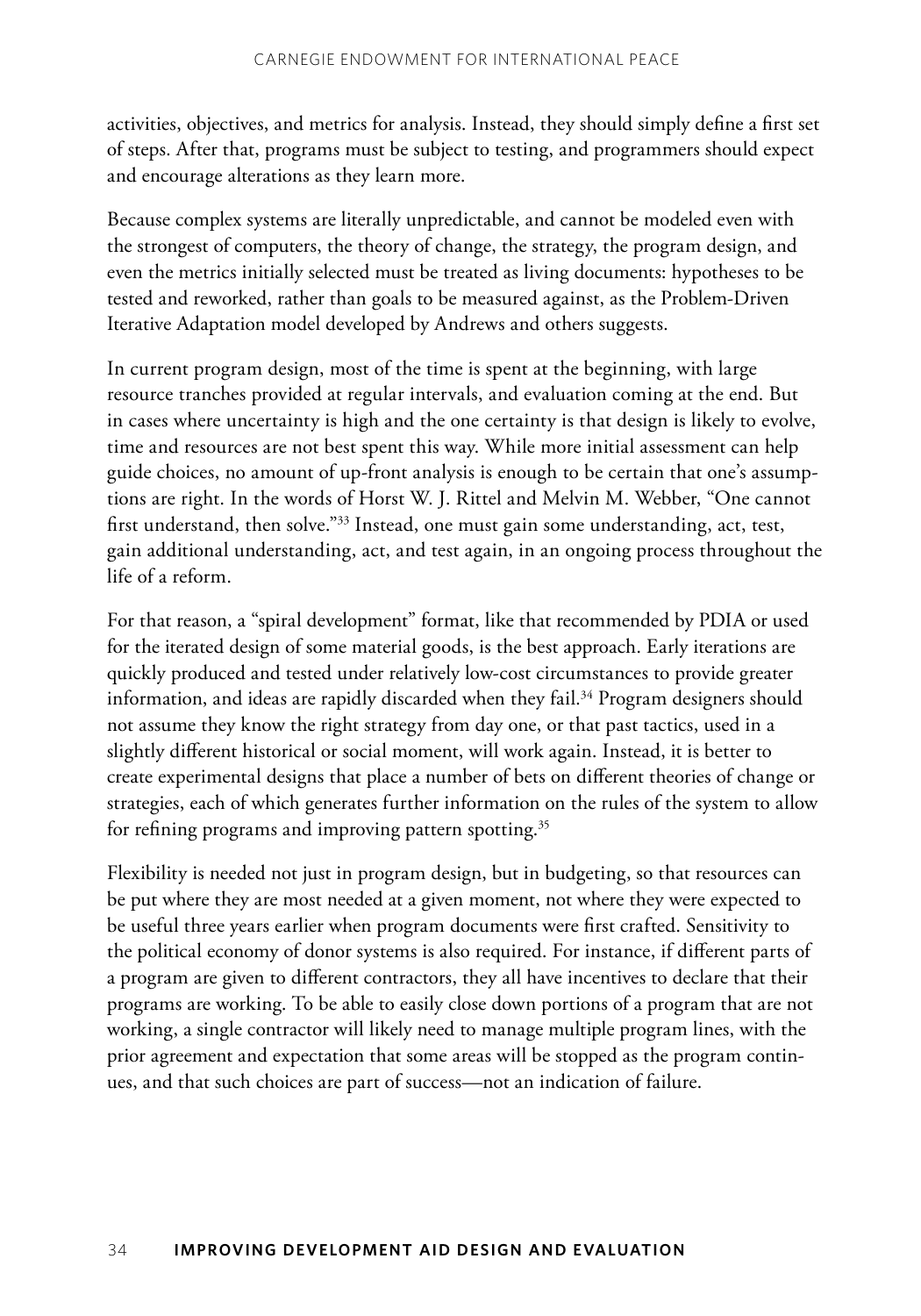## **Use Programming to Test Hypotheses**

Allowing flexibility and alteration in programs is not enough. It is better to alter programs based on hypothesis testing, which adds rigor to the complexity of political problems. If program designers start with a description of the problem and a theory of change, programming can be accompanied by clear statements of one's assumptions, so that one can be equally clear if they turn out to be false. Designing the initial steps of a program then becomes a set of if-then propositions, based on whether the hypothesis is proven correct or incorrect.

For instance, an assessment of a country may find that the president is consolidating power in the executive. To understand whether this is a positive opportunity or a negative

trend, a program designer could compose two hypotheses, and then develop programs that would test them.

Under one hypothesis, the country's new president is committed to keeping his campaign promise to reinstitute order and security, using every means at his disposal. The government is therefore consolidating power and control over institutions such as the supreme court, the attorney

**Flexibility is needed not just in program design, but in budgeting, so that resources can be put where they are most needed at a given moment, not where they were expected to be useful three years earlier when program documents were first crafted.** 

general's office, and the intelligence agencies, and using the military as its main tool for law enforcement in order to bypass corrupt and ineffective police and court institutions. The president is building his own power base and gaining total control over his party and other political institutions so that he can fight other powerful elite factions and improve security. While the choice to rely on the military rather than civilian law enforcement may be problematic, the military is clearly better trained, equipped, disciplined, and prepared than the police. Moreover, it maintains the highest level of public trust of any state institution in the country.

Alternatively, the president may be consolidating power and control over security and justice institutions in order to pressure opponents in other elite groups; control the distribution of economic rents and state-based economic opportunities; and selectively enforce laws for personal benefit and the benefit of those in his circle. By ensuring that the courts and military are beholden to him and undertaking massive police purges, the president can reward supporters with government contracts and patronage positions, punish enemies through selective law enforcement, and use wiretapping authority to ensure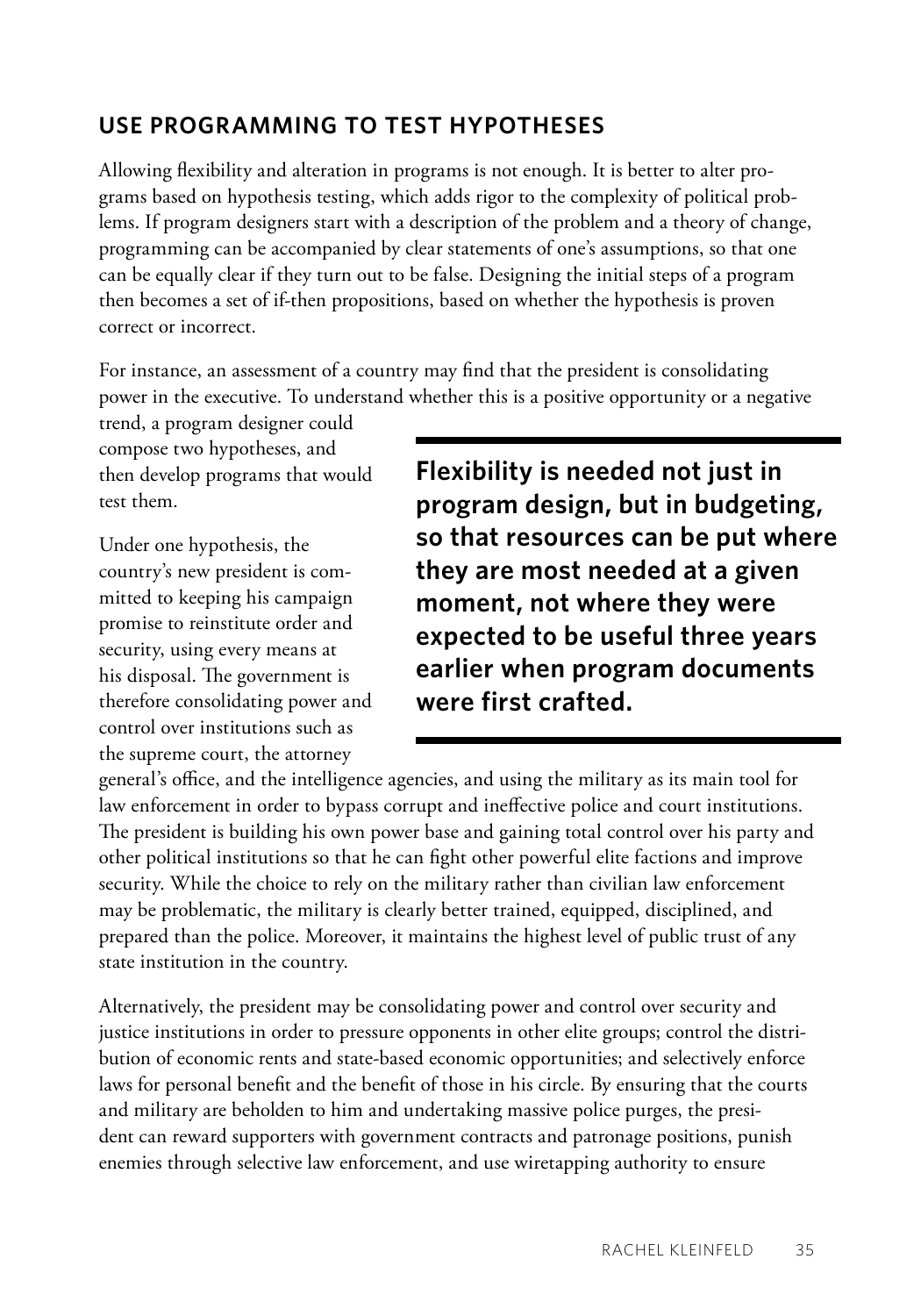control over the other elites. The president may choose to make deals and agreements with other elite factions to bolster his position and increase his base of support, continuing the basic structure of political instrumentalization of the state.

To test these hypotheses, a program could look for initiatives that would provide data on which scenario was more likely. For example, reformers could support an independent body to track homicide statistics. If the president supported the organization, it would provide evidence for the first hypothesis. If the president wanted a subordinate statistical body, it would provide evidence for the second. With very little funding expended, program designers would have one important data point about the direction of the country. They could then decide whether it made sense to invest more with government organizations, or in accountability institutions that could provide checks on power.

Crucially, there has to be no punishment for getting things wrong—testing is the whole point of putting forth a hypothesis. If program designers are subtly rebuked, lose prestige, or their programs are judged poorly when hypotheses are incorrect, then the hypothesisdriven model will be useless.

### **Plan for Second Acts and Ongoing Coalitions**

One certainty of political change is that reformers are working against opponents. The losers from any reform are likely to regroup and try to pick another battle to regain lost ground. Or, if their primary path is blocked, they may redirect action to get at their goals through a secondary path.

As an initial strategy is tried, opponents will align against it, and the landscape of reform will change. The next stage in the battle will take place with the opponents of reform knowing the initial moves and tactics of those pushing for change. A new push for reform may be necessary even at the end of a successful reform, as that is when unintended consequences and side effects are likely to start becoming apparent. Mitigating the worst potential countermoves or unintended consequences of reform means that even as a reform effort is celebrating and winding down, programming may need to be altered—or a new tranche of programming may be needed to address the gathering storm.

For example, in Chile, funding for the NGO sector began to dry up as soon as the Pinochet dictatorship was ended, just as would later occur in Georgia after the Rose Revolution. In Romania, the push for justice reforms declined as soon as the country was admitted into the European Union. But this was precisely when counterreformers were gathering their ammunition in Chile, when reformers in government were changing stripe in Georgia, and when the reformist minister of justice was thrown out of the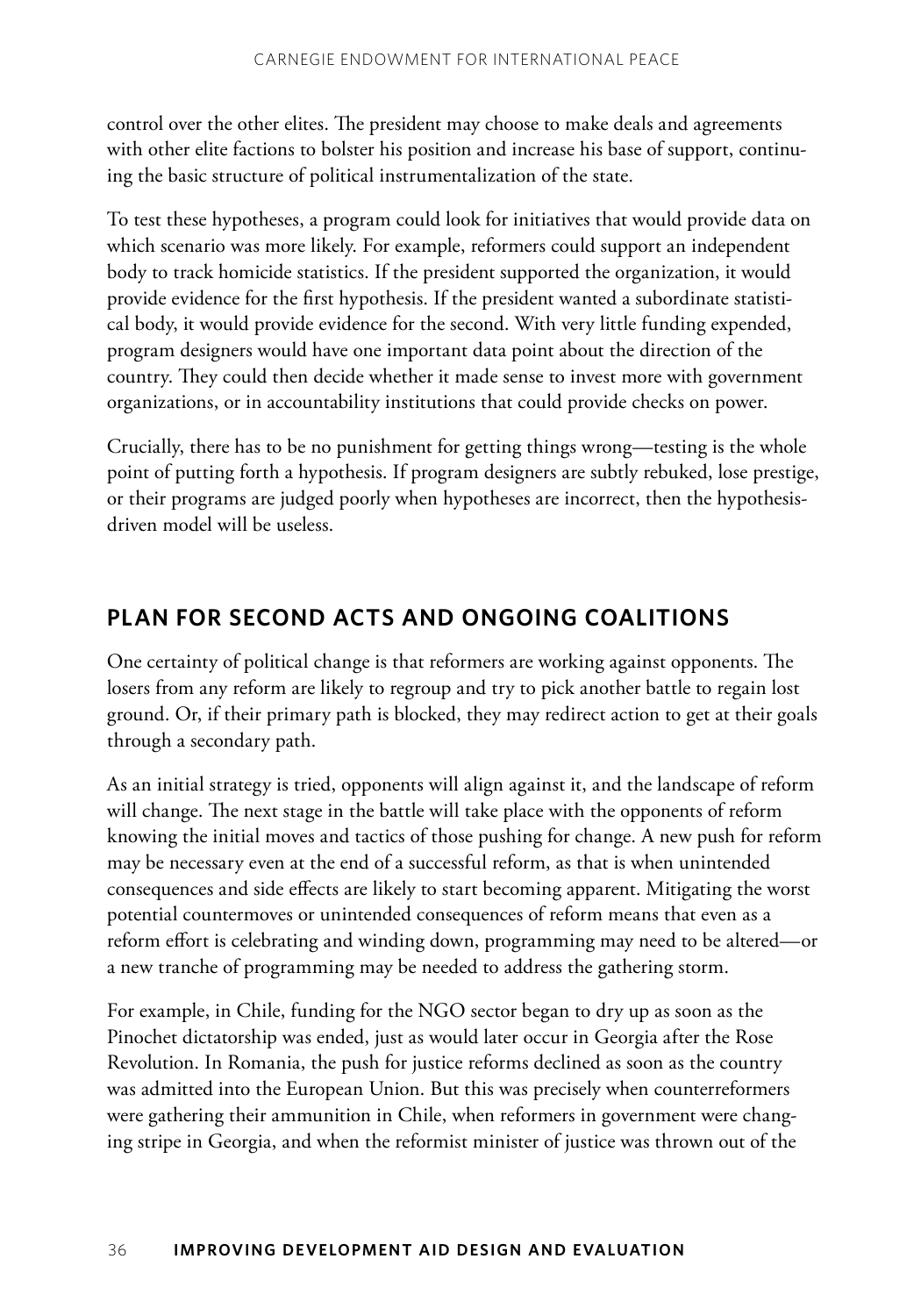government in Romania. After a short honeymoon, efforts to roll back reforms start, and too often, those who fought the first round have disbanded, are exhausted, or lack funding to continue the fight.

If political reform were not seen as a single push, but as a series of ongoing battles, then programs would routinely include funding to **If political reform were not seen as a single push, but as a series of ongoing battles, then programs would routinely include funding to retain coalitions after the initial win.**

retain coalitions after the initial win. Programs would be designed and funded so that reformers were not exhausted after the first fight, but had the energy and support to push back against the inevitable counterreform. And evaluators would look to the sustainability of the reforming group after the initial fight as one indicator of success.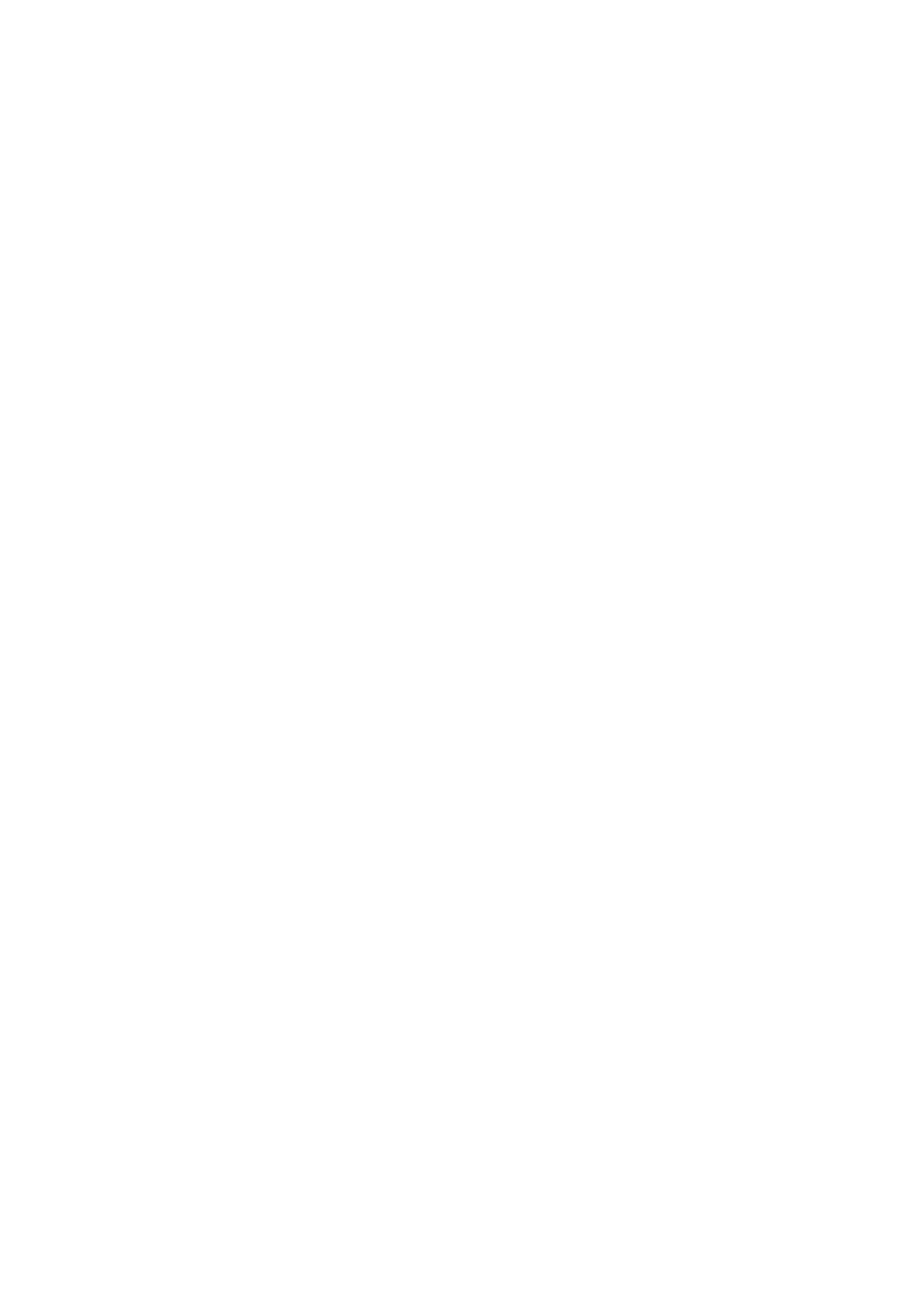# **Measuring Program Success**

The development community has, for good reason, taken up the idea of measuring results with fervor. When done well, empirical measurement has overturned assumptions and shown what actually works in a host of areas involving individual behavior and the delivery of services, from getting people to vote to helping them take their medicine. The gradual accretion of small bits of evidence from many disciplines has led to better interventions in multiple arenas. The development field has benefited from such measurement, from the work of the Poverty Action Lab at the Massachusetts Institute of Technology (MIT) to empirical studies of crime control. The idea that strategies for delivering government services or changing citizens' behavior can be measured, and that such metrics, if well chosen, can improve efficiency and uptake, is useful and largely accepted.

And therein lies the rub: the growing movement toward metrics is teetering on the edge of deifying two particular methods of measurement that are excellent for assessing what to do when reformers are in power and able to pick their policy options—but are both unsuited for assessing how to get such change adopted in more contested political and social settings.

Rhetorically, the development field has begun creating a hierarchy with randomized controlled trials at the top, followed by other quantitative methods, generally involving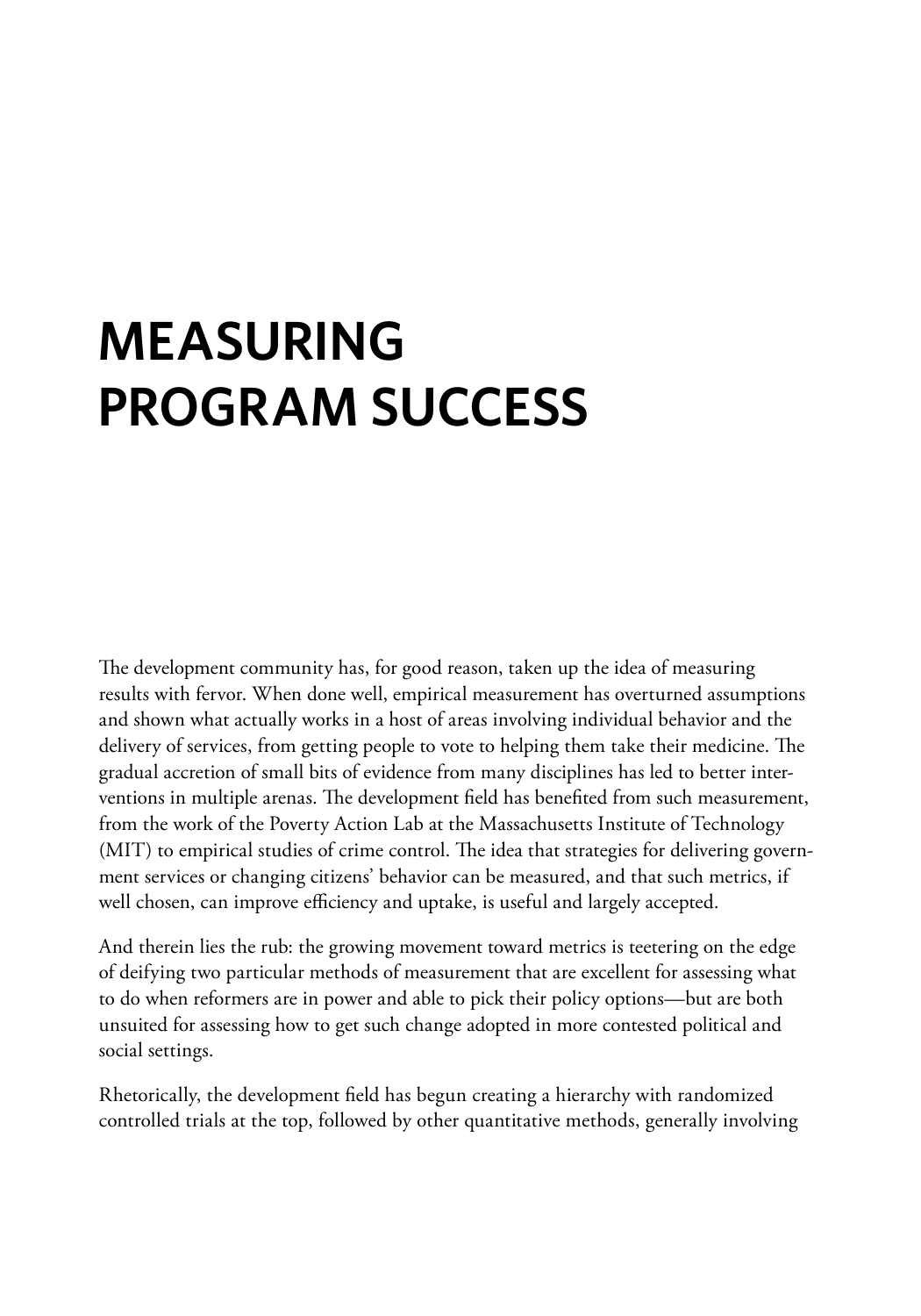some form of multivariate regression, with qualitative methods on the bottom. In practice, the worst form of fast and cheap qualitative assessments often prevails, using a methodology that starts with a two-week study tour to assess a problem, then specifies a design for a one- to three-year program based on a single theory of change, logic frame, action items, and indicators of success. These methods of measurement are profoundly unsuited to studying social and political reform. (While decrying the common twoweek assessment structure, I've been forced to undertake them myself, fighting along the margins for a few extra days in-country, and I speak from experience about what a poor form of evaluation they are.)

This is not an argument against empirical measurement. Empirical doesn't imply any particular methodology, quantitative or qualitative: it simply means data derived from observation, rather than deduced from theory. The field needs rigorous, empirical measurement that provides more evidence-based understanding of how political processes work and how reform actually occurs in different settings. The problem with the development field's current explosion of empirical studies of service delivery is not with empiricism—it is that the particular empirical methods used tend to be RCTs and regressions that don't allow these studies to answer the question: how can reformers get a goal implemented through a political process?

This is also not an argument against quantitative measurement. The fight between quantitative and qualitative data is old and not particularly interesting: both have their value, and both have a tendency to be misused. On the qualitative side, anecdotes and expert status combined with quick seat-of-the-pants impressions often substitute for rigorous data. These forms of assessment are atrocious. $36$  On the quantitative side, poor numbers based on badly designed trials too often lead to misleading results that are overgeneralized.

Rigorous but mixed methods are often the most appropriate, when possible. As Chris Roche and Linda Kelly explain in their Developmental Leadership Program publications, the use of mixed methods allows one approach to compensate for weaknesses in others; lets designers triangulate findings, explore different elements, and uncover paradoxes and contradictions; and offers context—altogether providing greater rigor than any one study type.<sup>37</sup> In other words, the development world needs to shift from a universal hierarchy to one that looks for high rigor and empirical evaluations that are suited to the topic being measured (see figure 1).

This last point needs to be underlined. Measurement needs to align with an understanding of how the world being measured actually works.<sup>38</sup> If one believes that the world of political reform involves many actors whose interactions are interdependent, and that creating change is highly path dependent, then measurement must reflect that understanding.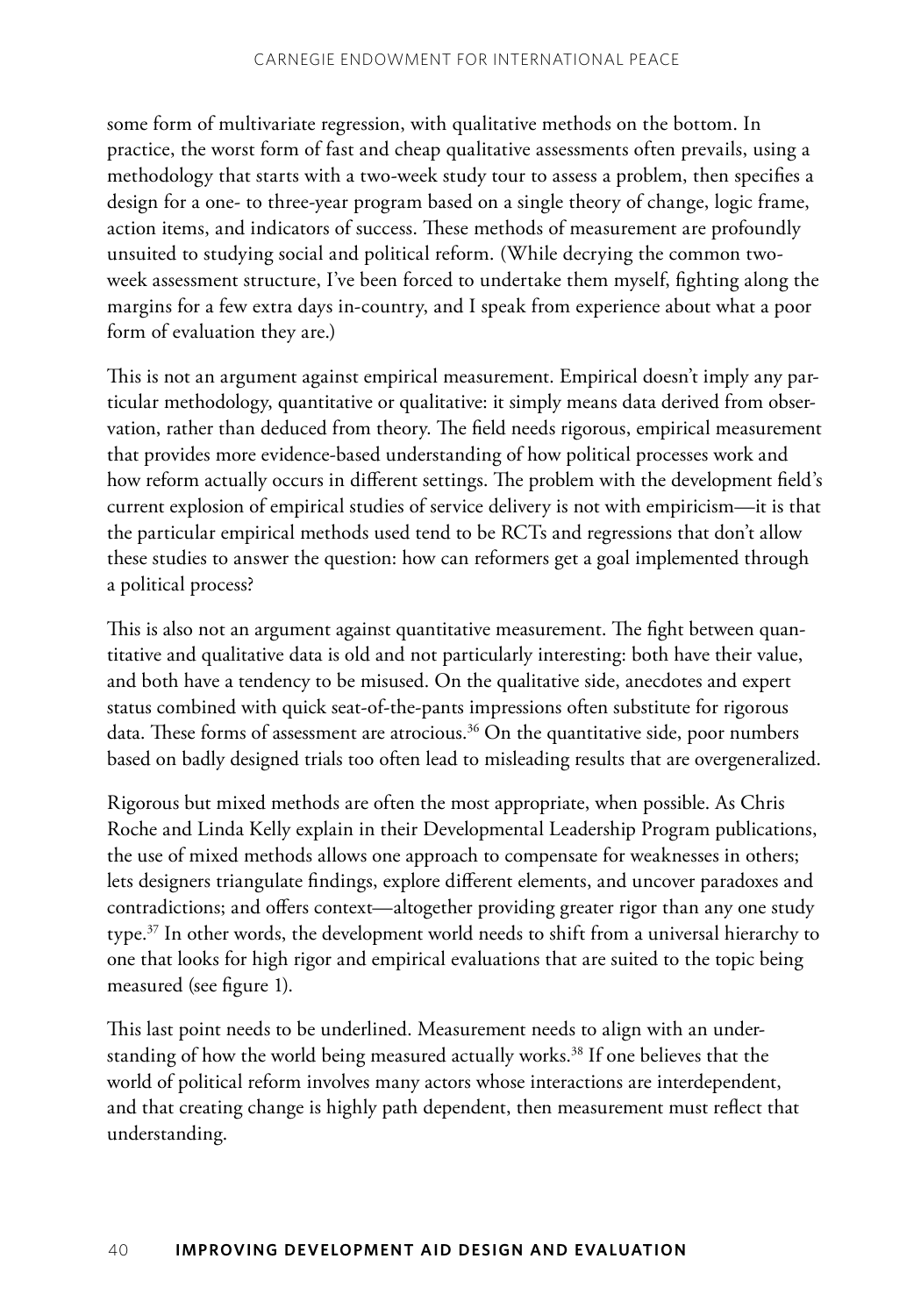## FIGURF<sub>1</sub> **Making Measurement Work for Reform**

**Current Method of Thinking About Empirical Evaluation**



**A Better Way to Think About**

**Empirical Evaluation**

Instead, development practitioners and donors have somehow ended up, in effect, using a tape measure to determine the amount of water in a pond. There is nothing inherently wrong with multivariate regression, just as a tape measure is a perfectly good tool. But just as the latter is not ideally suited to determining volume, the former is not constructed for a world of interdependent causation, or of multiple causation in which many variables need to interact together to achieve an effect.<sup>39</sup> Nor do many current quantitative studies take time, path dependence, and iterated action into account, as game theory and complexity theory both suggest are crucial for understanding political decisionmaking and reform. As Peter A. Hall writes, "Theories of strategic interaction and path dependence both see the world not as a terrain marked by the operation of timeless causal regularities, but as a branching tree whose tips represent the outcomes of events that unfold over time."<sup>40</sup> Randomized controlled trials are excellent at showing the outcome of a given intervention. They are extremely poor at showing the process that produced the end goal, or determining whether that process can be replicated.

For instance, a very interesting forthcoming review tests the role of wages, incentives, and audits on tax inspector corruption in Pakistan. But even once these findings are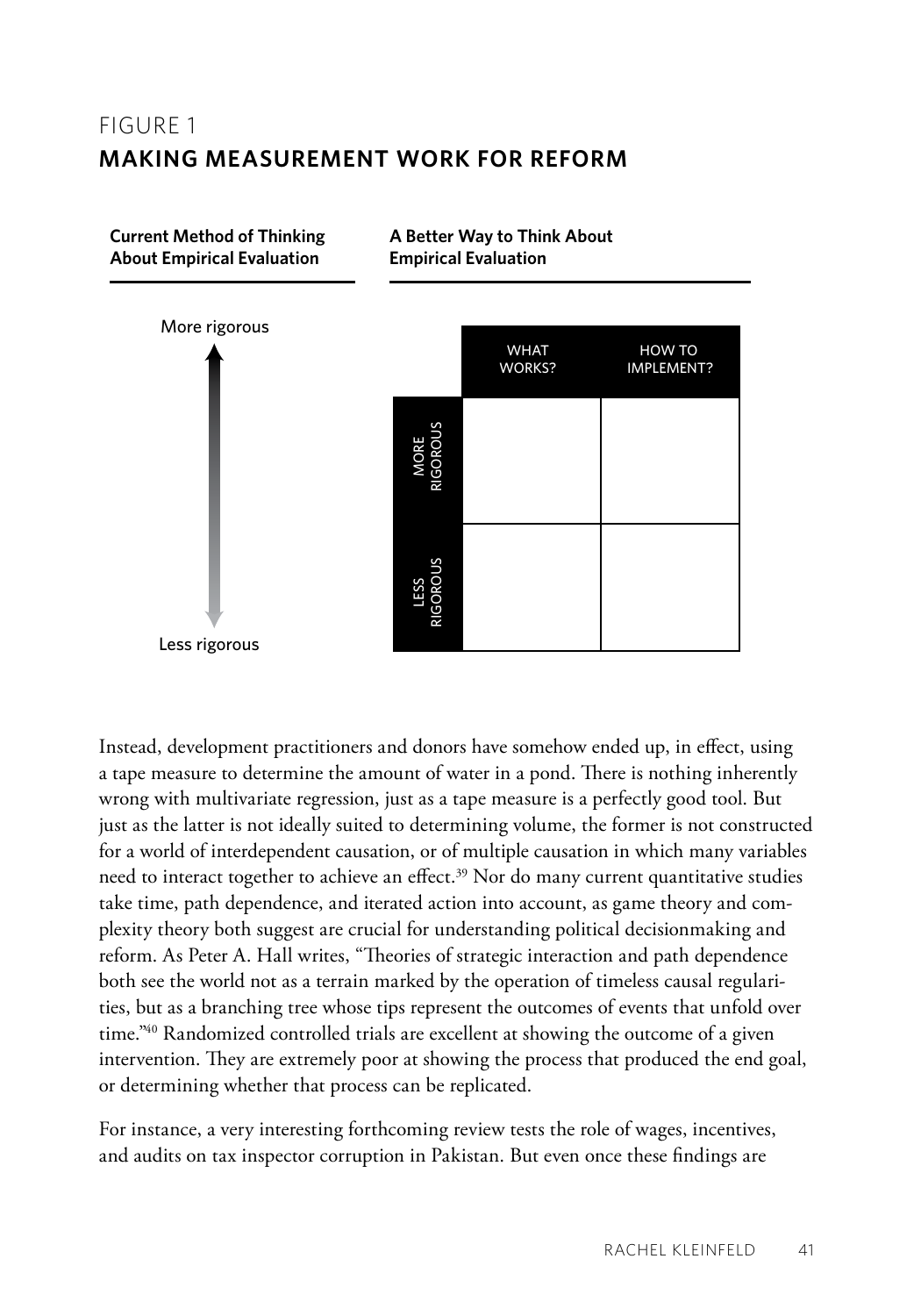**The development world needs to shift from a universal hierarchy to one that looks for high rigor and empirical evaluations that are suited to the topic being measured**  determined, the study will not explain how to get the best mix of wages, incentives, and audits enacted into policy—much less implemented once they are declared.<sup>41</sup> In fact, the best researchers know this. Rachel Glennerster, executive director of MIT's Poverty Action Lab,

is open about the fact that RCTs have taught the development world a lot about what works, but she acknowledges that it is difficult to draw general lessons about implementation from these trials.<sup>42</sup> Or, as Angus Deaton suggests, RCTs are "useful for obtaining a convincing estimate of the average effect of a program or project, but the price for this success is a focus that is too narrow and too local to tell us 'what works' in development; to design policy, or to advance scientific knowledge about development processes."43 Too often, RCTs are rigorous because of the care in statistical design and testing, but they exhibit a lack of rigor in extracting policy-relevant messages from that evidence base.

In other words, much good empirical work has been done to answer tough questions about how to create the most efficient and effective program—once that policy has been decided upon and agreed to by political actors. But they are fundamentally different questions from how to get such a reform agenda enacted into policy in the first place in a political world, and how to measure the success of that effort.

## **Pitfalls of Poor Measurement**

The use of traditional measurement techniques that look for incremental, linear change based on predetermined logical frameworks—when a program is, in fact, facing a political issue—has led to three unintentional but serious problems: measurements that inadvertently favor autocracies, enclave projects that can be sealed off from politics but not scaled, and the advancement of programs that will look good up to a point—and then face implosion. These pitfalls are forced by the logic of the system, not by a lack of understanding.

#### Praising Autocracies

As discussed above, in complex reforms involving politics, change can't be measured linearly. The exception is in autocratic systems. This could be why some development practitioners find their measurement systems leading them to rank autocracies as more successful than democracies in reform efforts. Current praise for Rwanda, for instance,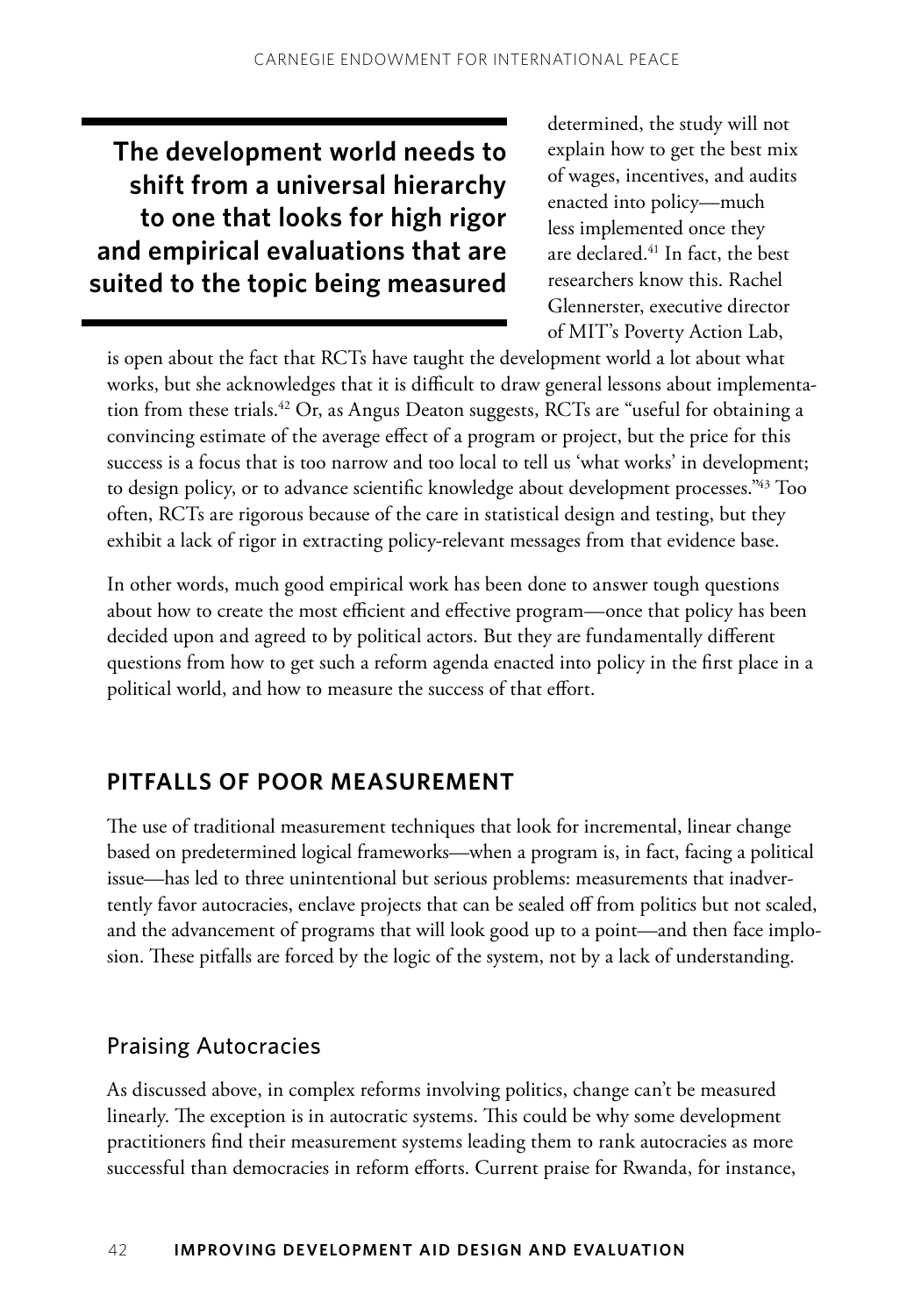which ranks 32nd in the World Bank's *Doing Business 2014* index, echoes past praise for Ghana under coup leader Jerry Rawlings.44 The World Bank's *Fighting Corruption in Public Services* report on Georgia rightly praises revolutionary government reforms—but does not mention unintended consequences that the measurement was not designed to capture, such as the reformist government's tightening grip on the media, judiciary, business community, and other avenues of oversight and accountability.<sup>45</sup>

Traditional incremental and linear railroad-style metrics work in countries where the leader sets the end goal definitively, social opinion is highly constrained, and politics can be suppressed (at least for some time, though rarely indefinitely) in favor of technocracy. This means that traditional development measurements sometimes find themselves crediting what some consider to be "benevolent" nondemocratic regimes with making rapid progress. Meanwhile, more open societies appear to be faltering in chaotic processes that stray from best practices and compromise away important parts of good policy. For those who see dictatorship itself as having inherent developmental pitfalls, measurements that put these governments toward the top should also be viewed as having inherent problems.

## Providing Charity

A second pitfall to using traditional measurement to gauge political change is that it leads donors to work in technocratic enclaves that don't affect the larger system. By isolating their development projects from politics as best they can, these programs provide beneficial services—but they serve as Band-Aids, addressing immediate needs with external resources rather than catalyzing the country to solve its own problems. For example, donor agencies spend billions on palliative service delivery to shore up healthcare systems, provide electricity, educate students, and otherwise take on jobs that the government is not doing. These projects may build an indigenous skill base and certainly provide valuable services to those in immediate need. They also give the central government the option of allowing donors to focus on helping their people while the leaders focus on stealing assets, helping their ethnic group, or benefitting their home regions instead of building their countries. Programs to assist local champions often act as enclaves that fail when they are confronted by politics: for instance, in Guatemala, donors flocked to a promising attorney general who was effectively tackling violent crime and reducing impunity. Then, in 2014, she was removed by political powers who did not want her to hold human rights abusers accountable.<sup>46</sup>

Development practitioners are used to seeing metrics showing that they have helped to build 100 well-functioning schools: a valuable goal, but a drop in the bucket when 10,000 schools in that district alone are broken. They are happy to make healthcare in one city of 150,000 better—when the country's 10 million other people lack basic vaccines. Often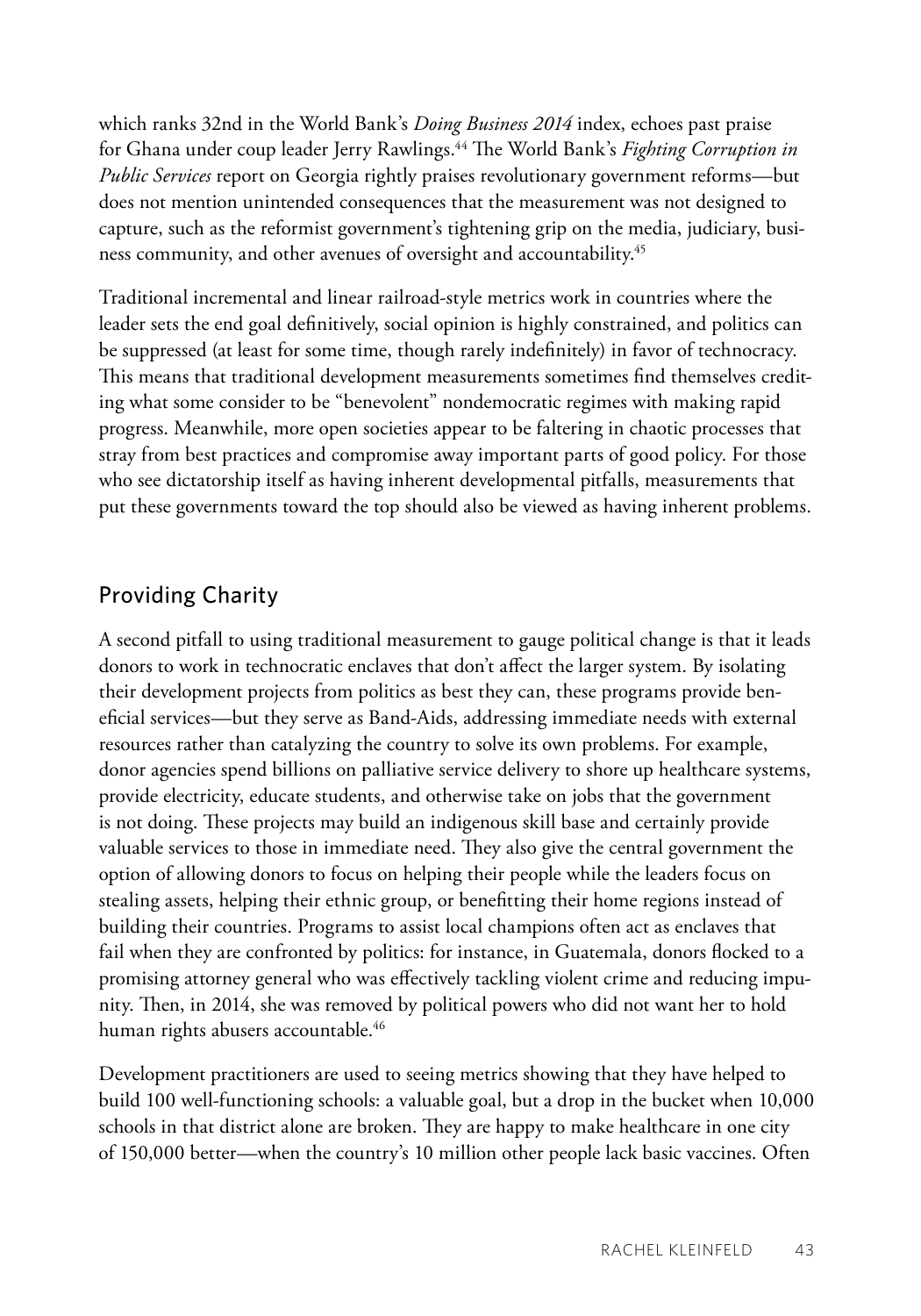these programs are called pilots to imply that they are supposed to be picked up and scaled by the government—even when everyone involved knows such pickup and scaling is unlikely to happen. These programs are valuable and those who do them are doing worthwhile work that makes the world better. But they are charity, not development.

### Project Implosion

Finally, donor projects that are chosen because they can be easily measured can be actively detrimental. The U.S. government strategy in Afghanistan was to extend the writ of the central government of Afghanistan. However, as U.S. Institute of Peace analyst Frances Z. Brown wrote, "Especially in some rural areas targeted by … aid during the surge, government presence is often viewed as foreign and extortive. Intrusion of government could actually fuel instability to a degree that no amount of goods proffered could outweigh."47 Similarly, the U.S. military spent billions of dollars to train and equip soldiers in Mali, where they eventually launched a coup against their government; in Iraq, where they dissolved when faced with an insurgency; and in Libya, where their equipment was stolen by militias and is now used against U.S. government aims.

In all these cases, the selection of programs that could be finished quickly and easily and then linearly measured by outputs (buildings built, equipment provided, trainings offered), rather than harder-to-measure factors, yielded efforts that backfired in their ultimate goals. Many of the practitioners involved knew this would happen. But they were stuck within a system that wanted projects that could be measured in easy-to-show, numerical formats, for political leaders demanding progress in six months.

So what are better methods to measure success? How can reformers or funders know if their programs are working in such a politically fraught world?

## **Shaping the Space of the Possible**

Complexity theory again provides a useful answer. It acknowledges that these systems are mathematically unpredictable. But one can still get a sense of what they may do. Thanks to emergent behavior based on simple rules and the similar behavior that takes place at multiple scales, these systems have strong patterns. Complex systems also exhibit what is known as "dynamic stability," undergoing constant change while maintaining a basic structure.

So while it is impossible to predict where these systems will go next, one can map the contours of possible outcomes. And, to measure the success of a reform effort, one must consider whether that space of what is possible has changed.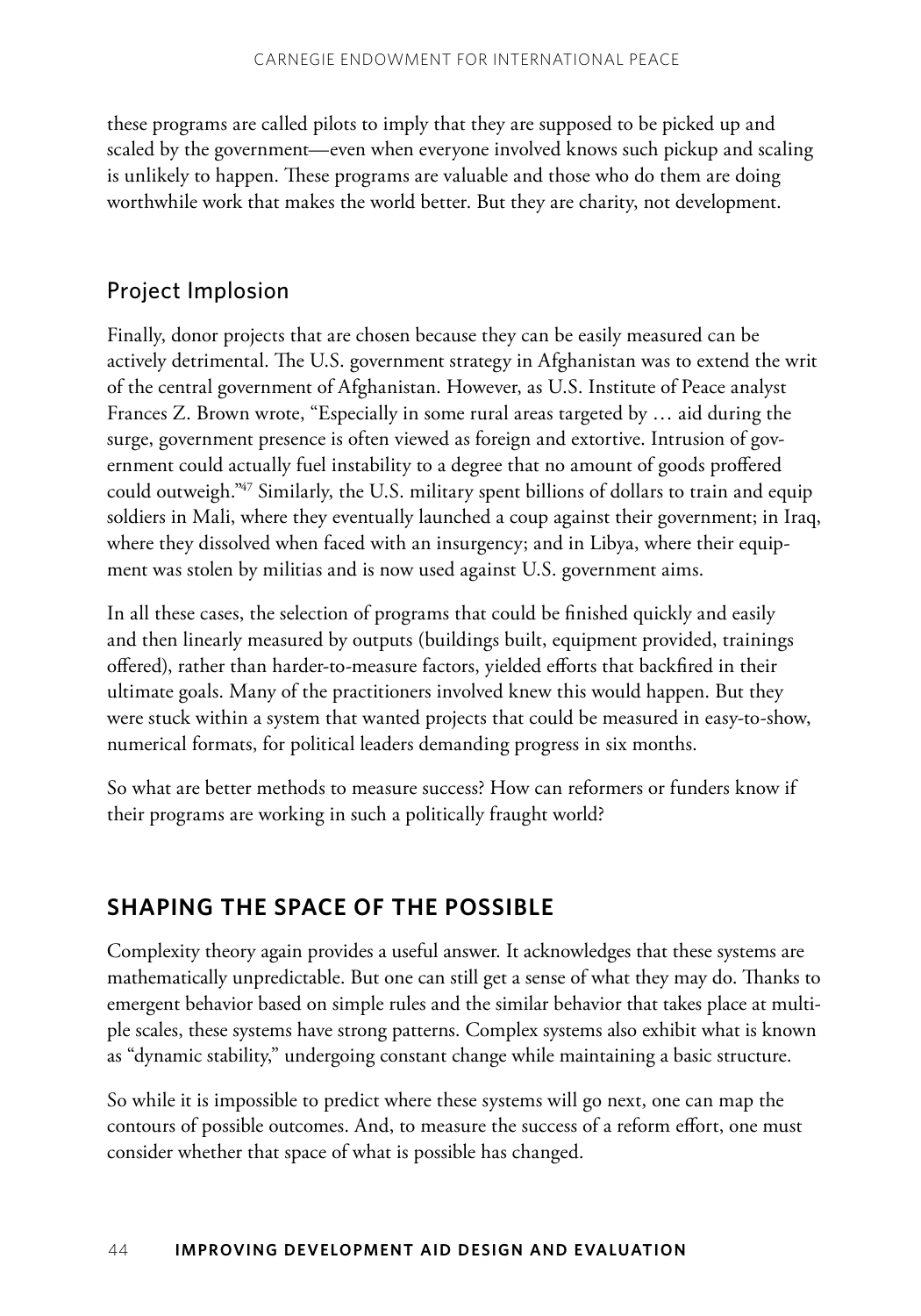Consider a dripping water faucet: it turns out that it is impossible to predict exactly where the next drop will fall from along the circumference of the faucet. But it is very possible to draw a circle around the space within the sink where all the drops could hit. That area is known as "phase space"—the space of the possible. Because of the similarity and patterns that underlie complex systems, they all have a phase space within which activity takes place.

Phase space does not always look like a single circle under the faucet. I've talked about how political change often tips suddenly from reformers to counterreformers. This all happens within the space of the possible—jumping precipitously between two sets of policies while maintaining the basic structure of the system. It is as if water is dropping from one half of the faucet's circumference for a while, then suddenly shifts to mainly dropping from the other half. In fact, this sort of jump between different parts of phase space is common in complex systems. These systems often have multiple equilibria each with its own attractor that pulls activity toward itself. So phase spaces may look like a Venn diagram with three main attractive points among which activity jumps (for instance, politicians favoring left-wing, right-wing, and populist policies), or like a figure 8, with a lot of activity gravitating around two points, or take other configurations, depending on the political structure involved (see figure 2).

Picture U.S. policy flipping between approaches favored by Democrats and those preferred by Republicans—policies may differ quite a bit depending on who wins an election. These are the two poles of equilibria in the United States, each of which attracts policy that is more left- or right-wing. The policy phase space encompasses them both,

## Figure 2 **An Example of Political Phase Space**

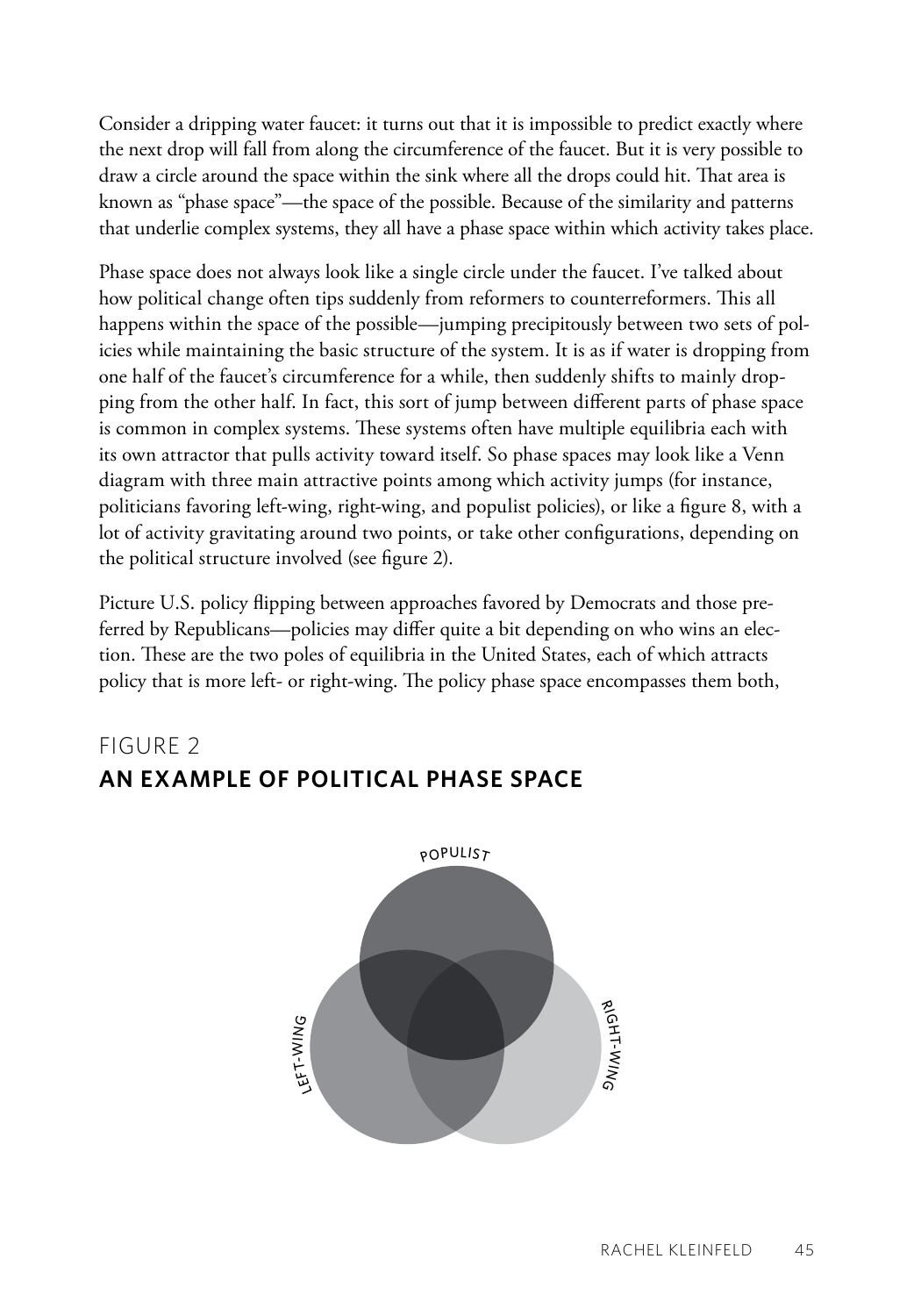and jumps between the two (see figure 3). Yet phase space still has a shape and coherence: truly out-of-the-box thoughts just don't get a hearing. The phase space of U.S. politics currently encompasses Republican and Democratic ideas of a certain stripe, but Leninist redistribution, slavery, disenfranchisement of women, and universal government-provided healthcare are outside the U.S. political phase space—these policies are just not going to be broached under the current political configuration. Yet in past eras, some of these issues were within the phase space—and in the future, others may enter the space of the possible.

## Figure 3 **Phase Space of U.S. Politics in 2014**



The jumping among multiple equilibria within the same phase space can make determining success difficult, as the case of gay marriage showed. Measuring the progress of reform at one moment in time can create a wildly different impression than measuring just a short time later. Assuming that you are mapping the whole space of the possible, when in fact you are just looking at one piece of the figure 8 or Venn diagram, is what leads to massively wrong predictions—such as assuming linear policy change just before a revolution.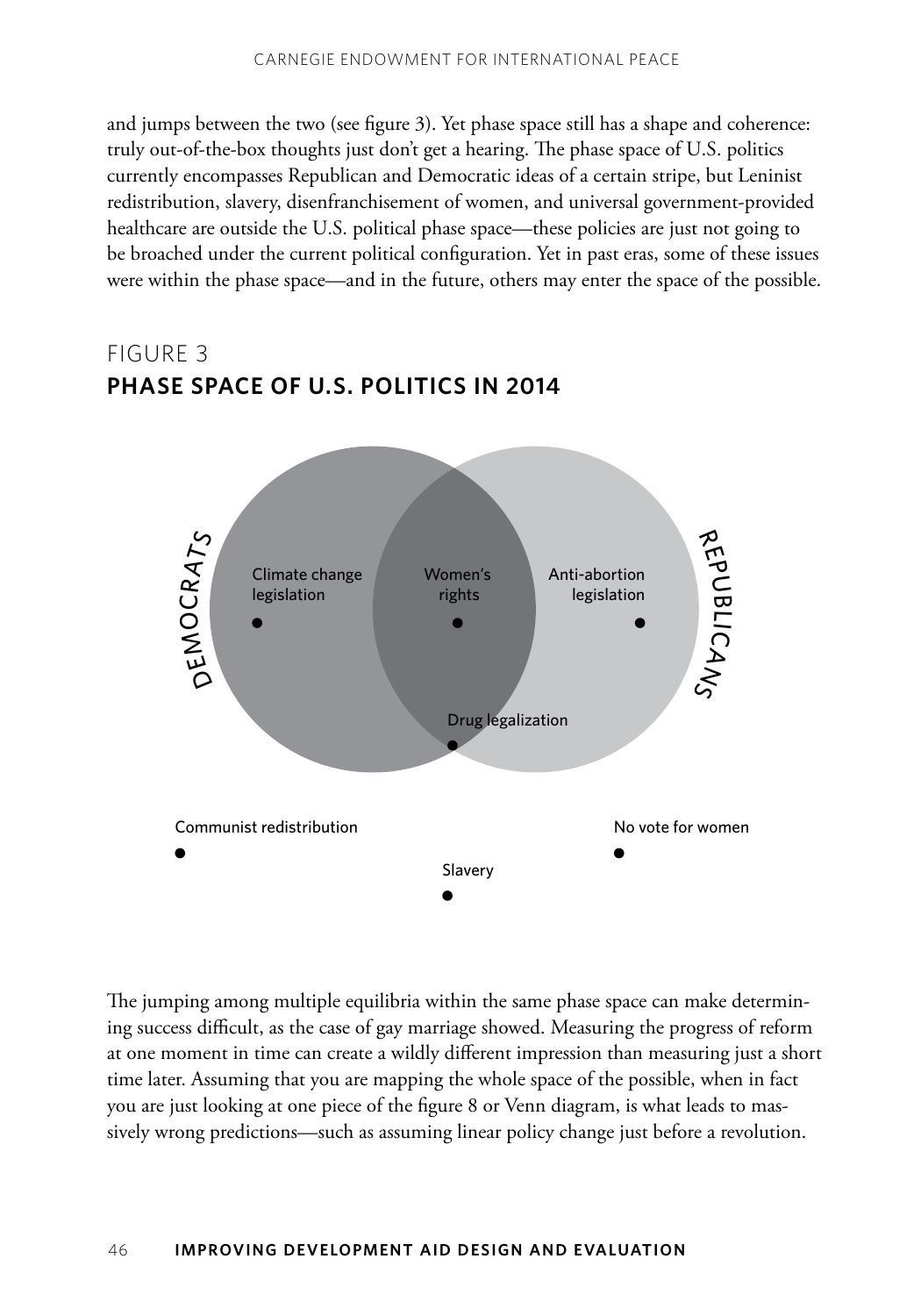Determining success, therefore, requires broadening the picture and measuring the entirety of the phase space—the realm of the possible options, whether they are present at that moment or not (see figure 4). Measurement must consider not where one happens to be at a given moment in phase space—but what the shape of that space of the possible as a whole is, and whether it is changing.

For instance, install a new faucet with a smaller circumference, and while drips may still fall on the right or the left, the phase space as a whole will be smaller. Push the faucet to the right, and the whole phase space will move. To measure success, one must measure whether the space of the politically possible is moving in a direction that is more amenable to reform and inimical to those who oppose one's policy goals. What was thinkable and discussable at one period in time is no longer on the table in another. That is when one knows phase space has changed.

In the early 1990s, Colombia was the world's most violent country. But the end of Pablo Escobar's war against the state in 1991, followed by the destruction of the Medellin drug cartel and Escobar's death in 1993, led to a sharp drop in homicides. However, as

# FIGURF 4 **The Evolving Phase Space of U.S. Politics**

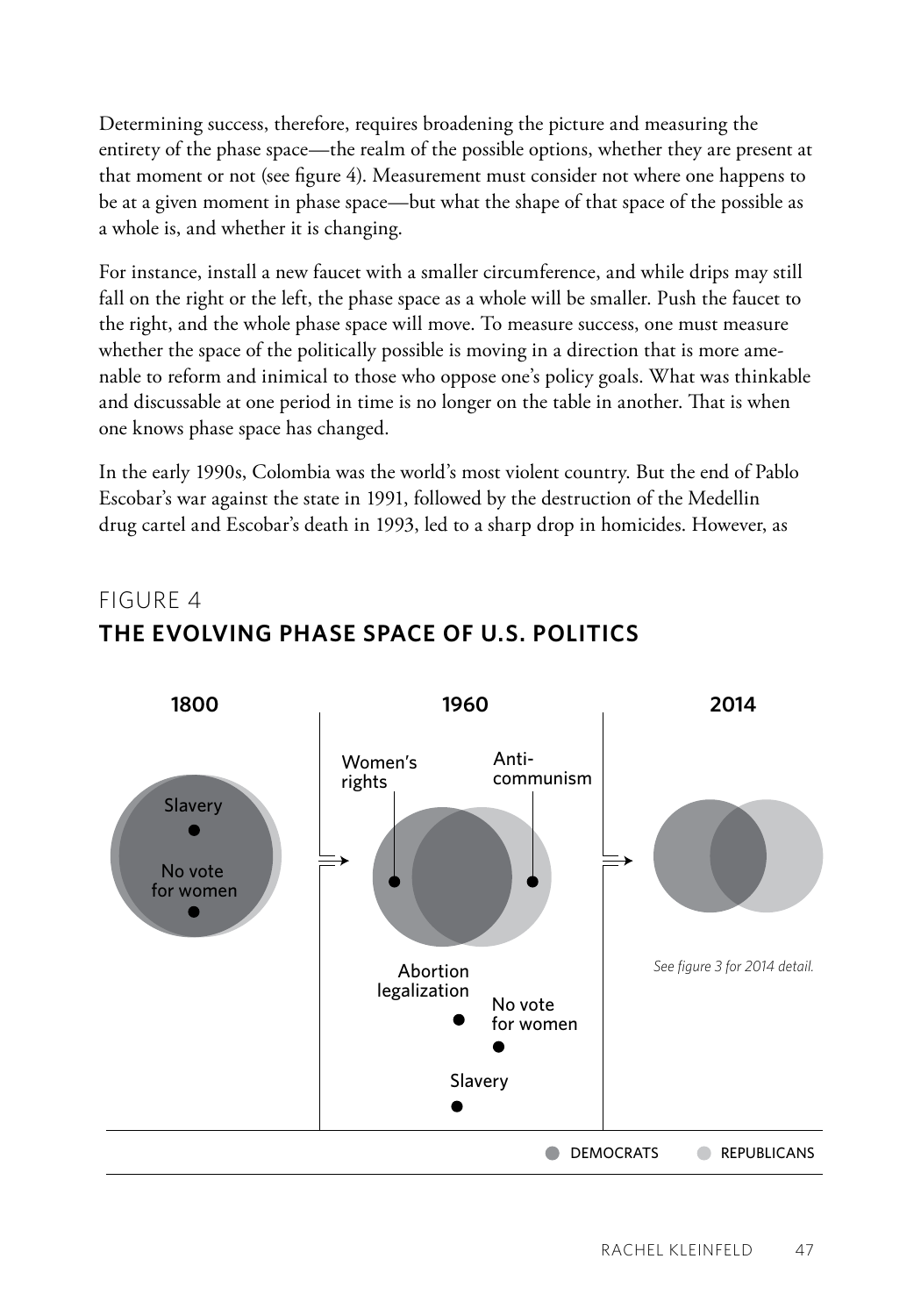drug-related paramilitaries grew and fought guerillas, murders crept back up. They didn't get quite as high as they had been: Escobar was a particularly violent character. But they rose because many of the rules of the game still held—drug money was still worth fight-

**To measure success, one must measure whether the space of the politically possible is moving in a direction that is more amenable to reform and inimical to those who oppose one's policy goals.**

ing over; the state still sided with violent actors who helped officials' political campaigns and acted against leftists; and there was still a great deal of impunity—the players just had to regroup.

Then, from 2002 to 2008, Medellin witnessed a fall in its murder rate so dramatic that it was known as the Medellin miracle. It was attributed to

many causes, primarily alterations to urban infrastructure. But in 2008, the homicide rate jumped again, though it didn't get quite as high as it had been in 2002. The shift had a lot to do with one man: when the United States insisted that Colombia extradite the leader of one of the strongest neoparamilitary groups, fights over turf broke out again between the remaining criminal groups, sending the homicide rate back up.

But, crucially, despite the back-and-forth nature of homicide in Colombia, the phase space itself has been contracting since the early 1990s. Some very important changes to the rules of the game had begun with constitutional reforms in 1991. Although they took a few years to make themselves felt, these changes enabled new middle-class political coalitions that, by the early 2000s, had beaten the oligarchs' duopoly control in Medellin and Bogotá. U.S. pressure and military and police aid had reduced impunity and forced the government to clean up its politics to some extent. As the state has become somewhat more effective, and the political system has become more open to a greater variety of political voices, guerrillas have lost the soft support they enjoyed among social democratic–style leftists. Both peaks of violence since 1993 have been lower than the earlier peaks; fighting groups are smaller, and political support for them has declined. For example, after the 2008 leap, the violence in Medellin began to decline again in 2009.

Violence is far from gone in Colombia: the successor paramilitary groups are particularly worrisome. But while Colombia is likely to continue jumping between two different equilibria of higher and lower homicide levels for some time, as long as the rules of the game continue to follow the trajectory they've been on for the past twenty-five years, the overall trend in homicides is likely to continue to decline as impunity and the space of the possible for violent activity narrows. It is easiest to see phase space changes like these when one looks backward. When in the midst of reform, tracking whether the space of the possible is on the side of reform requires looking for these historical trends, as well as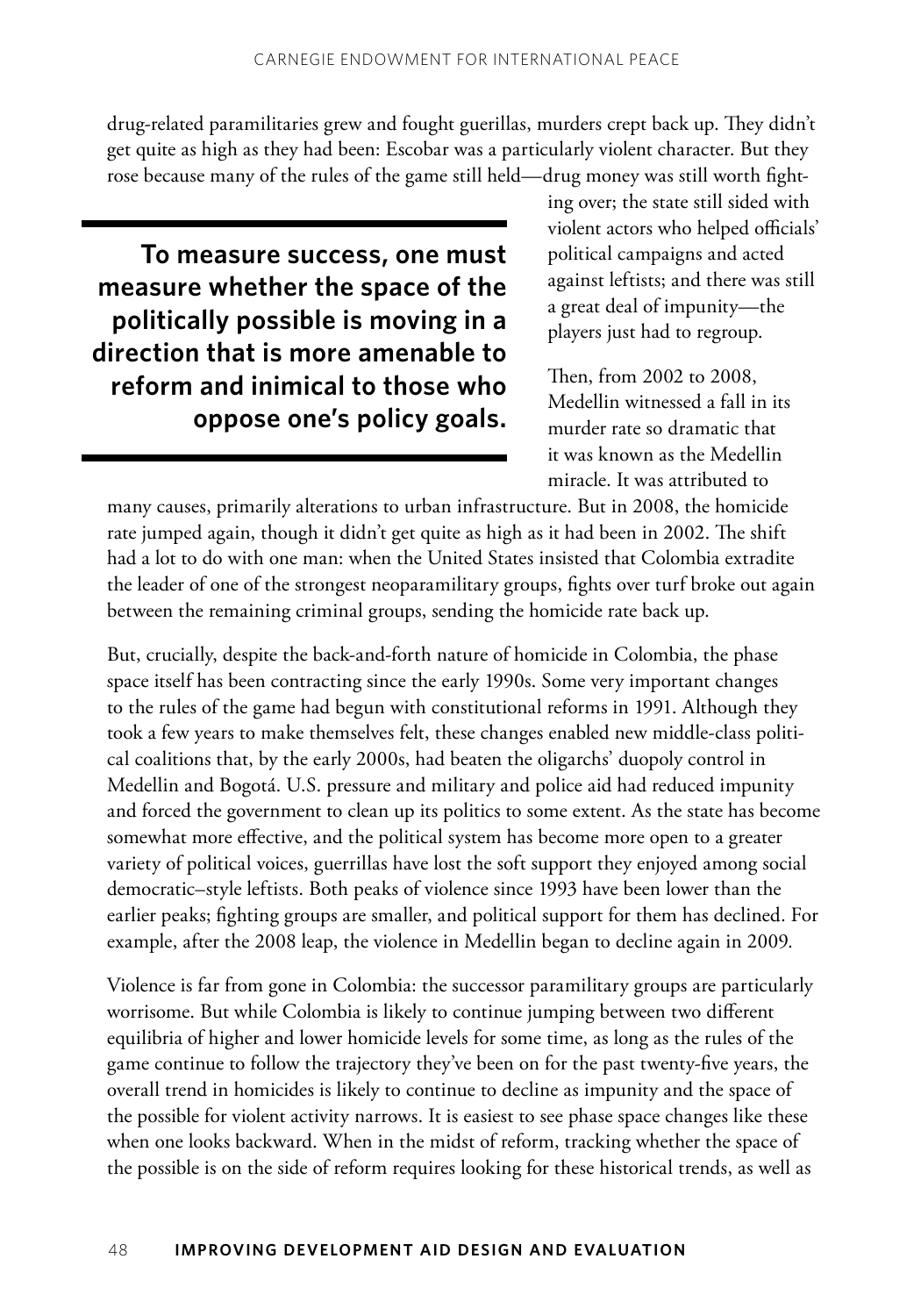spotting patterns in the opinions of politically important demographics, trends in the size and composition of those demographics, and changes to the rules of the game that may empower new groups and alter who gets to decide. All of these form the basis for better assessment of political reforms.

What does this mean practically? How can development practitioners avoid the pitfalls of traditional linear measurement and instead measure the phase space of reforms—within the realities that most development organizations must work?

An excellent measurement would take the temperature of a program at three useful points: the moment of program design (before taking on a program), midstream, and after funding is complete. In an ideal world, long-term assessments would also take place—but perhaps the best one can hope for in the real world is that the final assessment takes place a few years after program completion, to capture the likely back-and-forth effects.

# **Program Design Assessment: Is It Experimental and Iterative?**

In the design phase, most development programs are assessed for robustness against a series of criteria, from environmental impact to inclusiveness. For programs that are in some part political, assessment can be based on whether they are structured in ways that are most likely to affect complex systems. A good design assessment would include:

- Does the initial assessment allow enough time on the ground to gain a deep understanding of the system as a whole?
- Does the program design grow from the assessment of the country—and do the program design, timeline, and expected goals seem realistic given the baseline assessment?
- Is the program designed to affect structural aspects of the system?
- Does the program engage local actors who were already imbued with the mission before donor funding began?
- Does the program structure its initial programming to test explicit hypotheses and assumptions and alter programs based on those tests?
- Does the project allow for a flexible, iterated process, so that programs can be altered in response to critical junctures and windows of opportunity?
- Does the program design allow for a multiyear timeline, including follow-up after the date of the expected reform, if one exists?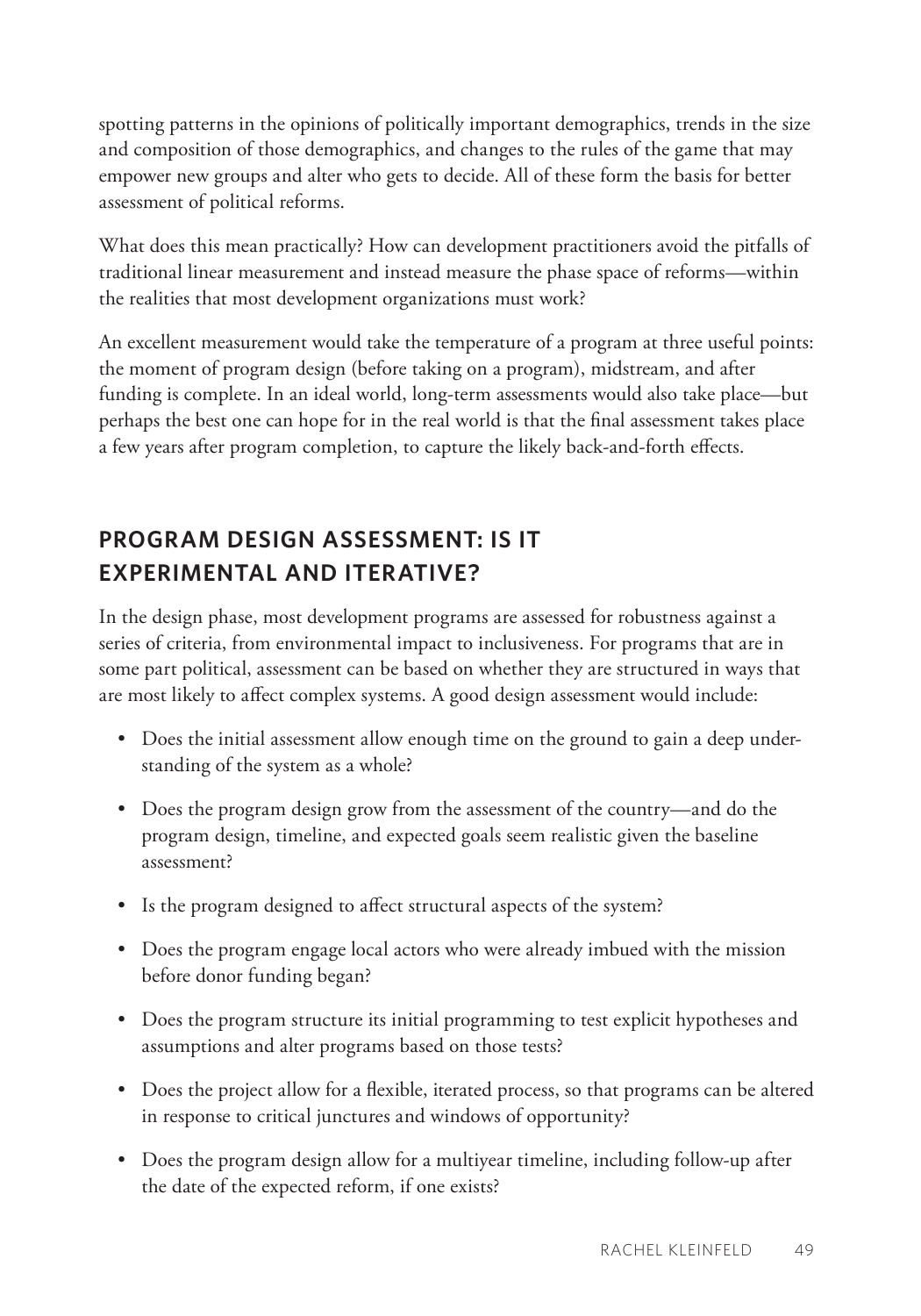Initial assessment of a program should, ideally, guide whether a reform effort takes place at all, based on the findings from the country assessment. But because such decisions are often made above the level of program designers, assessment should begin by allowing for the fact that some environments are much harder to change than others, through no fault of the reformers or the reform project.

This is an acknowledgment, basically, of path dependence, and it explains why reforms should be assessed by measuring the delta, or amount of change, rather than simply the end state, to ensure goals that are attainable given the systemic realities. When one considers program-end assessment measures, this delta, not just impact, is what matters.

Based on these factors, those measuring a program could engage in an assessment that borrows from Bayesian statistics. Under this approach, instead of simply stating "this is how the world is," one states prior beliefs about what the world is like, and assigns them probabilities of certainty. Given that level of certainty about the assessment of a country, a hypothesis regarding reform outcomes is created and a probability is assigned.

For some projects, assessors might decide that any reform at this time is not likely to bear fruit. In that case, the project could be stopped or redirected before it gets off the ground. Or the outcomes expected from the program could be made much more modest in a more difficult environment, so that midstream and end-state assessments can be realistic.

### **Midstream Assessment: Early Outcomes**

Because programming is assumed to involve testing among multiple options and design iterations, it makes no sense to measure progress until the program is well under way and has made it through at least one and preferably two rounds of iteration, testing, and alteration based on that feedback.

At this point, metrics should be targeted at program outcomes, rather than impact. These will be highly variable depending on the program. For instance, in a program that uses police training to reduce crime, the impact metric is whether crime declined. But that could be affected by so many factors that it doesn't make sense to measure at such an early juncture, though it should certainly be tracked over time to see whether there is correlation with the training program. Rather than falling back on useless output metrics, such as the number of police trained or the number of trainings held, evaluators should look for useful outcome measurements—such as whether the newly trained police are more skilled in problem-oriented policing after training than before, and whether they are, in fact, using it in their daily work.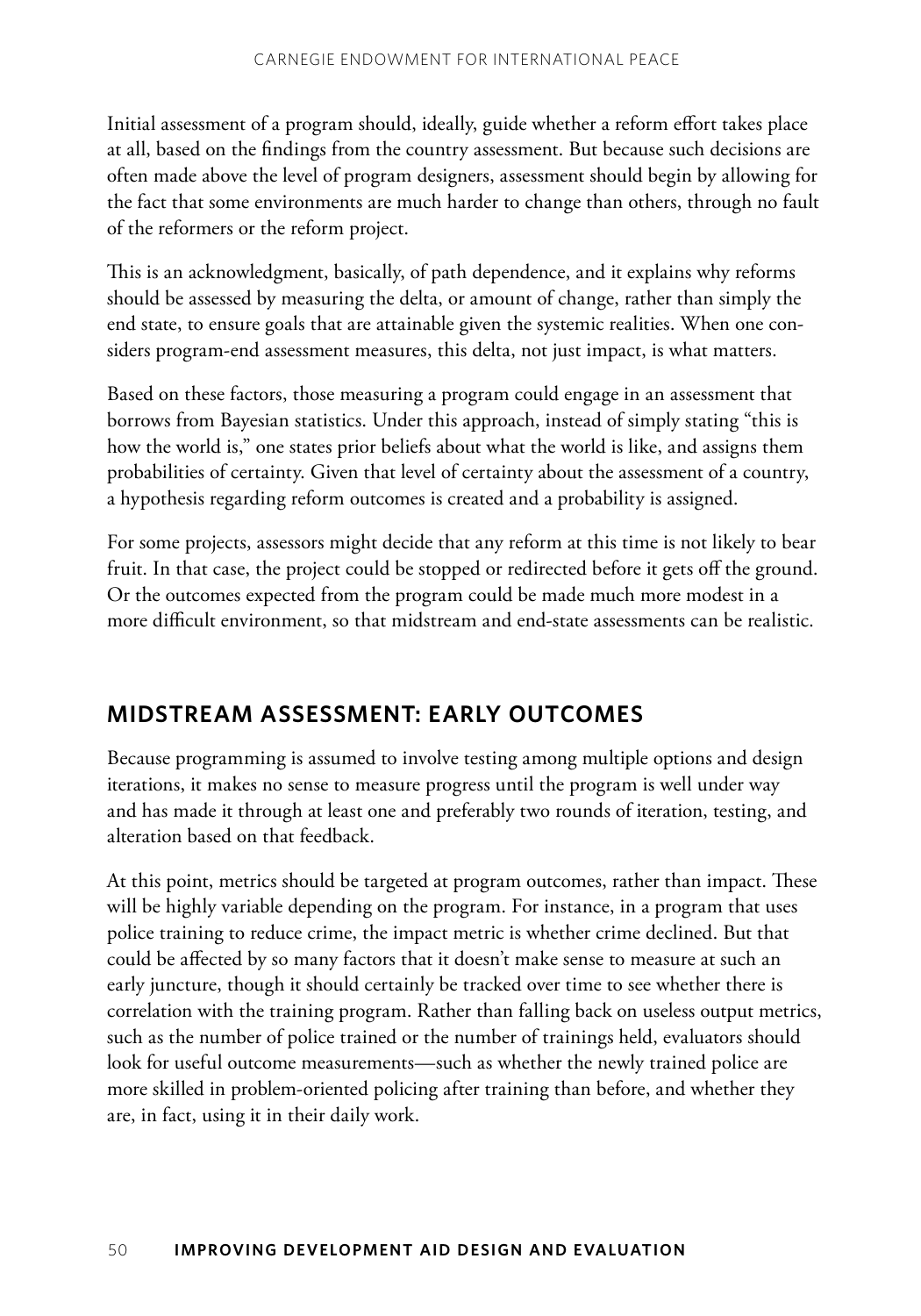Outcome metrics will need to be chosen based on the particular project, and must take into account nonobvious movements in quantitative indicators. For instance, when a police force starts being more effective and gains more legitimacy, crime statistics often rise: people suddenly decide that it is worth reporting crimes that previously went unreported.

Outcome metrics must also take into account the creation of perverse incentives and efforts to game the system—which are inevitable and to be expected in the process of a political or social reform because one is working against opposition. For example, when police learn that they are to be evaluated based on the number of cases closed, some forces have responded by refusing to accept victims' reports for crimes that are harder to solve, for fear that the cases will undermine their statistics.

Because the interdependent nature of complex systems generates constant unintended consequences, and because of the adversarial nature of political change, qualitative research is an important and necessary supplement to quantitative surveys and other assessments. Qualitative methods should be designed to capture unexpected side effects, as well as countermoves and counterreforms that will affect quantitative variables.

Finally, programs can be assessed based on whether they are working through one of the theories of change most likely to affect complex systems, such as:

• Is the process of reform working with a viable and broad social movement or political coalition structured to effect change? Politics takes place through people pushing for their views. Thus, projects that assist local development leaders and politically effective coalitions and catalyze social organization must be a part of the portfolio and are generally more likely to affect the rules of the game than those that provide equipment and infrastructure.<sup>48</sup> As Acemoglu and Robinson found, the most successful reforms are pushed by broad-based coalitions of change, so that one set of rent seekers is not simply replaced with another set.

### **Building Broad-Based Coalitions**

A broad-based reform coalition may look like the progressive movement in the United States in the late 1800s: urban middle-class business, agrarian populists in the Midwest, young idealists, and the Protestant middle class teamed up to support anticorruption reforms, all for their own reasons. Similar broad-based reform movements appear to be forming around environmental issues in China, and in many cases were behind the various Enough! movements in Eastern Europe. In Lagos, business people, market women,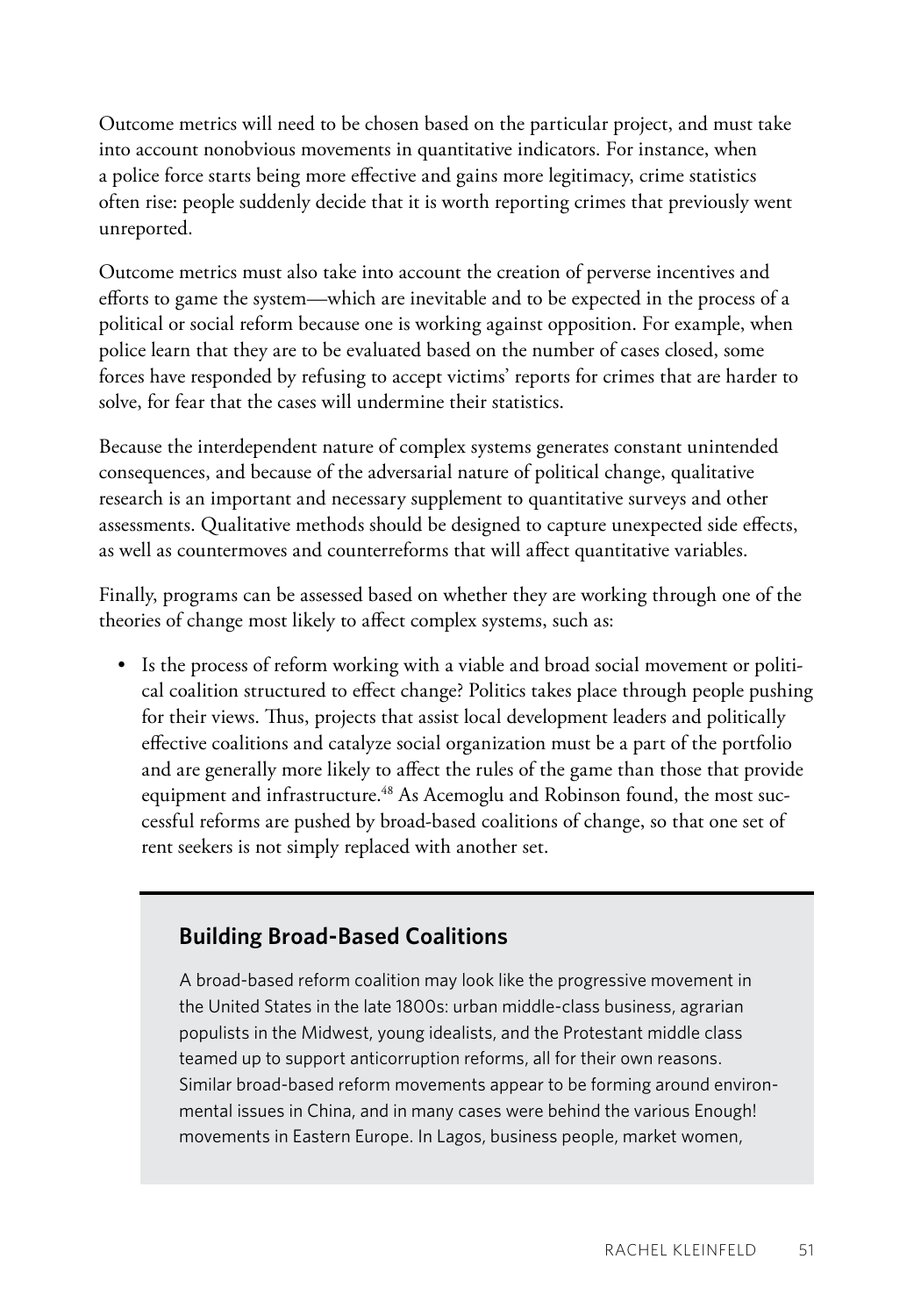and Western-educated reformers found themselves on the same side as a winning political party pushing for functional taxation. In Chile, both main political parties, the biggest newspaper in the country, elites closely tied to the Pinochet regime, and left-wing human rights activists galvanized around justice reform for a brief period in the early 1990s. Broad-based coalitions do not look like a single NGO in the capital: they engage large constituencies who vote or hold intrinsic power on account of their size, and they are organized around issues that people are talking about on television, radio, or whatever the main form of nonmonitored communication is in that country.

• Is the process of reform shaping the rules of the system to make positive behavior easier, and antireform behavior more difficult? Political reforms should use the reality of emergent behavior to shape the rules of the game so that society itself pushes its members toward the incentivized actions. Several sorts of programs might do this, such as building accountability and oversight capacity; tapping into status, pride, shame, esprit de corps, and peer pressure to alter behavior in ways that are intrinsic rather than pushed from outside; and affecting hiring, promotion, and retention systems.

In Georgia, the revolutionary government that took power after the Rose Revolution quickly swept away public petty corruption, a reform that has outlasted that administration. To do so, it relied on changing the rules of the game and reinforcing them with status and social pressure.

Georgia was a country where stealing from the state was not seen as bad behavior when the nation was under Soviet control. Petty corruption had been a way of life for decades, financing many middle-class lifestyles. The new government paid civil servants a living wage, built better office buildings for them to work in, and offered them nicer cars. In a country of widespread unemployment and constant electricity shortages, a living-wage job in a heated, well-lit building was rare and people wanted to keep their positions. That alone, however, would not have been enough: similar infrastructure changes in neighboring countries had no effect on corruption. But the Georgian government also changed the rules of the game, using both hiring and firing power and status. It created and enforced a meritocracy, firing thousands of civil servants who couldn't pass basic skills tests, then explicitly recruited new people to help "change their country." The government also linked their better working conditions with the fact that civil servants were being respected and, in turn, were expected to respect their work.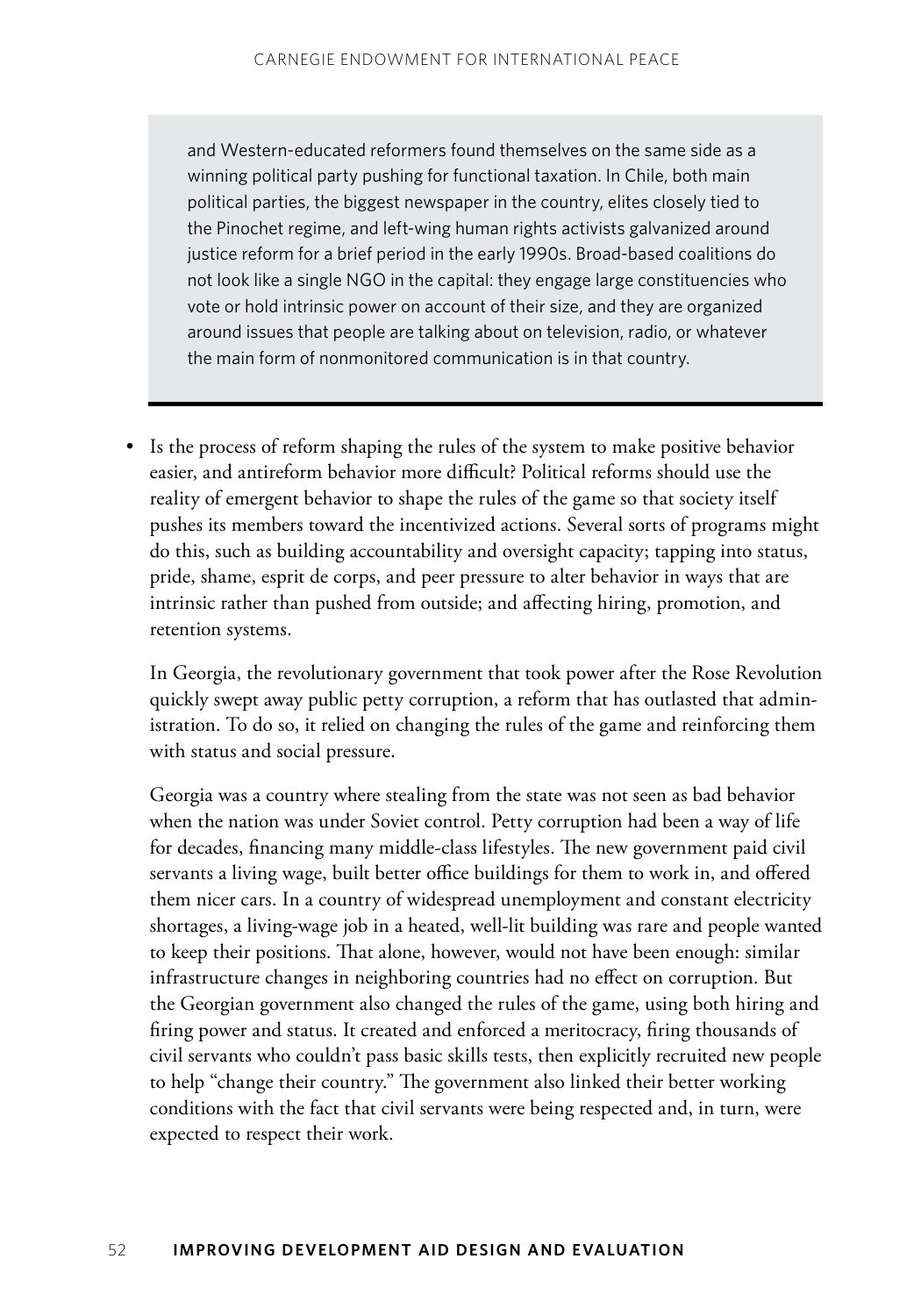The meritocracy and status reforms required matching carrots with sticks: those who were caught in corruption were fired quickly and publicly—in front of all their peers, or on television programs where they were hauled out of their homes in the middle of the night, in their nightclothes, in front of the entire country. Suddenly, in a country where connections had been paramount, those who were caught in corruption found themselves publicly stripped of their status, while the meritocracy quickly promoted those who did their jobs well and played by the rules.

Within a year, these reforms had created a sea change in Georgia. Ten years later, with a new government in power, people still expect their public services to be free from petty corruption. Asking for a bribe would be considered shameful to one's social peers, and offering a bribe is just no longer done. Thus, even though the fear of punishment has lessened in a less repressive government, petty corruption remains at bay.

• Is the process of reform creating a small outlier that has the potential to snowball? Outliers matter in complex systems, so creating outliers that can have outsized effects is a fine strategy. If this is one of the project goals, what are the benchmarked measures to see whether the outlier is, in fact, creating a positive feedback loop and snowballing rather than growing incrementally or stalling? A judicial academy might undertake a meritocratic selection process to pick a handful of the highest caliber law students each year, who, over a generation, are expected to infuse the judiciary with pride, status, and an independent outlook. As these judges join the bench, measurements can be taken to see if their attitudes and behaviors are affecting that of their colleagues, or vice versa, and whether the effects of the initial training and meritocratic system dissipate or build.

The point of midstream assessment should be to determine which parts of a program are working, and how to shape future program activities. Looking at programs this way requires a huge change in funding, program design, evaluation, and thinking. Right now, a project that is altered midstream, or has failed to meet preset benchmarks, is seen as an expensive mistake in which sunk costs have been wasted and everyone looks bad. Program implementers and their organizations have strong incentives to avoid ever stopping a program early or admitting that benchmarks have not been met or are no longer useful.

Shifting to an experimental mind-set means that any single project goal (for example, strengthening the healthcare system) may run three or four experimental subprojects within a single program under a single implementer or contractor, and some of these must be expected to end by this midpoint measurement as the project is refined and moves forward. The goal, not the project, is what succeeds or fails.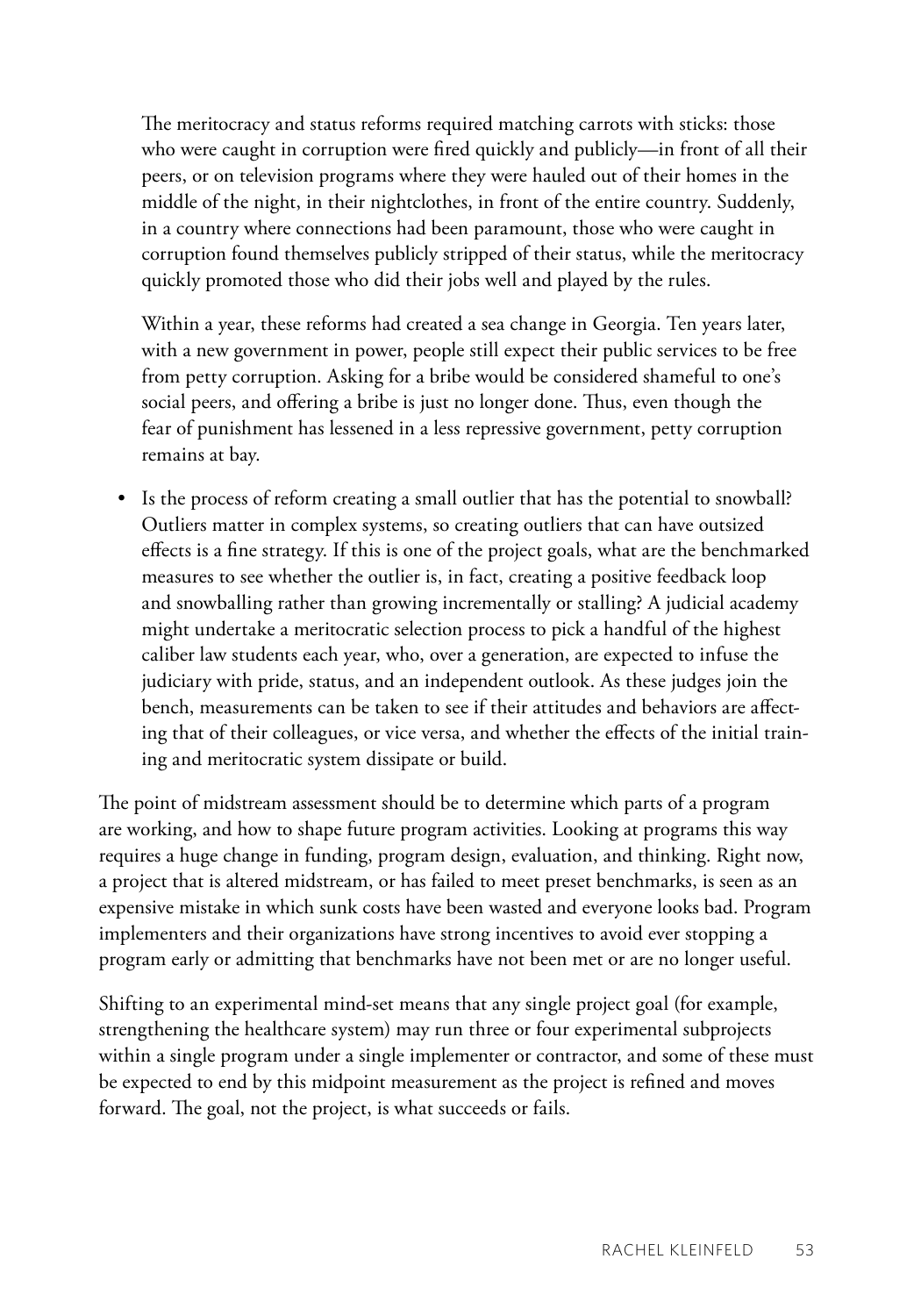### **Post-Program Assessment**

The funding is over, but the process of social and political change will continue, possibly for decades. What metrics indicate whether this was money well spent? One wants to measure impact at this point. However, in political and social change, impact is a tricky variable. A program may have contributed the final straw that tipped a reform over the edge, and thus may look wildly successful. But the effort could have been poorly planned and implemented: impact is as much about the beginning terrain, luck, and windows of opportunity happening to open up as it is attributable to the program design and implementation. Another effort, starting in tougher terrain, or facing an unpredictable and unfortunate set of external shocks, might have been far better planned and executed, but have no impact to show. If the goal of the assessment is simply to prove impact, this doesn't matter. But if the assessment will be used to determine whether an organization deserves future funding, whether a program designer deserves to take on bigger programs, or whether a strategy is working, these differences matter quite a bit.

Some initiatives that are focused on changing the rules of the game or creating a snowball effect from an outlier might be planning for long-term impact, but may barely have gotten under way when donors conduct their post-program assessment. For example, a

# **Impact is as much about the beginning terrain, luck, and windows of opportunity happening to open up as it is attributable to the program design and implementation.**

program to improve the rule of law may have spent five years creating a training academy for new judges, a meritocratic entry program for police, and an entrepreneurial bar association to press for independence and maintain excellence. But a corrupt government has not yet made many changes to the rule of law. Should the program be deemed unsatis-

factory? Its change efforts are generational, and should be measured over decades; judging them before they start to bear fruit just doesn't make sense.

Of course, impact will have to be one of the variables measured; it should just not be considered definitive, or even more important than some of the other measurements indicated here, because of its variability and the many factors that are beyond the control of program creators. Moreover, even major impacts can be reversed over time, so patterns of changed phase space, rather than impact itself, must be measured for a more complete view. Additional factors to measure at a program's end might include:

• If the reform has created a coalition, movement, or advocacy group for a specific change, is the coalition growing more robust, powerful, and interconnected? Or is it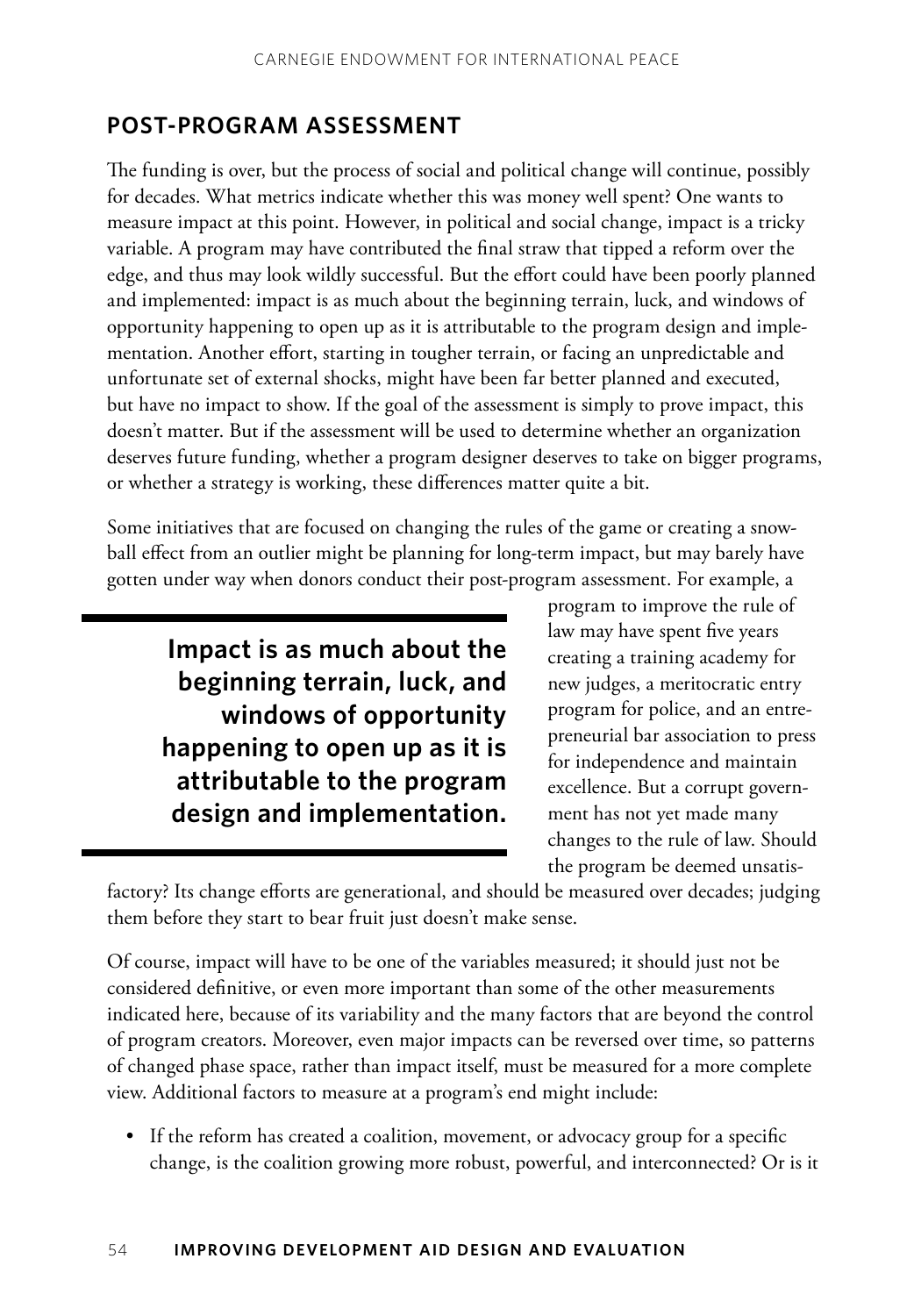consolidating into a few people, and/or is the reform process exhausting the coalition and causing drop-off? Is it creating self-generating momentum and buy-in, such as some local funding, however minimal? The political process requires more than just winning a single battle—judging the directionality and self-sustainability of a movement is an important indicator.

- If formal organizations started by the reform effort shut down, but other spinoff organizations that share the same goals continue to function without external funding, that is a success—not a failure. In Macedonia, for example, an eight-year U.S. Agency for International Development (USAID) project sponsored a business consulting and support service that closed when the funding ended. However, it spun off six institutions offering similar services, at least two of which were still functioning eight years later. That suggests the creation of embedded local interests carrying on the same fight, a path toward significant, ongoing success.<sup>49</sup>
- Has the effort helped coalesce or catalyze a group within the country that is either broad based or highly influential and elite, whether organized into a formal NGO or simply part of an informal community? And have members of that group internalized the value of the reform effort and made it part of their personal missions?

When speaking to Eastern Europeans who played essential roles in the movement of their countries toward the rule of law and democracy, many cite the Open Society Foundations' high school debating program as crucial to their development. It created a meritocratic, loose community of individuals who wanted to change their region for the better, kept in touch, and helped one another for years. Similar informal groups of change agents in Indonesia, Chile, and elsewhere can be tied to significant reform in their countries over years.

• Has the effort institutionalized any changes to the rules of the game that are being implemented? These could range from expanding the field of who is at the table or who makes decisions (through enhanced freedom of association and speech and stronger independent media) to changing entry and expectations for key professions (such as meritocratic civil service processes or transparent procurement processes to reduce economic capture). It is important to assess whether changes are passed into law or regulation, and equally, if they are being implemented—the former without the latter can be a mark of lip service to foreign donors. If laws are being implemented, that should be captured in quantitative impact assessments of corruption perception, ease of doing business, etc. These should be matched to qualitative assessments of potential side effects, surveying users, not just practitioners themselves.

In Vietnam, a highly successful USAID program was at first working with the government on building capacity for trade. Those working on the program soon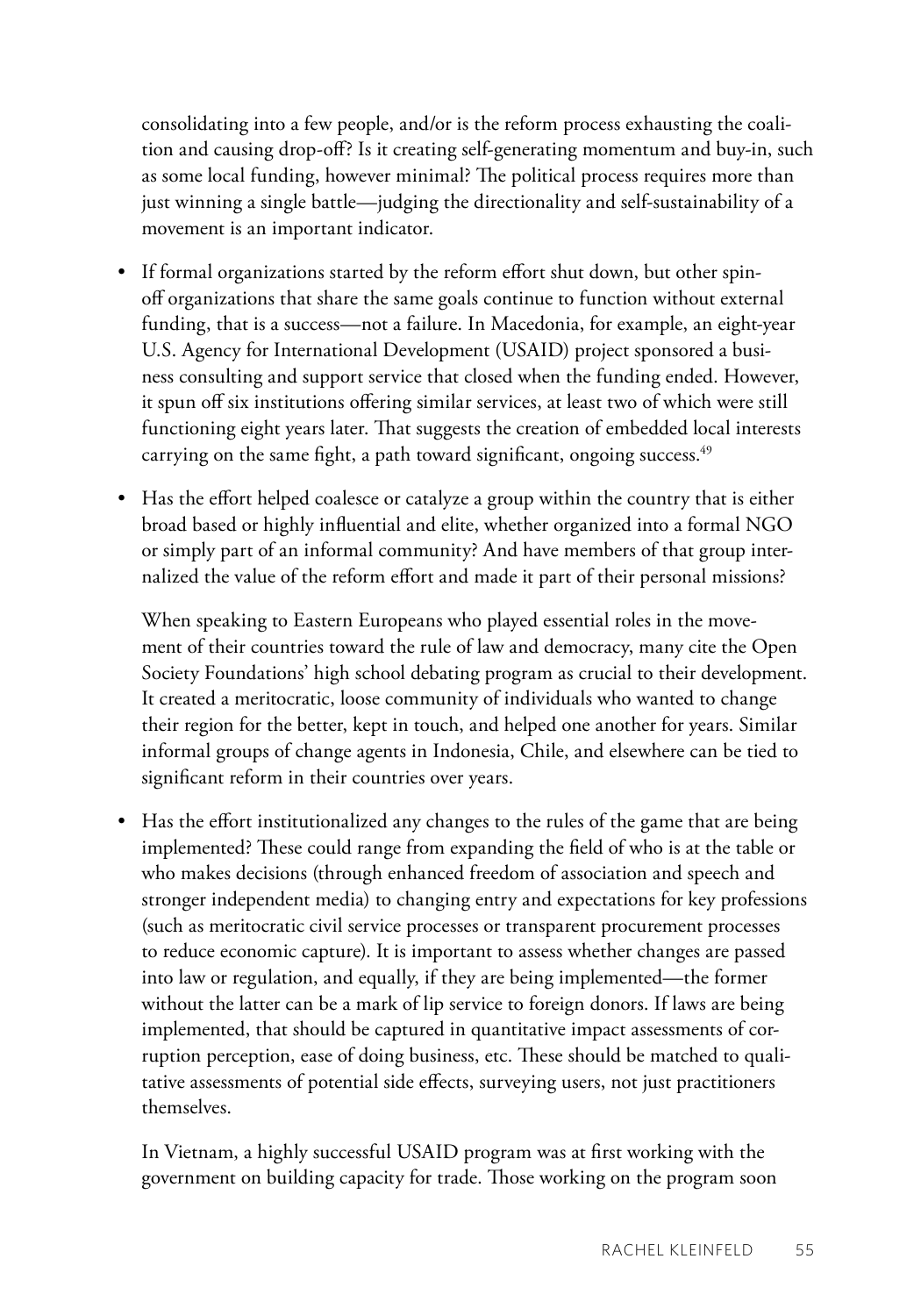realized that they needed a whole new way of creating laws that solicited business and other public input. They changed tactics from focusing just on trade to working with the government to build internal support for a "law on laws." When it finally passed, Vietnamese officials credited the change with altering the entire legislative culture of the country.50 While it may or may not have built trade capacity, it changed the rules of the game for how business and government interacted in a way that will let Vietnamese businesses press for their own needs in the future—a far more important change than simply creating a single new port or road.

• Has the effort institutionalized any social changes that are likely to continue and metastasize? For instance, is there a political party, pressure group, or organized demographic that did not previously exist? Is there a discernible change in public rhetoric? Are attitudes toward an issue changing in a way that is captured in opinion polls or surveys, possibly before such changes are apparent in the political sphere? Are demographic differences trending in a direction that makes social change more possible? Laws and government programs often follow, rather than lead, public opinion; are there long-term alterations in opinion trends that can be measured by looking at baseline surveys, post-project surveys, and the demographics of who holds what views?

Consider the wildly successful effort to alter food practices in the developed world. Wherever one comes down on the issue, it is hard to dispute that in less than two decades, commercial monoculture farming with widespread pesticide use has gone from being the way nearly all farming was done, and a nonissue to most of the public, to being the subject of a major mainstream public policy debate.

Europeans have not only banned genetically modified foods in their own countries, they have pushed developing countries whose people are starving to do the same, even when such foods are offered at fire-sale prices. Local ballot measures ask voters whether products should require pesticide and genetically modified organism (GMO) labeling. Demographics are further trending in this direction: beginning in 2001, a series of elite colleges in the United States, from Yale to Stanford, started college farms due to demand from students who were concerned about where their food comes from and wanted to study new forms of agriculture.

Nor is the issue just class based: mass-market burrito chains such as Chipotle differentiate themselves based on their hormone-free, organic ingredients; organic foods have moved from specialist health food stores to multiple aisles of mainstream supermarkets. This is what a mass movement looks like. Foundations and funders who played a role in catalyzing this change have been immensely successful in altering the system—even if their particular policy goals have not yet come to fruition.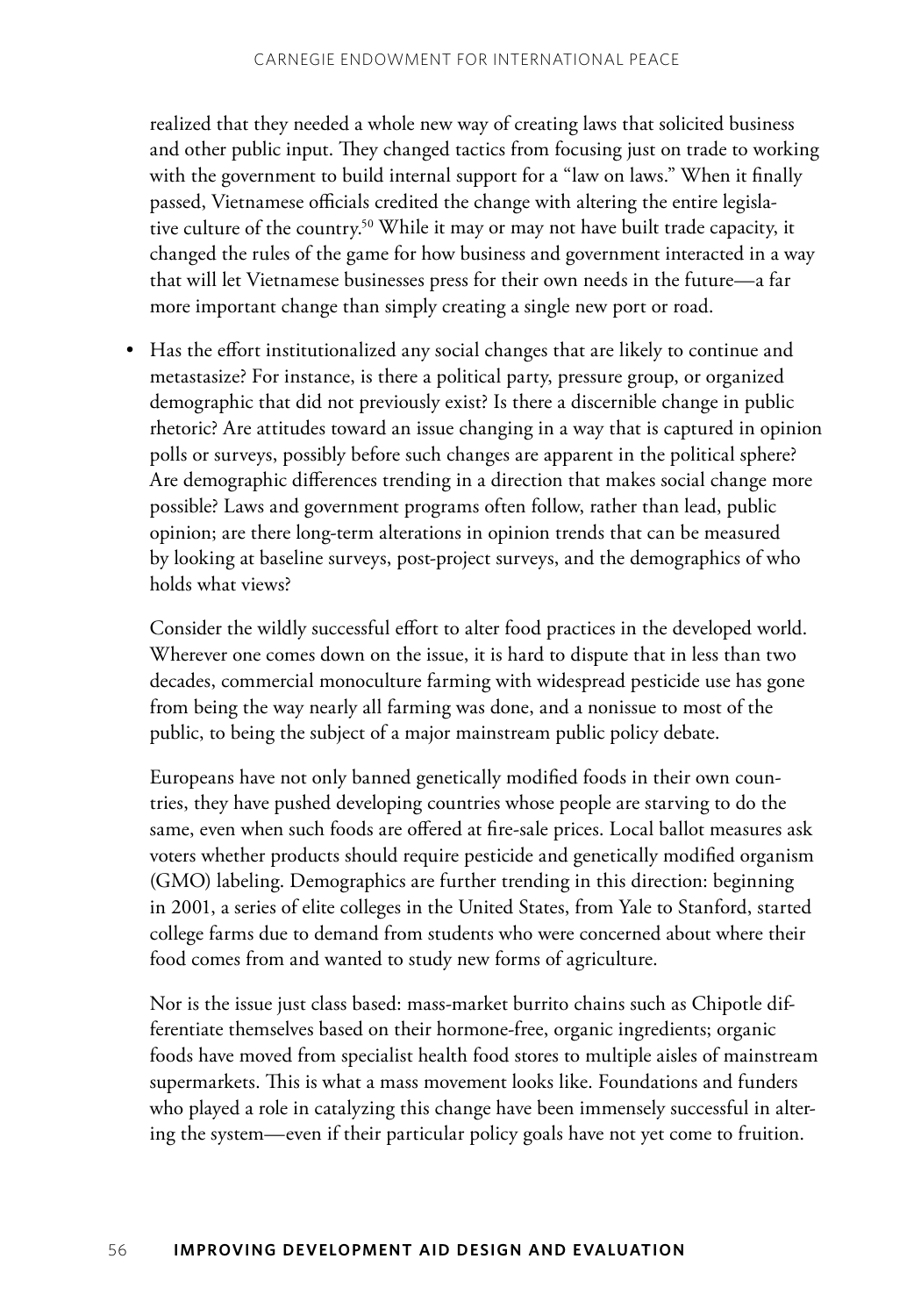• Has the space of the possible changed, and has the program contributed to this change? This is the big impact question, which can be measured even if the originally desired policy reform has not yet occurred. Answering it could require a mix of quantitative and qualitative methods, such as analyzing public discourse in traditional and social media; considering what policies are being put forward at the end vs. the beginning of the program period; and considering the vertical and horizontal methods of accountability that may now exist to affect government decisionmaking.

Such a series of assessment questions may seem insurmountable, but according to Roche and Kelly, AusAID, Australia's aid program, has implemented a number of these.<sup>51</sup> Its evaluation system includes a basket of indicators such as contextual analysis, flexibility and responsiveness, investment in relationships, commitment to long-term approaches, and support of local leadership processes, with a mix of qualitative, quantitative, and short-, medium-, and long-term measures. This is precisely what is needed to capture political dynamics.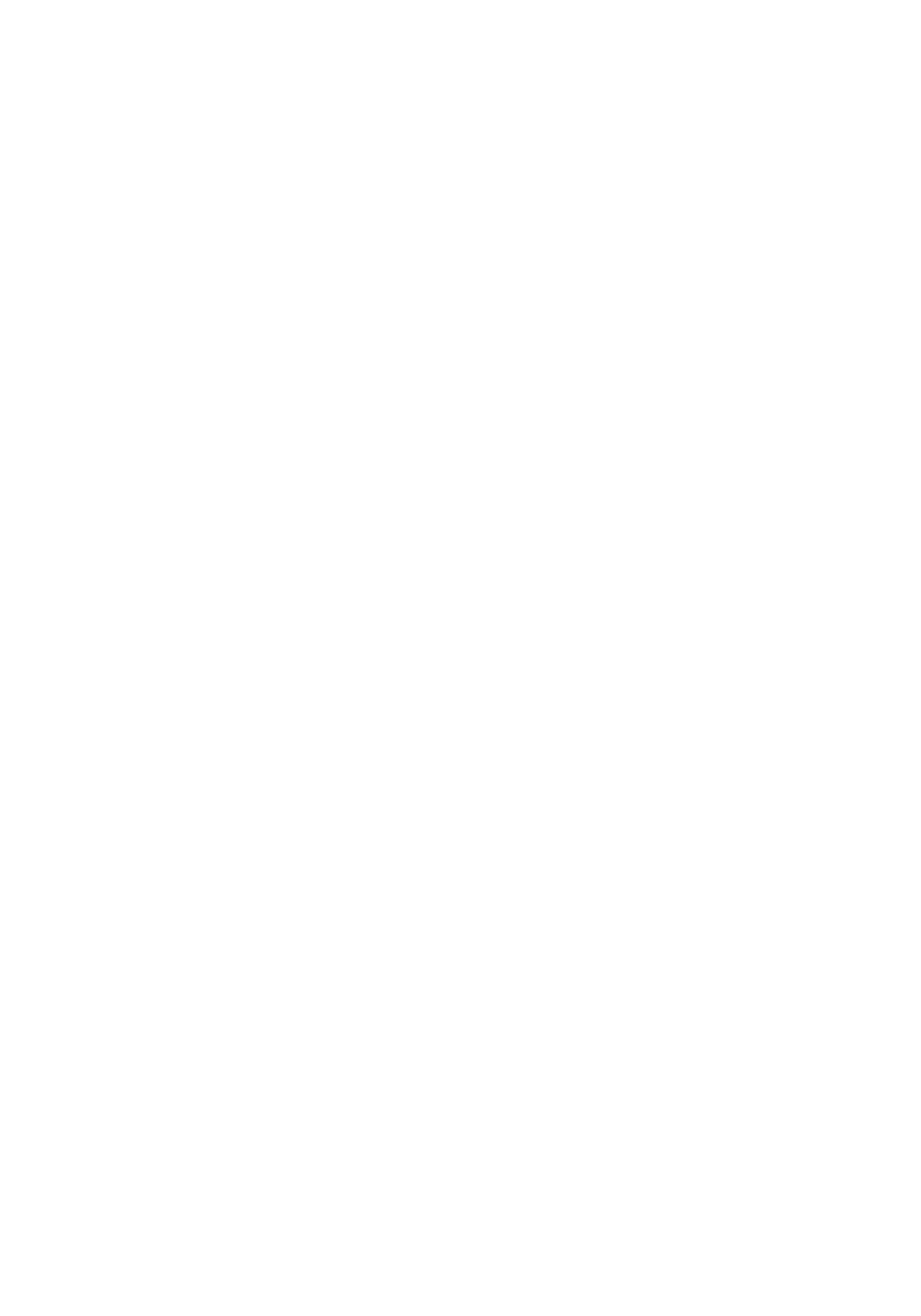# **Conclusion**

Successful efforts in political and social change do not follow the path of a train headed down a track. They are not about traveling a predetermined route toward a preset bestpractice goal along a timetable of benchmarks and chalking up incremental victories. Nor can they be measured based only on whether one's policy goal has been met: impact is a slippery variable whose attainment may be as much about luck as skill in the reform effort.

Instead, reform efforts must be adaptive and iterative to test assumptions and counter equally adaptive opponents. Like sailboats, they must use the wind of opportunity when it arises, and expect that they will move sideways at times to get to their end goals. Programs must focus on understanding the underlying structure of the system and the

rules of the game so that these rules can be altered to create emergent behavior that is transformative. And programs must be measured based on whether they have affected the space of the possible, and laid the groundwork for long-term, ongoing war, not success in a single battle.

**Programs must be measured based on whether they have affected the space of the possible, and laid the groundwork for long-term, ongoing war, not success in a single battle.**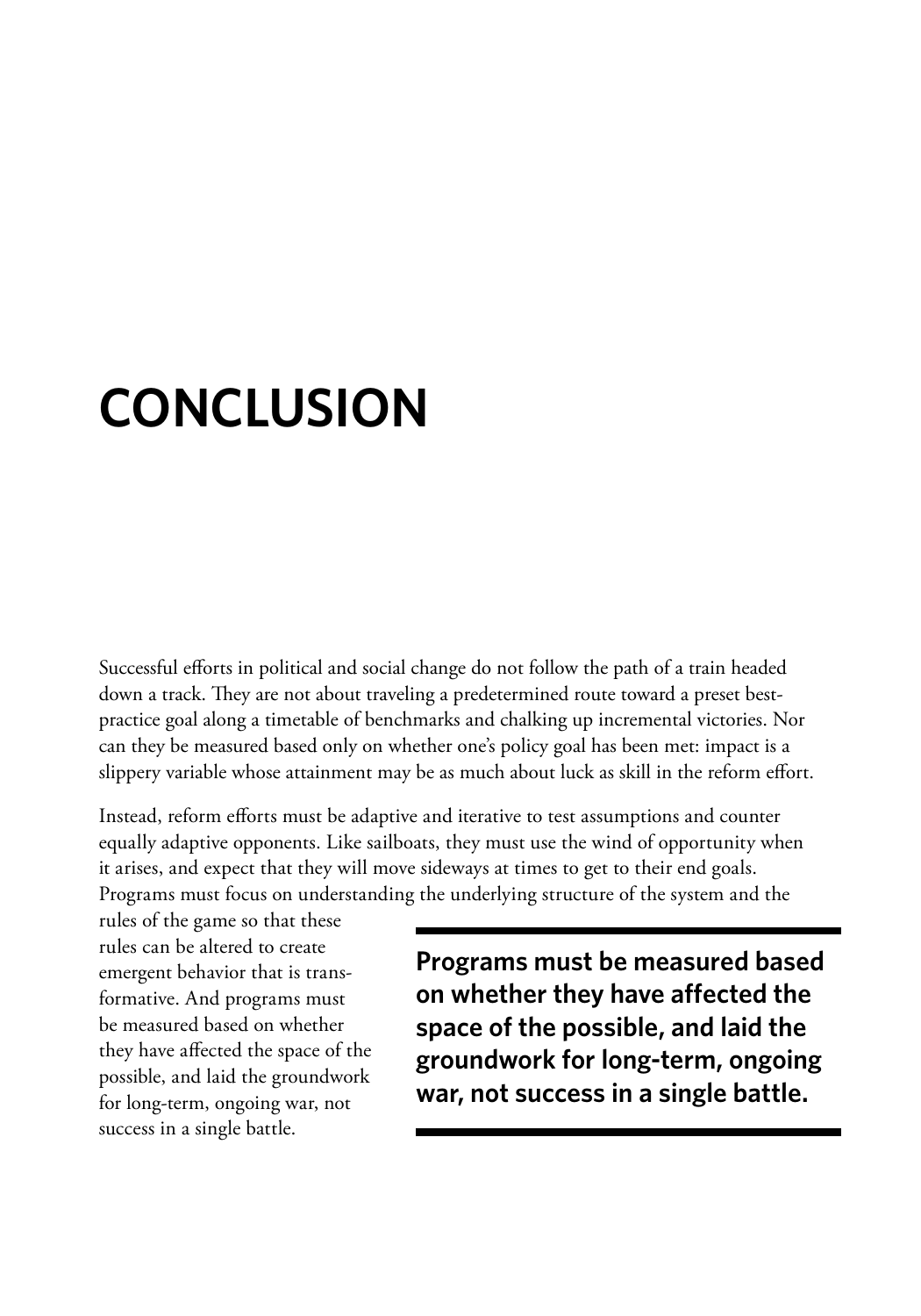Creating new methods to measure social and political change is difficult. But the potential payoff is big: programs that could impact the largest problems of our time, rather than play along the edges, offering temporary charity but not transformation. It has happened before, and it can happen again.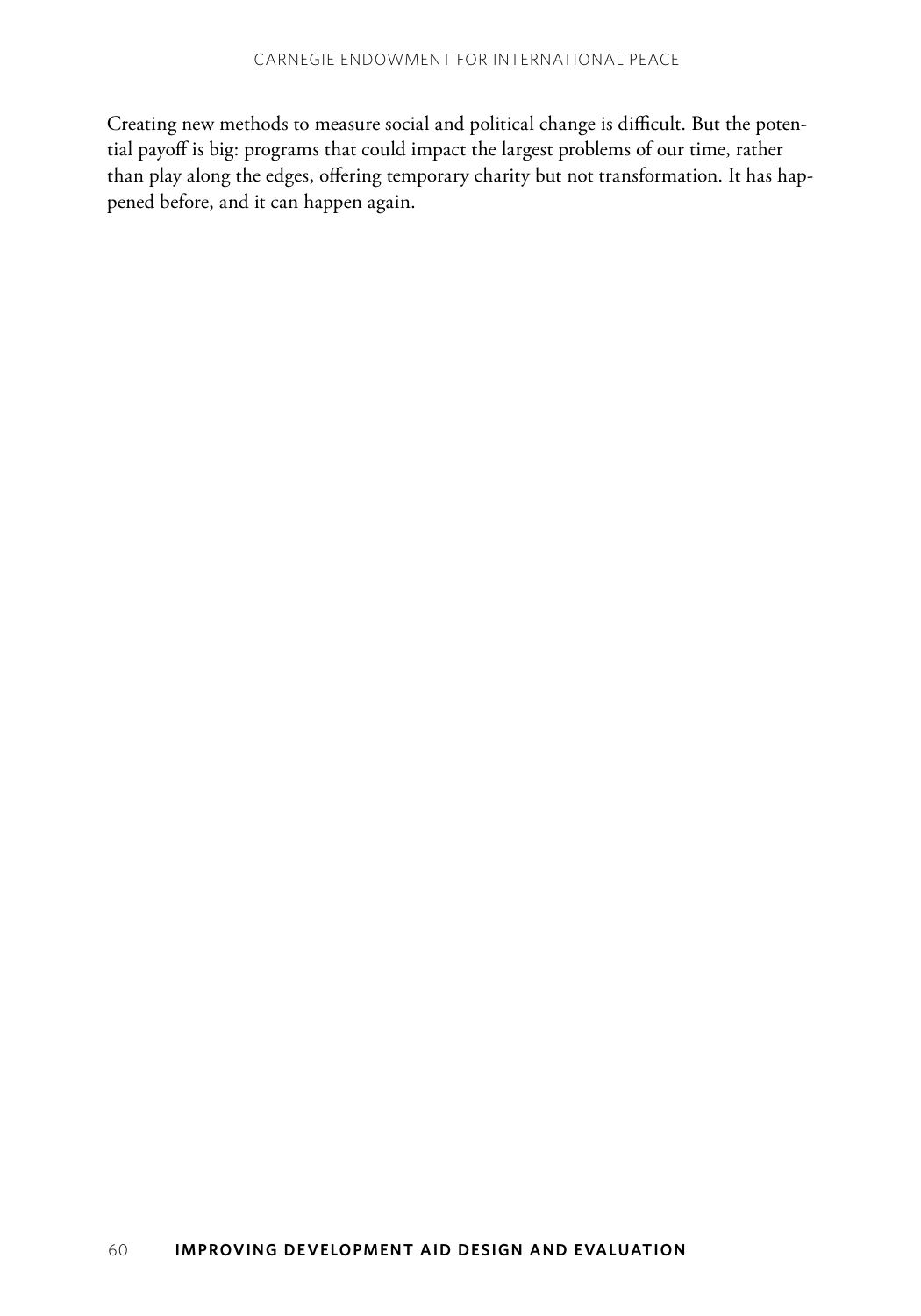# **Notes**

- 1 The connection between more open political systems and more equitable economic institutions that lead to wealth and development has been deeply explored by Daron Acemoglu and James Robinson, *Why Nations Fail* (New York: Crown Business, 2012), and Douglass North, John Wallis, and Barry Weingast throughout their writings, but particularly in *Violence and Social Orders: A Conceptual Framework for Interpreting Recorded Human History* (Cambridge: Cambridge University Press, 2012). Both sets of authors make the case that economic reform toward greater openness and development involves politics.
- 2 See, for instance, Erin McCandless' work discussing the fights between weak countries and the OECD, World Bank, and UNDP to develop a fragility assessment and a set of indicators of statebuilding and peacebuilding: Erin McCandless, "Wicked Problems in Peacebuilding and Statebuilding: Making Progress in Measuring Progress Through the New Deal," *Global Governance* 19 (2013): 227–48, 234.
- 3 World Bank, *World Development Report 2011: Conflict, Security and Development* (Washington, DC: World Bank, 2011), 108–109, and box 3.6. Forty-one years is how long it took the fastest reforming countries of the twentieth century to move from average levels of governance typical of a failed state to "good enough."
- 4 North, Wallis, and Weingast, *Violence and Social Orders*, 27.
- 5 Lant Pritchett, Michael Woolcock, and Matt Andrews, "Capability Traps? The Mechanisms of Persistent Implementation Failure," Center for Global Development Working Paper 234, 2010, and Lant Pritchett and Frauke de Weijer, "Fragile States Stuck in a Capability Trap?" World Development Report 2011 Background Paper, September 3, 2010.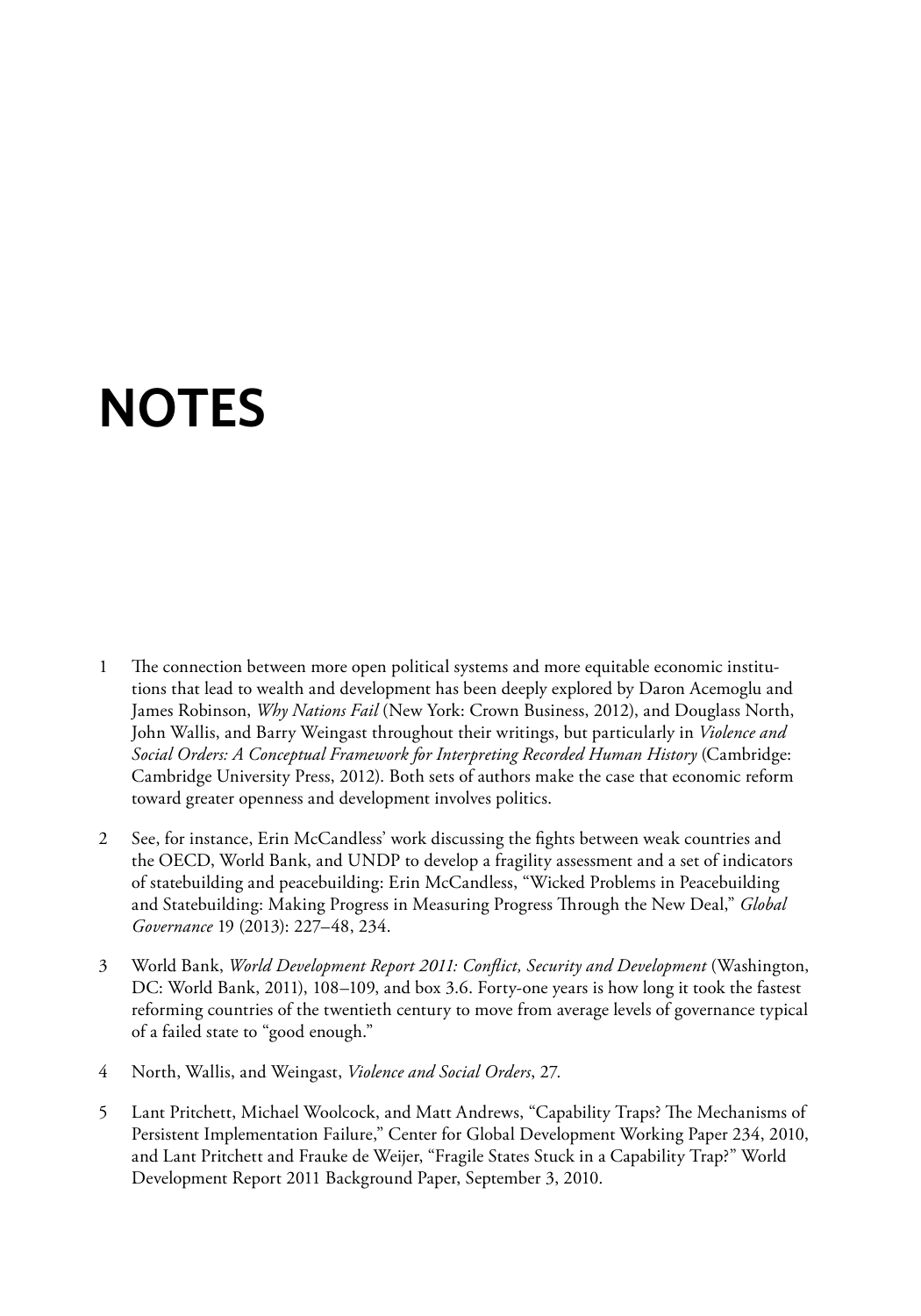- 6 Thomas Carothers and Diane de Gramont, *Development Aid Confronts Politics: The Almost Revolution* (Washington DC: Carnegie Endowment for International Peace, 2013).
- 7 See, for instance, Anne-Marie Leroy, "Legal Note on Bank Involvement in the Criminal Justice Sector," World Bank, February 9, 2012. Former General Counsel Ibrahim Shihata's guidance regarding World Bank work in areas that had both economic and political effects was that the Bank is required to take into account only economic considerations and avoid entanglement in any local partisan or ideological controversies, seeking consensus rather than choosing sides in issues under debate. In countries where governance may be undertaken by organized criminal groups, narcotraffickers, or elites opposed to development per se, such a stance leads to inevitable program distortions in how issues with a political dimension can be talked about, and therefore how they can be thought through, designed, and measured. Without alterations to the articles, this is inevitable, and Bank staff are doing their best to act within the letter and spirit of the law and their mission. It is also unfortunate.
- 8 See Matt Andrews, *The Limits of Institutional Reform in Development* (Cambridge: Cambridge University Press, 2013); Matt Andrews and Lana Pritchett, "Escaping Capability Traps Through Problem-Driven Iterative Adaptation," Center for Global Development Working Paper 299, June 22, 2012.
- 9 Unfortunately, this "wonkwar" was like two ships steaming past one another. I doubt either author intended to suggest that political thinking could only be grounded in "expert" opinion based on anecdotes that are justified by status and seniority, as Chris Whitty and Stefan Dercon accused, or to claim that political thinking did not require empirical evidence, as Rosalind Eyben and Chris Roche unfortunately implied. Political approaches must be based in empirical evidence—that is, observable fact—it must simply be the right type of evidence, and not the technocratic and large-scale forms of measurement that are currently in vogue. See "The Political Implications of Evidence-Based Approaches (AKA Start of This Week's Wonkwar on the Results Agenda," *From Poverty to Power* (blog), Oxfam, January 22, 2013, [http://oxfamblogs.org/fp2p/](http://oxfamblogs.org/fp2p/the-political-implications-of-evidence-based-approaches-aka-start-of-this-weeks-wonkwar-on-the-results-agenda/) [the-political-implications-of-evidence-based-approaches-aka-start-of-this-weeks-wonkwar-on](http://oxfamblogs.org/fp2p/the-political-implications-of-evidence-based-approaches-aka-start-of-this-weeks-wonkwar-on-the-results-agenda/)[the-results-agenda](http://oxfamblogs.org/fp2p/the-political-implications-of-evidence-based-approaches-aka-start-of-this-weeks-wonkwar-on-the-results-agenda/).
- 10 Chris Roche and Linda Kelly, "The Evaluation of Politics and the Politics of Evaluation," Developmental Leadership Program, Background Paper 11, August 2012. Chris Roche and Linda Kelly, "Monitoring and Evaluation When Politics Matter," Developmental Leadership Program, Background Paper 12, October 2012.
- 11 John Kania, Mark Kramer, and Patty Russell, "Strategic Philanthropy for a Complex World," *Stanford Social Innovation Review* (Summer 2014), and ongoing responses can be found at [www.ssireview.org/articles/entry/strategic\\_philanthropy.](http://www.ssireview.org/articles/entry/strategic_philanthropy)
- 12 Matt Andrews and his counterparts at Harvard pioneered Problem-Driven Iterative Adaptation, which I cite throughout the paper. While my understanding of reform is more conflictual than the cooperative descriptions favored by Andrews, our conclusions regarding the most effective planning process are the same.
- 13 Among the most thoughtful studies assessing social and political change in the U.S. context is Steven Teles and Mark Schmitt, "The Elusive Craft of Evaluating Advocacy," white paper published by the Hewlett Foundation, July 16, 2014, [www.hewlett.org/library/grantee-publication/](http://www.hewlett.org/library/grantee-publication/elusive-craft-evaluating-advocacy) [elusive-craft-evaluating-advocacy](http://www.hewlett.org/library/grantee-publication/elusive-craft-evaluating-advocacy).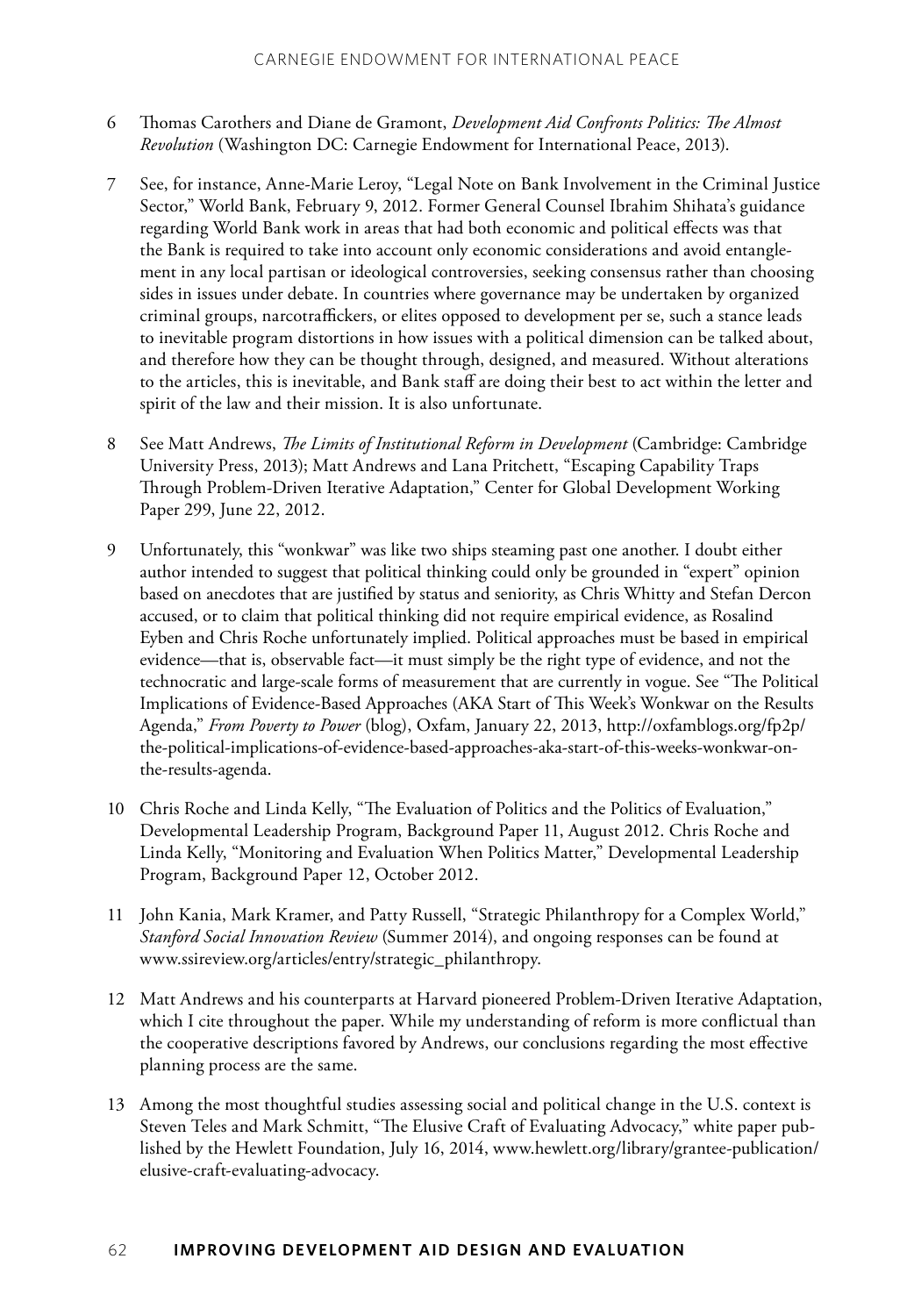- 14 For the full story here and of a multitude of other extractive regimes preferring to not engage in the development of roads, railroads, education, and other public goods that could threaten their hold on power, see Acemoglu and Robinson, *Why Nations Fail.*
- 15 Dale Russakoff, "Schooled," *New Yorker*, May 19, 2014.
- 16 Quoted in Bo Rothstein, *The Quality of Government* (Chicago: University of Chicago Press, 2011), 106.
- 17 For a dynamic chart of the resurgence of these diseases, see National Public Radio, "How Vaccine Fears Fueled the Resurgence of Preventable Diseases," January 25, 2014, [www.npr.org/blogs/](http://www.npr.org/blogs/health/2014/01/25/265750719/how-vaccine-fears-fueled-the-resurgence-of-preventable-diseases) [health/2014/01/25/265750719/how-vaccine-fears-fueled-the-resurgence-of-preventable-diseases](http://www.npr.org/blogs/health/2014/01/25/265750719/how-vaccine-fears-fueled-the-resurgence-of-preventable-diseases).
- 18 Eric Patashnik, *Reforms at Risk* (Princeton, NJ: Princeton University Press, 2008).
- 19 Benjamin Friedman, in *The Moral Consequences of Economic Growth* (New York: Knopf, 2005), suggests that reforms can often gain a toehold in periods of economic growth and then face more opposition when economies contract. If true, this provides another part of the pendulum swing that program designers and evaluators could take into account.
- 20 In a randomized controlled trial, different groups of individuals might be divvied up and measured, with a specific intervention the main difference between the groups. While other differences might exist among individuals, once enough people are aggregated, these differences matter less and outliers can be eliminated. A rigorous regression looks to identify causation for an independent variable. To do so, the social scientist assembles a data set with multiple variables measured, and holds various variables constant or creates dummy variables to test the relative statistical significance of each potential explanatory factor.
- 21 Robert Jervis, *System Effects: Complexity in Political and Social Life* (Princeton: Princeton University Press, 1997).
- 22 See Oeindrila Dube and Suresh Naidu, "Bases, Bullets, and Ballots: The Effect of U.S. Military Aid on Political Conflict in Colombia," Center for Global Development White Paper, 2013.
- 23 An excellent layperson's guide to complexity theory is Melanie Mitchell, *Complexity: A Guided Tour* (Oxford: Oxford University Press, 2011), as well as Neil Johnson, *Simply Complexity* (New York: OneWorld Publishing, 2010). Ben Ramalingam and Harry Jones, with Toussaint Reba and John Young, "Exploring the Science of Complexity: Ideas and Implications for Development and Humanitarian Efforts," Overseas Development Institute Working Paper 285, October 2008, is a more useful guide to the science than Ramalingam's later book: *Aid on*  the Edge of Chaos: Rethinking International Cooperation in a Complex World (Oxford: Oxford University Press, 2014). See also Patricia Patrizi and Elizabeth Heid Thompson, "Beyond the Veneer of Strategic Philanthropy," *Foundation Review* 2, issue 3 (2011); Patricia Patrizi et al., "Eyes Wide Open: Learning as Strategy Under Conditions of Complexity and Uncertainty," *Foundation Review* 5, issue 3 (2013); and Owen Barder's three-part blog [\(www.cgdev.org/blog/](http://www.cgdev.org/blog/what-development) [what-development\)](http://www.cgdev.org/blog/what-development) also discuss the ways in which complexity science can bring useful lessons to the development field. Last, but far from least, Vivienne O'Connor has published an excellent piece on how complexity science applies to post-conflict rule of law reform, which comes to many similar conclusions as this report in how to amend program design. See Vivienne O'Connor, "A Guide to Change and Change Management for Rule of Law Practitioners,"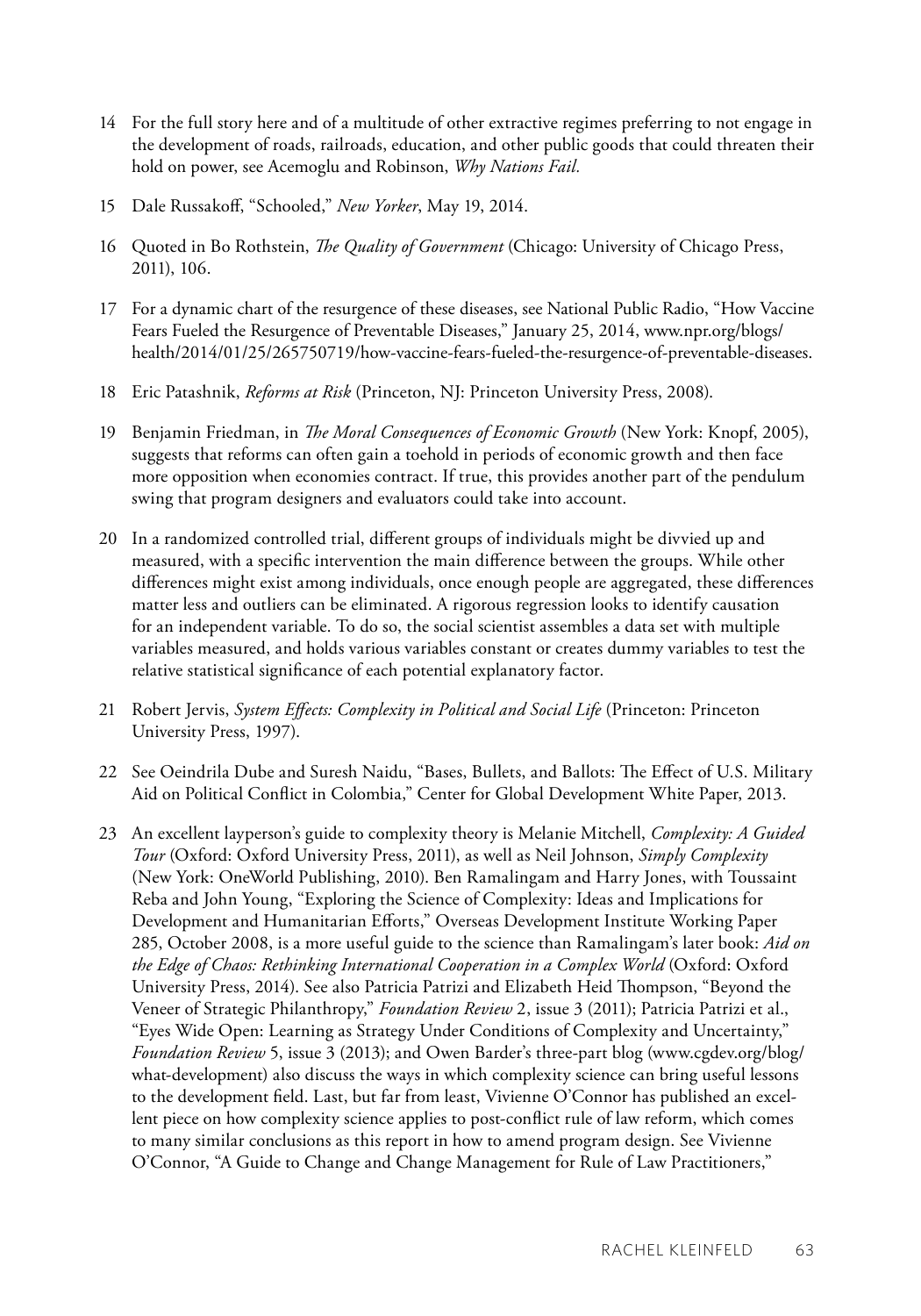Practitioner's Guide, International Network to Promote the Rule of Law, January 2015, http:// inprol.org/system/files\_force/publications/%5Bsite-date-yyyy%5D/inprol\_pg\_on\_change\_ and\_change\_management\_final\_1\_22\_2015.pdf?download=1.

- 24 The role of the Colombian military in supporting paramilitary activity is controversial and well documented. A few of the studies include: Daron Acemoglu, James Robinson, and Rafael Santos, "The Monopoly of Violence: Evidence From Colombia," White Paper, May 2010; Oeindrila Dube and Suresh Naidu, "Bases, Bullets and Ballots: The Effect of U.S. Military Aid on Political Conflict in Colombia," White Paper, December 2013; "The Sixth Division: Military-Paramilitary Ties and U.S. Policy in Colombia," Human Rights Watch, September 2001. For the emotional state of military actors in Colombia, I draw on my own case study research, January 2015.
- 25 Ramalingam et al., "Exploring the Science of Complexity," note 1.
- 26 The parapolitics scandal in Colombia uncovered many of these illicit connections; for scholarship on the phenomenon, see Acemoglu, Robinson, and Santos, "The Monopoly of Violence."
- 27 See Benoit B. Mandelbrot, *The Fractal Geometry of Nature* (New York: W. H. Freeman and Company, 1982), or, for more fun, Nigel Lesmoir-Gordon, *Introducing Fractals: A Graphic Guide* (New York: Icon Books, 2005).
- 28 See, for instance, Denise Paquette Boots, "Neurobiological Perspectives of Brain Vulnerability in Pathways to Violence Over the Life Course," in *The Ashgate Research Companion to Biosocial Theories of Crime*, ed. Kevin M. Beaver and Anthony Walsh (Burlington, VT: Ashgate Publishing, 2011), 181–212.
- 29 In many ways, the international development world is now learning what the urban development world learned in the 1960s as a result of the fight between Jane Jacobs and Robert Moses in New York City. Top-down, clear, and simple urban development processes looked like the best way to develop better cities in the 1950s. The powerful Moses was their champion. But 20-story "project" buildings for the poor clustered together, highways that cut off neighborhoods from one another, and other effects of top-down, "designed" development created sterile, dead areas that concentrated poverty and exacerbated crime. Jacobs, a neighborhood activist, wrote a book articulating the messy, hidden processes and interactions that made some neighborhoods safe, functional, and successful. Her arguments eventually led to the New Urbanism movement that has revitalized cities around the world.
- 30 *Doing Business 2007: How to Reform* (Washington DC: World Bank, 2006), 5.
- 31 Zia Khan, "Response to 'Strategic Philanthropy for a Complex World,'" S*tanford Social Innovation Review* (Summer 2014), [www.ssireview.org/up\\_for\\_debate/strategic\\_philanthropy/](http://www.ssireview.org/up_for_debate/strategic_philanthropy/zia_khan) [zia\\_khan.](http://www.ssireview.org/up_for_debate/strategic_philanthropy/zia_khan)
- 32 Cited in Patricia Patrizi and Elizabeth Heid Thompson, "Beyond the Veneer of Strategic Philanthropy," *Foundation Review* 2, issue 3, article 6 (2011): 54.
- 33 Horst W. J. Rittel and Melvin M. Webber, "Dilemmas in a General Theory of Planning," *Policy Sciences* 4, Elsevier Science (1969): 155–73.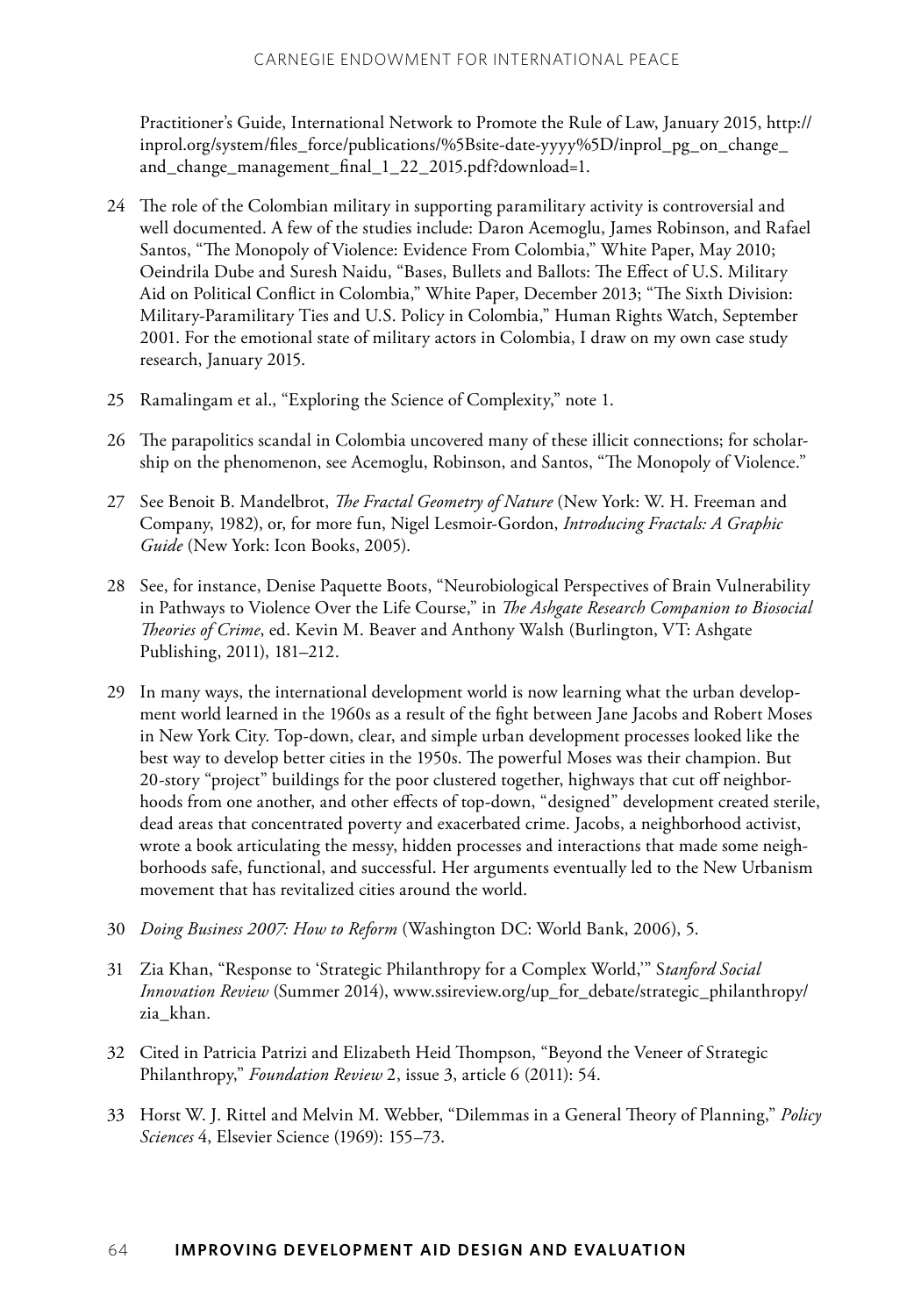- 34 Margaux Hall, Nicholas Menzies, and Michael Woolcock describe such an experimentalist design and how it was used by the World Bank in their chapter: "From HiPPOs to "Best Fit" in Justice Reform: Experimentalism in Sierra Leone," in *The International Rule of Law Movement: A Crisis of Legitimacy and the Way Forward*, ed. David Marshall (Cambridge, MA: Harvard University Press, 2014).
- 35 Also highlighted by Roche and Kelly 2012, both papers.
- 36 As Daniel Kahneman writes in *Thinking Fast and Slow* (New York: Farrar, Straus, and Giroux, 2011), describing one expert-based international relations experiment in the 1990s, "People who spend their time and earn their living studying a particular topic produce poorer predictions than dart-throwing monkeys." Philip Tetlock, the author of *Expert Political Judgment* (Princeton: Princeton University Press, 2006), provides slightly higher ratings but has dedicated himself to an empirical project to determine how predictions can evolve from anecdote and "expertise" to accuracy: [http://goodjudgmentproject.com.](http://goodjudgmentproject.com)
- 37 Roche and Kelly, "Monitoring and Evaluation When Politics Matter."
- 38 Peter A. Hall of Harvard describes this beautifully in "Aligning Ontology and Methodology in Comparative Research," in *Comparative Historical Analysis in the Social Sciences*, ed. J. Mahoney and D. Rueschemeyer (Cambridge and New York: Cambridge University Press, 2003), 373–404.
- 39 See, for instance, Charles C. Ragin, *The Comparative Method* (Berkeley: University of California Press, 1987); Joshua Angrist and Jörn-Steffen Pischke, *Mostly Harmless Econometrics: An Empiricist's Companion* (Princeton: Princeton University Press, 2008); David Freedman, "Statistical Models and Shoe Leather," in *Sociological Methodology*, vol. 21, ed. Peter V. Marsden (Washington DC: American Sociological Association, 1991); and David Freedman, "Statistical Models for Causation: What Inferential Leverage Do They Provide?" *Evaluation Review* 30 (2006): 691–713.
- 40 Peter A. Hall, "Aligning Ontology and Methodology in Comparative Politics," in Mahoney and Rueschemeyer, eds., *Comparative Historical Analysis in the Social Sciences*, 373–406, 385.
- 41 See Adnan Khan, Asim Khwaja, and Ben Olken, "Property Tax Experiment in Punjab, Pakistan: Testing the Role of Wages, Incentives, and Audit on Tax Inspectors' Behavior," Poverty Action Lab, [www.povertyactionlab.org/evaluation/](http://www.povertyactionlab.org/evaluation/property-tax-experiment-punjab-pakistan-testing-role-wages-incentives-and-audit-tax-inspe) [property-tax-experiment-punjab-pakistan-testing-role-wages-incentives-and-audit-tax-inspe.](http://www.povertyactionlab.org/evaluation/property-tax-experiment-punjab-pakistan-testing-role-wages-incentives-and-audit-tax-inspe)
- 42 See Poverty Action Lab, "Political Economy and Governance," [www.povertyactionlab.org/](http://www.povertyactionlab.org/political-economy-governance) [political-economy-governance. Th](http://www.povertyactionlab.org/political-economy-governance)e document details RCTs done on political issues, and suggests that the approach works best when the government already has the "will"—while doing little to unpack that complex term or demonstrate ways of affecting government will. One thing the Poverty Action Lab's findings suggest is that implementation by bureaucracies is less generalizable than other RCT findings. A handful of RCTs and natural experiments are beginning to focus on the "how" of implementation. Though it is unclear how generalizable these findings are, they are a step in the right direction. See, for instance, C. Ferraz and F. Finan, "Exposing Corrupt Politicians: The Effects of Brazil's Publicly Released Audits on Electoral Outcomes," *Quarterly Journal of Economics* 123, no. 2 (2008): 703–45, who look at the effect of public audits on electoral accountability for corruption in Brazil; A. Banerjee, S. Kumar, R. Pande, and F. Su, "Do Informed Voters Make Better Choices? Experimental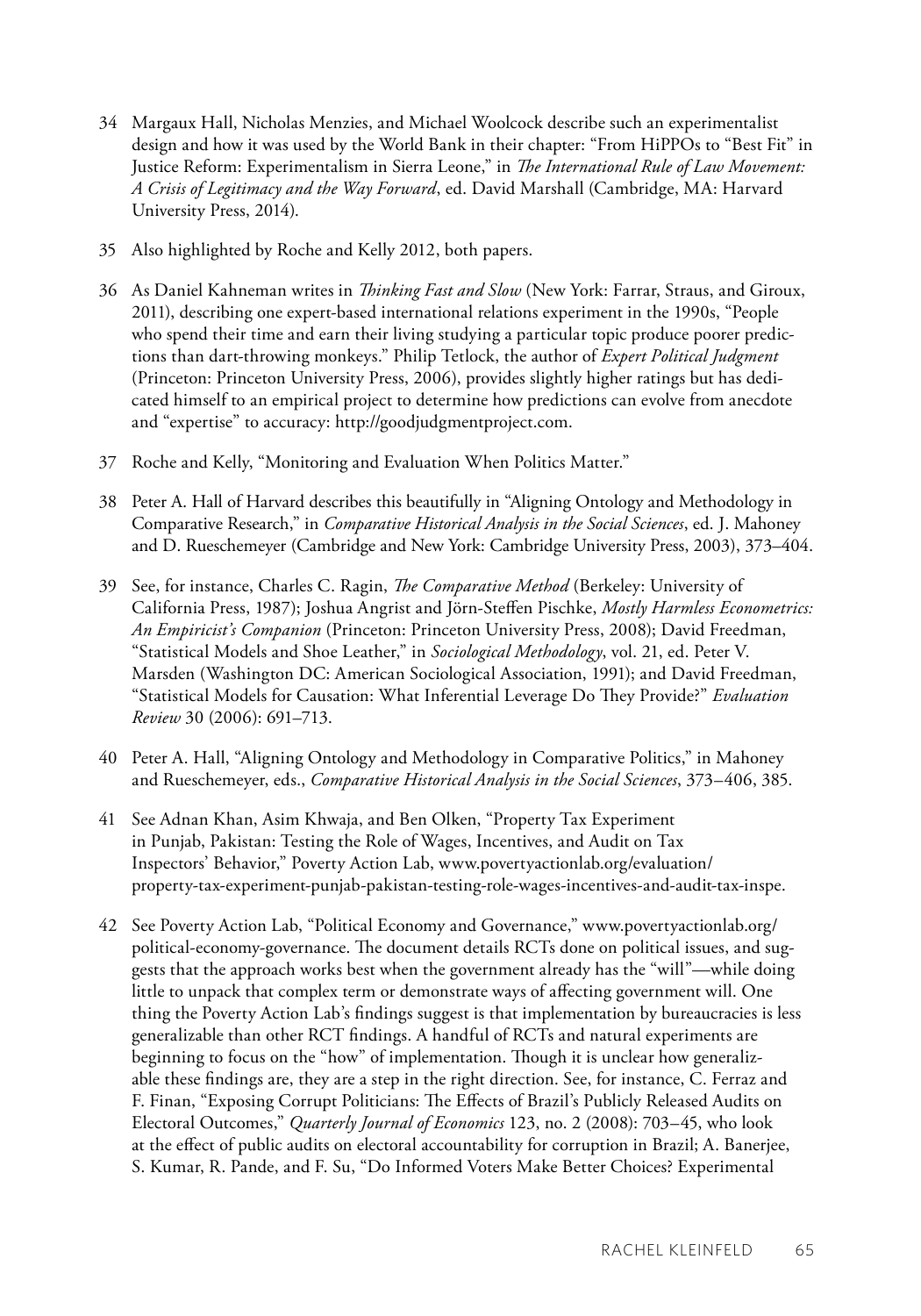Evidence From Urban India," 2010, [www.snsindia.org/jpal\\_impact\\_evaluation.pdf](http://www.snsindia.org/jpal_impact_evaluation.pdf), who consider the role of disclosing information about incumbent performance in reelection in Delhi and in Uttar Pradesh; and Alberto Chong, Ana L. De La O, Dean Karlan, and Leonard Wantchkon, "Looking Beyond the Incumbent: The Effects of Exposing Corruption on Electoral Outcomes," 2013, who consider providing information about corruption on electoral outcomes in Mexico. The mixed findings show some of the difficulties of RCTs in process-tracing reform implementation and cross-study comparison, though they remain an excellent start toward accumulating a body of knowledge about a particular type of intervention.

Other excellent RCT studies show the difficulties with time-delineation of such studies. For instance, A. Banerjee, E. Duflo, and R. Glennerster, "Putting a Band-Aid on a Corpse: Incentives for Nurses in the Indian Public Health Care System," *Journal of the European Economic Association* 6, issue 2–3 (2008): 487–500, shows that while monitoring and financial incentives positively impacted health performance in rural India for its first six months, the finding altered in the subsequent six months, likely because the local health administration took steps to deliberately undermine the incentive system. In another case, the Poverty Action Lab finds that "community participation" has mixed results. This is hardly surprising to anyone who has engaged in community participation work—there is a world of difference in programming between tokenistic community consulting and full community leadership. Moreover, communities differ—for instance, in Honduras's Mosquito Coast, where narcotraffickers have gained control of most local NGOs and the leading indigenous community organization, community consultation with major stakeholders is likely to present the opinions of narcotraffickers through their hand-selected representatives. Such findings confirm Matt Andrews's critique that experimental results "present sanitized outcomes, whose replication when scaled-up under less-sanitized, real-world conditions are questionable." Matt Andrews, "The Richest 30 Countries in the World in 2040 Are…" *Governance Reform in International Development* (blog), <http://matthewandrews.typepad.com>.

- 43 Angus Deaton, "Instruments of Development: Randomization in the Tropics, and the Search for Elusive Keys to Economic Development," Keynes Lecture, British Academy, 2009. James J. Heckman and Sergio Urzua, "Comparing IV with Structural Models: What Simple IV Can and Cannot Identify," *Journal of Econometrics*, 156:1 (May 1, 2010): 27–28, suggests that these approaches often gain precision by asking narrower questions and are therefore "less ambitious in the range of questions they seek to answer"—a concern shared by Francis Fukuyama in "Political Order in Egypt," *American Interest* (May/June 2011).
- 44 See, for instance, Seth D. Kaplan, *Betrayed: Politics, Power, and Prosperity* (New York: Palgrave, 2013).
- 45 *Fighting Corruption in Public Services: Chronicling Georgia's Reforms* (Washington DC: World Bank, 2012), [http://www-wds.worldbank.org/external/default/WDSContentServer/WDSP/](http://www-wds.worldbank.org/external/default/WDSContentServer/WDSP/IB/2012/01/20/000356161_20120120010932/Rendered/PDF/664490PUB0EPI0065774B09780821394755.pdf) [IB/2012/01/20/000356161\\_20120120010932/Rendered/PDF/664490PUB0EPI00657](http://www-wds.worldbank.org/external/default/WDSContentServer/WDSP/IB/2012/01/20/000356161_20120120010932/Rendered/PDF/664490PUB0EPI0065774B09780821394755.pdf) [74B09780821394755.pdf.](http://www-wds.worldbank.org/external/default/WDSContentServer/WDSP/IB/2012/01/20/000356161_20120120010932/Rendered/PDF/664490PUB0EPI0065774B09780821394755.pdf)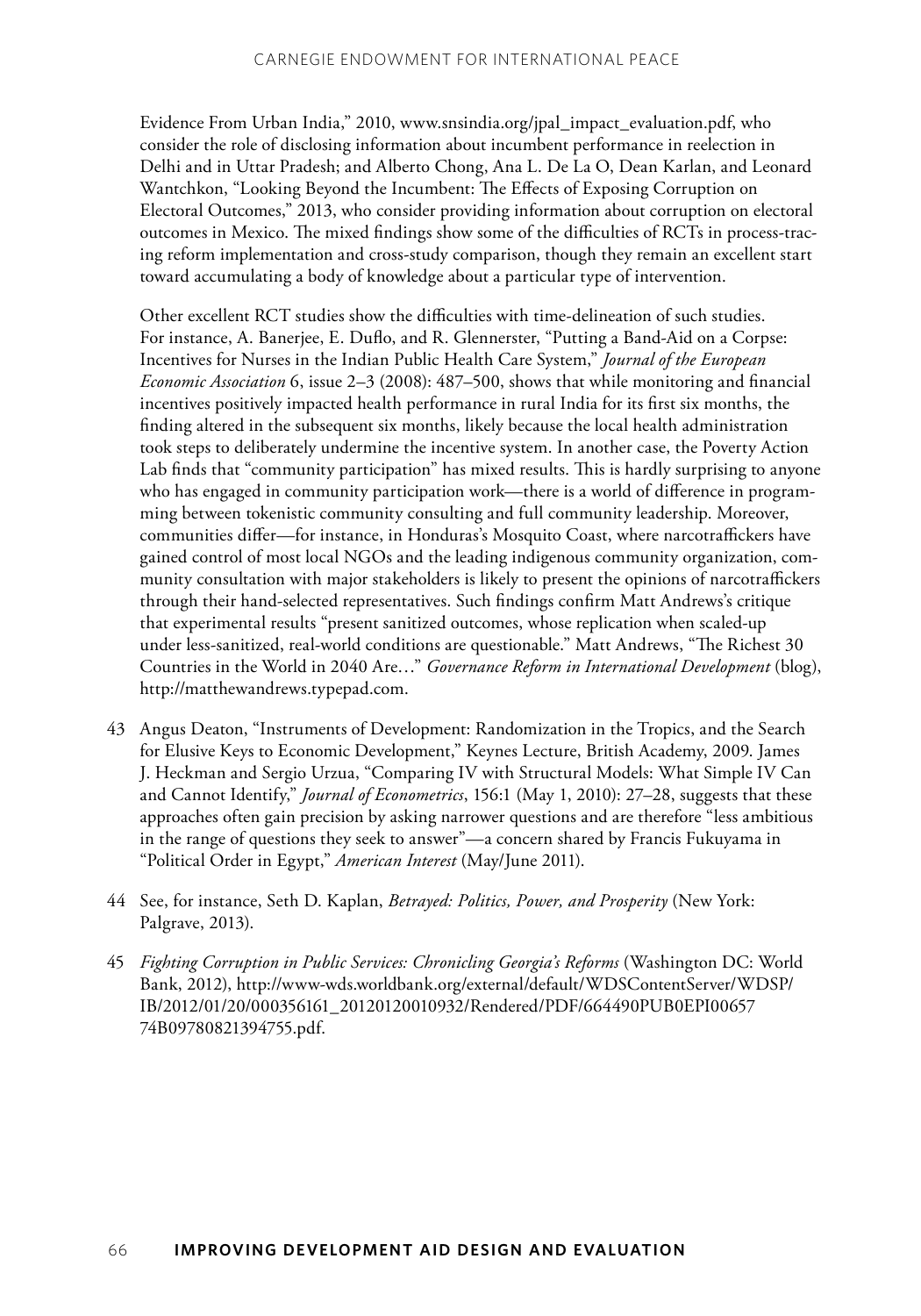- 46 "Arbitrary Removal of Guatemala Attorney General Claudia Paz y Paz," press release, Robert F. Kennedy Center for Justice & Human Rights, February 18, 2014, http://rfkcenter.org/ arbitrary-removal-of-guatemala-attorney-general-claudia-paz-y-paz-2.
- 47 Frances Z. Brown, "Rethinking Afghan Local Governance Aid After Transition," United States Institute of Peace Special Report, August 2014, 9, [www.usip.org/sites/default/files/SR349\\_](http://www.usip.org/sites/default/files/SR349_Rethinking-Afghan-Local-Governance-Aid-After-Transition.pdf) [Rethinking-Afghan-Local-Governance-Aid-After-Transition.pdf.](http://www.usip.org/sites/default/files/SR349_Rethinking-Afghan-Local-Governance-Aid-After-Transition.pdf)
- 48 See Roche and Kelly, "The Evaluation of Politics and the Politics of Evaluation."
- 49 See USAID, *Macedonian Business Resource Center (MBRC), Republic of Macedonia, Final Report STO no. 3*, January 2001–December 2002, http://pdf.usaid.gov/pdf\_docs/Pdack644.pdf.
- 50 See the "Performance Evaluation of the USAID/Vietnam Support for Trade Acceleration (STAR) Project, Final Report," May 2011, 11, [http://pdf.usaid.gov/pdf\\_docs/pdacs486.pdf:](http://pdf.usaid.gov/pdf_docs/pdacs486.pdf) "The GVN's [government of Vietnam's] Law on Laws is an example of a law that went beyond addressing individual commercial laws to altering the foundation of the legal system. Several interview respondents in the legal profession noted that the Law on Laws was the GVN's single most important legislative accomplishment. A major component of the Law on Laws was the requirement for publication of drafts with concomitant opportunity for public comment. Regular adherence to this provision, with the assistance of STAR, was instrumental in changing the legislative culture. Another critical initiative pertains to codification of laws. STAR II was instrumental in the GVN including the codification provision in the Law on Laws. An interview respondent noted that: In the last five years there has been unambiguous improvement in making the law process transparent and participatory. There has been a definite improvement. STAR has been very active in this area."
- 51 Roche and Kelly, "The Evaluation of Politics and the Politics of Evaluation."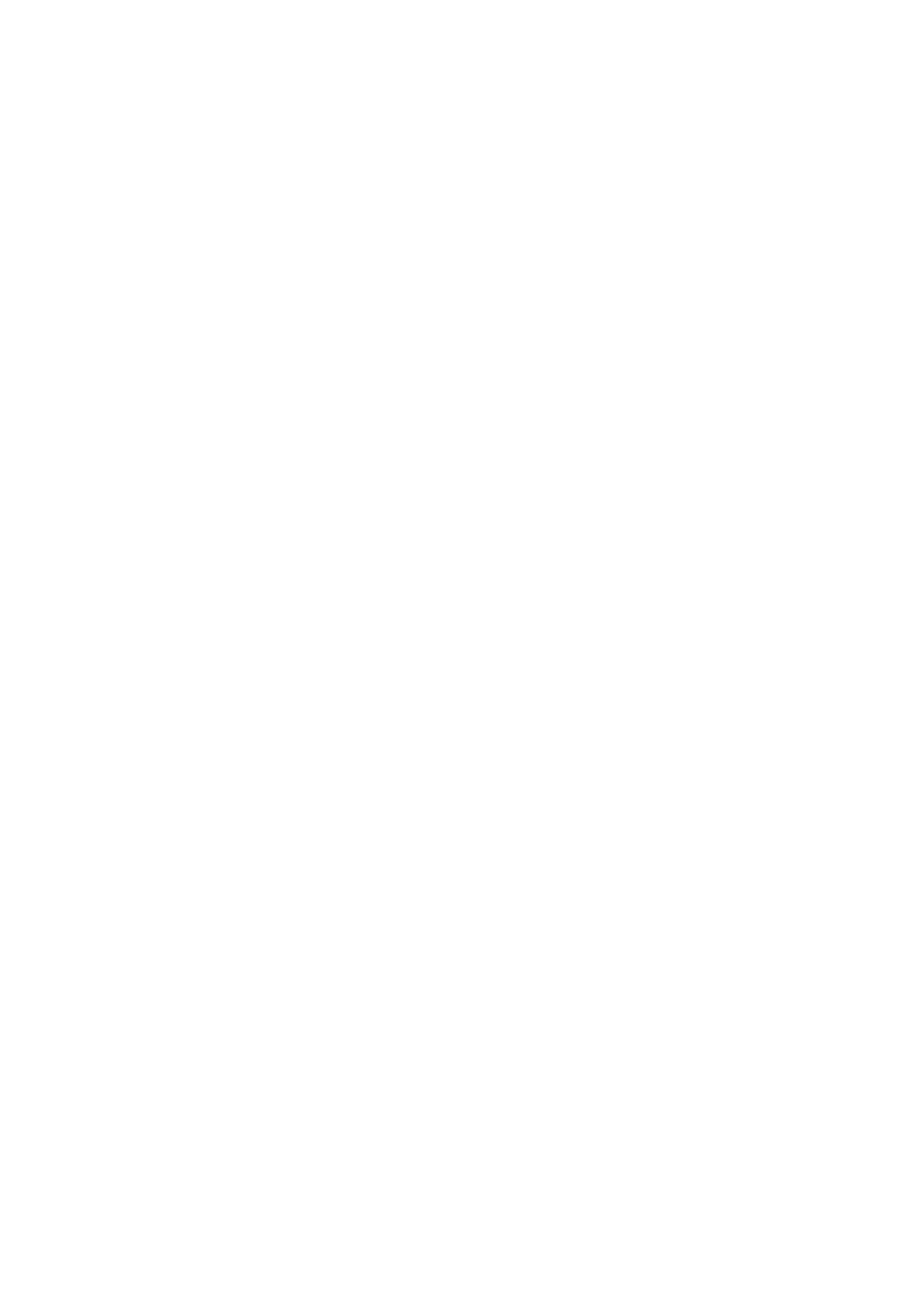## **Carnegie Endowment for International Peace**

The **Carnegie Endowment for International Peace** is a unique global network of policy research centers in Russia, China, Europe, the Middle East, and the United States. Our mission, dating back more than a century, is to advance the cause of peace through analysis and development of fresh policy ideas and direct engagement and collaboration with decisionmakers in government, business, and civil society. Working together, our centers bring the inestimable benefit of multiple national viewpoints to bilateral, regional, and global issues.

The **Carnegie Democracy and Rule of Law Program** rigorously examines the global state of democracy and the rule of law and international efforts to support their advance.